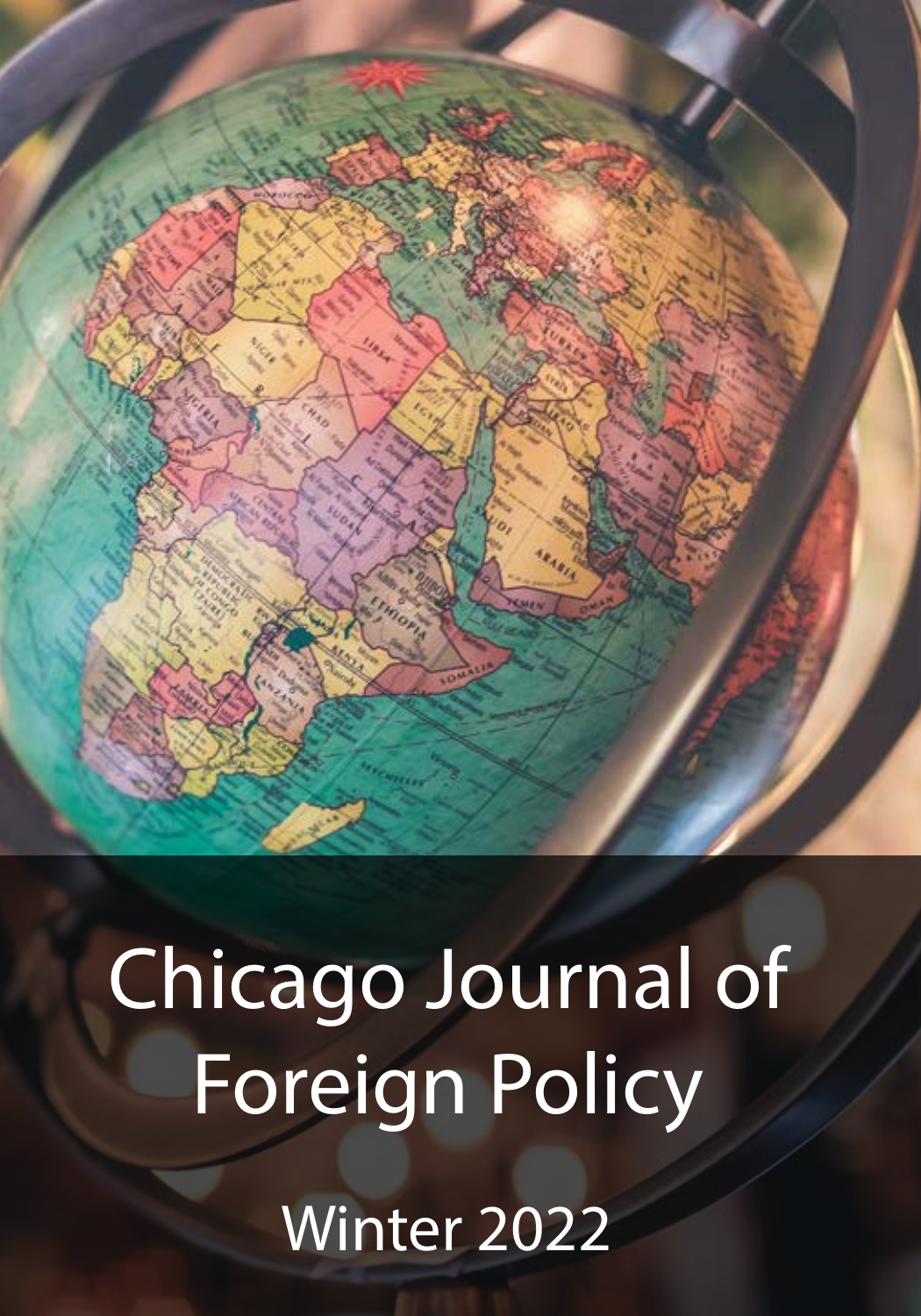# **Letter from the Editors**

Dear Readers,

Despite intense domestic challenges, debate, and controversy, it is important not to lose sight of the outside world. It can be easy, in a domestic environment that is very eye-catching, to forget the world and all of its intricacies. As is shown by the recent invasion of Ukraine, history is far from its end and much more research on it needs to be done. Probing into this diverse and confusing world is the prime mission of the Chicago Journal of Foreign Policy (CJFP). For a decade, we have scoured the undergraduate world for the best ideas about our international past, present, and future. Our hope is that this most recent edition lives up to this high ideal. This edition of the journal focuses on a diverse set of broad issues, including polarity, migration, neoliberalism, socialism, and more. In a world beset by a constant barrage of crises, the need for new minds to engage with these issues is paramount. These authors have, unprompted and without limitations to style, sent in their work to us in order to share their unique voice and perspective with you. Hopefully, the articles enclosed in this journal will enrich our reader's minds, ignite debate, and serve as the first step to long and successful journeys for our authors, editors, and readers. We thank you for reading this edition of the CJFP.

Sincerely, Thomas Weil Editor-in-Chief, Chicago Journal of Foreign Policy

April 2022

# The Chicago Journal of Foreign Policy

*Spring Quarter 2022*

# **Contents**

| U.S. Foreign Policy in the Interwar Period- The Antithesis of Isolationism                          |
|-----------------------------------------------------------------------------------------------------|
|                                                                                                     |
| Down but Never Out: The Asymptotic Decline of the US Empire                                         |
|                                                                                                     |
| We have to Free our Country                                                                         |
|                                                                                                     |
| Rural Socialism in Nyerere's Tanzania: Ujamaa Villages, Kulaks, and<br><b>International Finance</b> |
|                                                                                                     |
| International Migration: The Legacies of Labor and Trade Agreements                                 |
| Militarized Interstate Disputes and Conflict Escalation                                             |
|                                                                                                     |
| Tracing the Diffusion of Neoliberal Policies: A Constructivist Approach                             |

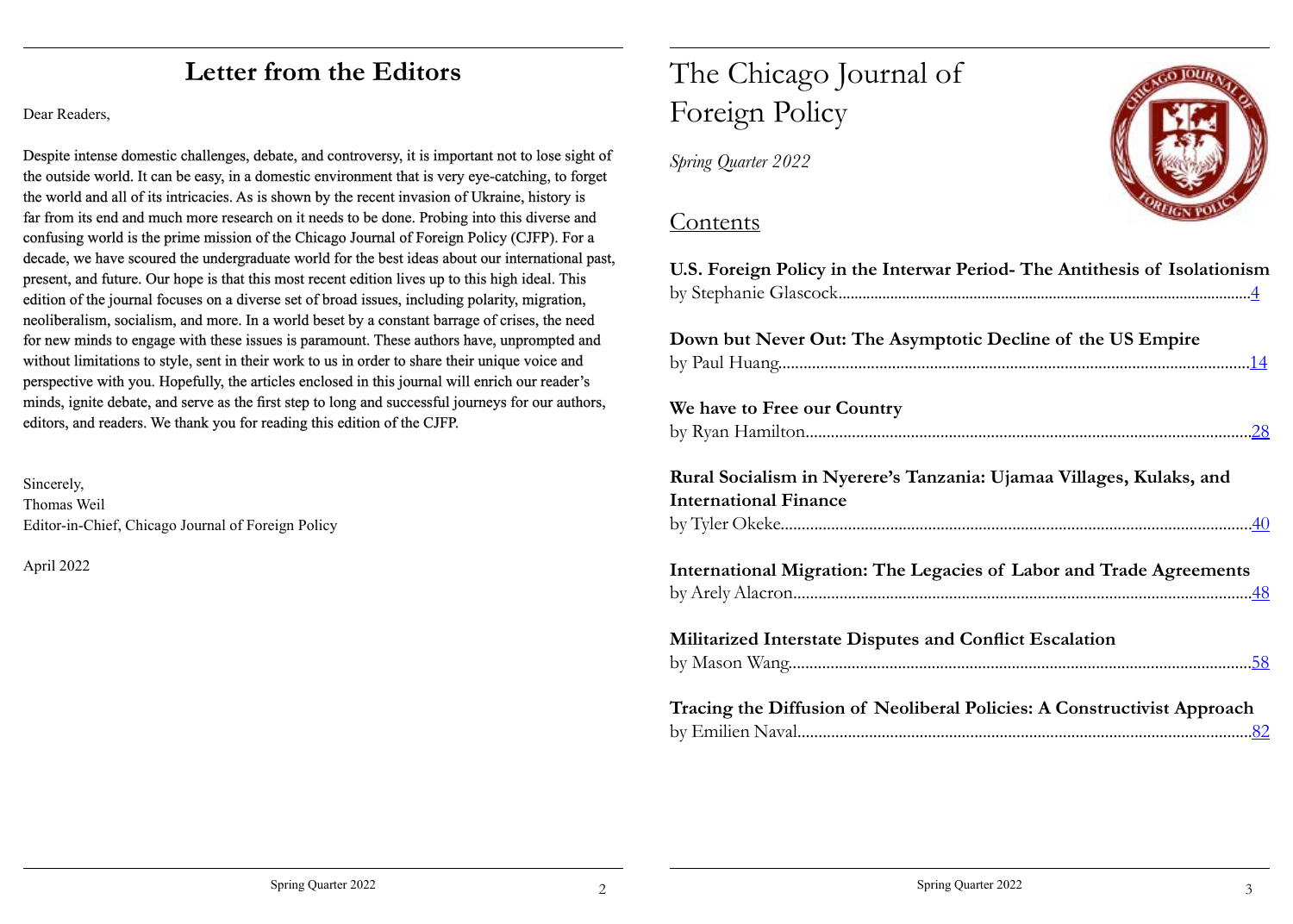<span id="page-2-0"></span>U.S. Foreign Policy in the Interwar Period- The Antithesis of Isolationism by Stephanie Glascock Georgetown University '23

American history aficionados and foreign policy gurus have routinely fixated on the 1920s and 1930s as the hallmark of American isolationism, pinpointing the interwar period as the epitome of this country turning inwards in its foreign policy. As tempting as it may be to fall victim to this trap, foreign policy pundits must understand that isolationism fails to describe the internationalist impulse of the twenties, embodied in the policy of involvement without commitment, and the divergence from the conventional strategy of neutrality.

The conventional notion that the U.S. was isolationist during the 1920s fundamentally misunderstands the very nature of foreign policy during the decade. Classifying the U.S. as isolationist implies that it sought to hide in the shadows following World War I (WWI). It suggests that Americans "had been forced against their will into the limelight of global affairs," that any international action taken during this period was reluctantly pursued. However, rather than shy away from internationalism in the wake of WWI, the U.S. purposefully capitalized on its aftermath to expand its power throughout the world. In fact, the geopolitical context of the 1920s gifted the U.S. with momentary reinstallation of free security which the nation historically enjoyed prior to the war, providing the conditions for the U.S. to expand its international presence. The favorable balance of power in Europe was restored following the military collapse of the Central powers, decline in Russian power following the end of the Tsarist empire,<sup>2</sup> and total war devastation which exhausted the military capability of the victorious European powers.3 In turn, the U.S. faced no major security threats emanating from the European continent during this decade. Similarly, such widespread destruction experienced by the former great

powers also devastated any competing economy, which enabled the United States to become the world's leading creditor and world's strongest economic power. 4 This new economic might in the absence of major security threats laid the foundation for the foreign policy of the roaring twenties.

 Aspiring to maximize this golden opportunity, the U.S. in the 1920s shifted to a foreign policy doctrine of involvement without commitment to promote its interests abroad. Although American policymakers did indeed limit participation in various arenas of formal international affairs in the immediate aftermath of the war, most notably refusing to join the League of Nations and World Court, they simultaneously "vigorously promoted [U.S.] interests while scrupulously guarding against entanglements."5 In doing so, the U.S. by no means retracted from its world responsibilities as a great power, contrary to the narrative furthered by isolationist proponents,<sup>6</sup> but expanded its involvement abroad while maintaining officially neutral positions. This strategy operated through a two-pronged approach to international affairs through corporate relationships and negative security alliances. The first prong utilized businessmen, economists, and bankers, such as Illinois banker Charles Dawes and businessman Owen D. Young, as unofficial agents in directing negotiations with other nations to prioritize American capital. This reliance on private actors over public servants inextricably linked economic expansion and corporate goals to 1920s foreign policy directives.On the other hand, diplomats actively sought arms control and reduction through non-binding multilateral agreements.<sup>7</sup> These contracts acted as negative security alliances, committing the U.S. and other contracting parties to not expand their military capabilities. In this way, the dominant approach of the foreign policy in the 1920s actively pursued involvement with the rest of the world for its own economic promotion and military security, contrary to the implications of the isolationist narrative.

By utilizing involvement without commitment, the U.S. routinely took a leading role

<sup>1</sup> Blower, "From Isolationism to Neutrality," 347.

Higuchi, "'Isolationism: The Atlantic World."

<sup>3</sup> Braeman, "Power and Diplomacy," 348.

<sup>4</sup> Eckes and Zeiler, *Globalization and the American Century*, 60.

<sup>5</sup> Herring, *From Colony to Superpower,* 436.

<sup>6</sup> Madar, "Ostrich America?" December 14, 2010.

Higuchi, "'Isolationism: The Atlantic World."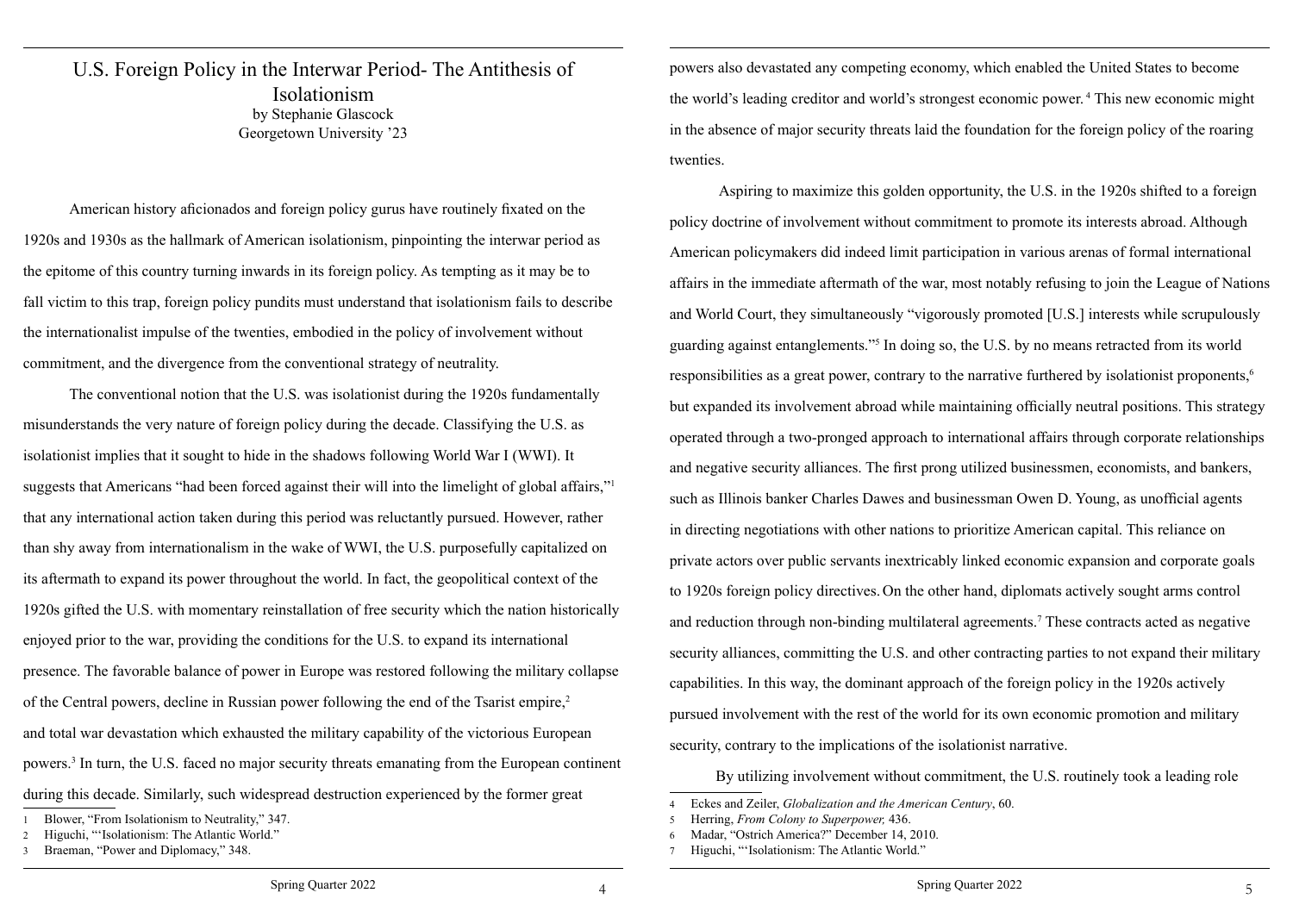in altering international geopolitics, as evident in resolving the post war economic crisis that plagued Europe. While no major military apparatuses posed a serious threat to security, Republicans recognized that the shambles of European economics, particularly Germany's debt, created an economic and political source of instability that required decisive and gallant action to avoid economic chaos. Consequently, foreign policymakers partnered with the New York banking community to revive private capital flows and nurture financial markets to strengthen American economic independence and commercial gain. Specifically, the banking community, represented by Dawes and Young, worked hand in hand with the House of Morgan to provide currency stabilization to Germany in the Dawes Plan of 1924 which ended the Allied occupation, reduced the number of reparations, required the Allied Powers to buy German products, provided a \$200 million loan to Germany, and appointed an American as an overseer of all payments pertinent to the act.<sup>8</sup> This plan not only restored economic stability to Germany in the years following, but it also represented "the beginning of a secure and enduring peace,"<sup>9</sup> piloted by the U.S. This economic deal thus symbolized the U.S.'s internationalist drive for economic expansion and peace promotion throughout the twenties.

Foreign policy directed towards Asia reflected similar trends as the Republican administrations furthered neutrality rights, consequently securing a leadership role in promoting stability in the Pacific. The attention of policymakers in the Asian theater in the decade following WWI was directed not towards maximizing the revived balance of power, as was the case in the European context, but reestablishing it. Specifically, the increasingly friendly Anglo-Japanese alliance, Japanese imperialism in China, and armament escalation by East Asian powers directly threatened the favorable conditions that had previously allowed the U.S. to reap economic benefits from China and be free from threat on the Pacific front.<sup>10</sup> Subsequently, embarking on a quest to maximize collective security outside of the League, American diplomats promoted

negative security alliances in the hallmark arms reduction agreement at the 1921 Washington Conference. The initial Four Power Treaty among the U.S., Japan, Britain, and France dissolved the Anglo-Japanese alliance and enshrined a commitment to territorial integrity of the parties' possessions in the Pacific in the name of the "preservation of the general peace."11 Similarly, the Nine Power Treaty, which was purposefully crafted to stabilize great power conflict in China, formally recognized Chinese territorial sovereignty and committed the contracting powers not to seek "any general superiority" 12 in economic development in the region. In doing so, it officialized the historically favorable Open Door principle in China internationally, stabilized a potentially dangerous arms race, and unequivocally demonstrated that the U.S. was assuming a role as an international leader. As such, the Washington Convention's negative security alliances reflected the internationalist impulse of 1920s America in search for the maximization of economic prosperity and national security.

While it is factually inaccurate to portray the twenties as isolationist, there is a sensible argument to label the thirties as such as long as that term is solely used to purport a hesitancy to formally align with Europe.13 It is true that the economic crisis spurred by the Great Depression reduced support among the American public for sending aid internationally<sup>14</sup> and the mounting threat of war altered the favorable security conditions afforded throughout the twenties.<sup>15</sup> Hence, most Americans indeed "preferred to concentrate on domestic issues, shun international cooperation, retain complete freedom of action, and avoid war at virtually any cost,"16 and thus favored limited participation in international affairs as implied by isolationism. However, it is necessary to remember that these isolationist inclinations were "not about keeping the United States out of the world,"17 but were rather "about keeping it out of war."18 As such, 1930s foreign

- 14 Blower, "From Isolationism to Neutrality," 346.
- 15 Herring, *From Colony to Superpower,* 502.
- 16 Ibid.
- 17 Blower, "From Isolationism to Neutrality," 351.

<sup>8</sup> *Papers Relating to the Foreign Policy of the United States.* 

<sup>9</sup> Coolidge, "President Coolidge's Speech."

<sup>10</sup> Cohen, "America's Response to China," 94.

<sup>11 &</sup>quot;The Four-Power Treaty."

<sup>12 &</sup>quot;The Nine-Power Treaty."

<sup>13</sup> Blower, "From Isolationism to Neutrality," 346.

<sup>18</sup> Ibid.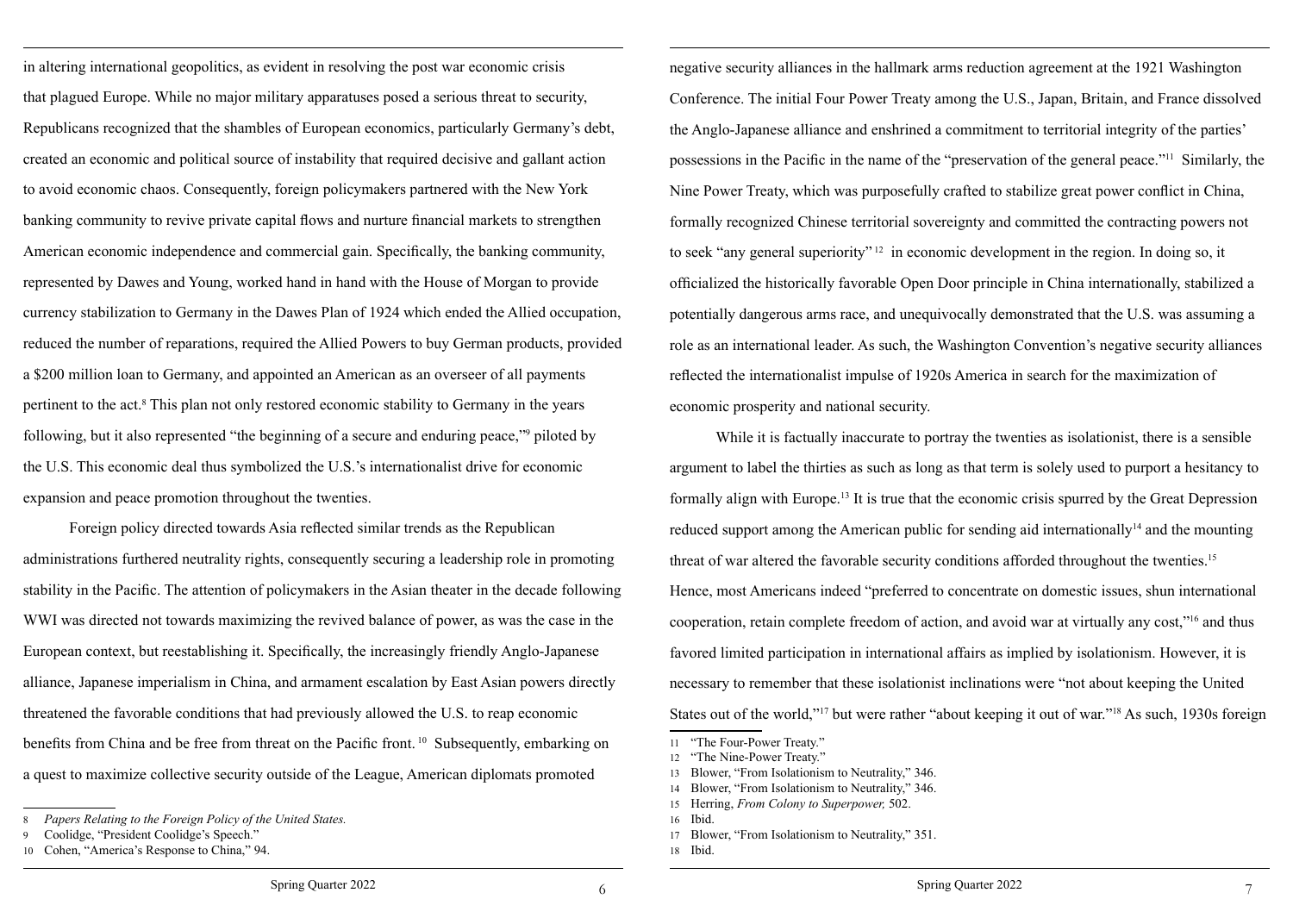policy *could* be described as isolationist if such reference was made solely regarding war.

Nevertheless, the implications of conventional isolationism do a disservice to the shifts in foreign policy that took place as a result of changing security patterns throughout the thirties. Specifically, the U.S. finally departed from its strategy of neutrality in order to avoid war and promote national self-interest.19 Convinced that traditional neutrality was no longer feasible or desirable given the scale of the first world war and the devastation of the Great Depression, politicians and the American public alike were confronted with the fact international relations no longer espoused the "passive neutrality of other days.'"20 Despite the attempt to resuscitate neutrality through the initial implementation of the Neutrality Acts of 1935, which asserted the traditional ban on belligerent alignment and prohibited the sale of arms to belligerents,<sup>21</sup> neutrality evidently did not survive as the U.S. found itself increasingly at cross hairs with combating fascist aggression and supporting Great Britain and France. Given this insufficiency of neutrality, President Roosevelt (FDR) proposed to "quarantine" aggressors, namely Japan, as the interdependence of the modern world made "it impossible for any nation completely to isolate itself."22 In doing so, FDR deliberately and inextricably linked domestic peace to global security, contending that neutrality could no longer protect Americans if international relations continued to disintegrate. It had thus become accepted among public and politicians alike that isolationism and strategic neutrality were not the path forward if the U.S. wanted to maintain any semblance of peace.

Policymakers consequently embarked on the endeavor to curtail the outbreak of war, contrary to the notion that the U.S. was enmeshed with solely domestic matters and ignored the realities of the escalating geopolitical situation. 23 In response to the peril posed by the failure of the strategy of neutrality, FDR purposefully looked to alternative policy mechanisms to prevent the world from spiraling into the fiery pits of hell. In 1940, recognizing that a war initially constrained to European and East Asian borders had developed "into a world war for domination"24 which no longer afforded the U.S. free security, FDR altered the strategy of neutrality. In promoting the Lend-Lease bill, which enabled the "[sale], transfer, exchange, lease, lend or otherwise [disposal] of' any 'war material' to any nation whose defense was deemed vital to the defense of the United States,"25 FDR framed the U.S.'s defense as contingent on the future of Britain<sup>26</sup> given the precarious state of its economy. This direct provision of resources to a belligerent not only abandoned the decades old policy of neutrality but also shed its last standing pretense.27 Thus, the U.S. strategically modified its foreign policy strategy in the 1930s and early 1940s to promote peace rather than recoil from the mounting threat of war.

Similarly, the U.S. purposefully sought to extinguish the fomenting tensions in Asia. Although the Washington System evidently stabilized East Asia during the twenties, <sup>28</sup> the 1931-1932 Manchurian crisis, the 1937 Sino-Japanese War, and Japan's formal rejection of the Washington System showcased Japan's increasingly imperialist aggression and dismantled the negative security alliance regime. 29 Recognizing that this deterioration of the prior decade's peaceful conditions threatened "the very foundations of civilization"30 and was emblematic of "a program of predatory imperialism,"31 American politicians agreed that the situation necessitated a different approach to foreign policy. Consequently, FDR strategically advocated for the aforementioned "quarantine" of Japan to eliminate avenues to engrossment in war. Through the abrogation of the 1911 Treaty of Commerce and Navigation signed with Japan<sup>32</sup> and adaptation of an embargo on gas and iron<sup>33</sup> against the Land of the Rising Sun, this quarantine sought to

- 30 Roosevelt, "President Franklin D. Roosevelt Proposes to 'Quarantine' Aggressors."
- 31 Hornbeck, "Stanley K. Hornbeck Urges Economic Sanctions Against Japan."

<sup>19</sup> Thompson, "Conceptions of National Security," 672.

<sup>20</sup> Blower, "From Isolationism to Neutrality," 369.

<sup>21</sup> Ibid.

<sup>22</sup> Roosevelt, "President Franklin D. Roosevelt Proposes to 'Quarantine' Aggressors."

<sup>23</sup> In his piece, Madar claims that the U.S. was "jitterbugging on the sidelines" in the period leading up to World War II. See Madar, "Ostrich America?" December 14, 2010.

<sup>24</sup> Roosevelt, "Radio Address Announcing an Unlimited National Emergency."

<sup>25</sup> Herring, *From Colony to Superpower,* 525.

<sup>26</sup> Roosevelt, "Press Conference on Lend-Lease Policy.".

<sup>27</sup> Herring, *From Colony to Superpower,* 525.

<sup>28</sup> Iriye, "Clash of Systems," 134.

<sup>29</sup> Hunt, "The Road to Pearl Harbor," 61.

<sup>32</sup> Iriye, "Clash of Systems," 138.

<sup>33</sup> Herring, *From Colony to Superpower,* 531.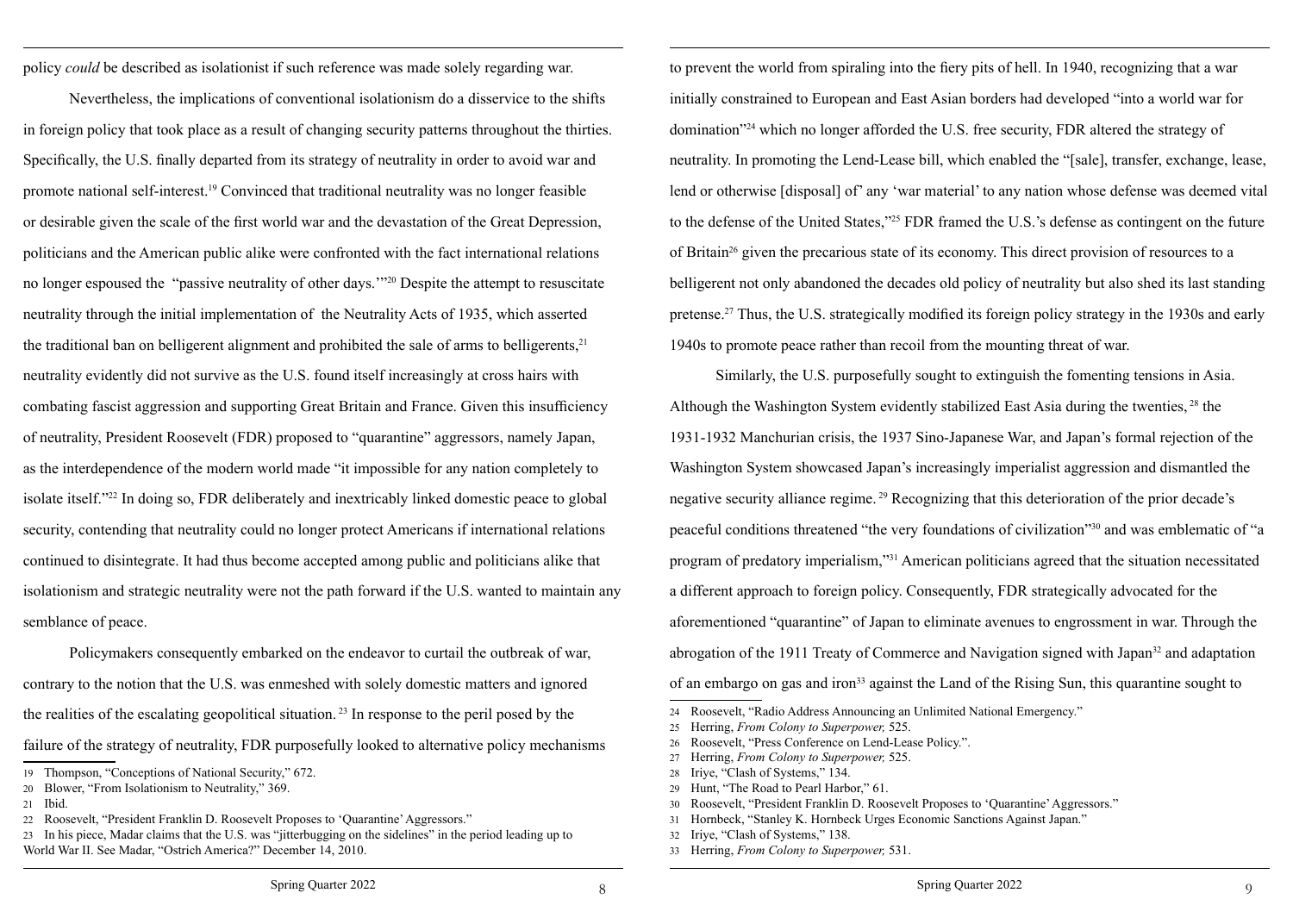isolate Japan from the support of the international community to avoid escalation to armed conflict. 34 The response to Japanese aggression in the thirties thus inaugurated "a new era when Americans would make liberal use of sanctions and other short-of-war forms of coercion to impact the policies and conflicts of others,"35 heralding a foreign policy set on protecting U.S. security through actively engaging with the world.

As these measures proved ineffective in squashing Japanese ambitions, the U.S. became increasingly aggressive and defensive, contrary to the isolationist perception that Pearl Harbor proved the U.S. was unprepared for Japanese aggression. At a rhetorical level, FDR passionately declared following the Japanese signing of the Tripartite Pact that "when your enemy comes at you in a tank or a bombing plane, if you hold your fire until you see the whites of his eyes, you will never know what hit you,"<sup>36</sup> demonstrating an intense internalization of the Japanese threat. Tangibly, such jingoistic rhetoric translated to an expansion of the embargo against Japan,<sup>37</sup> a policy of containment,<sup>38</sup> the buildup of the navy,<sup>39</sup> and the placement of the Pacific fleet at Pearl Harbor to visibly and forcefully remind "Tokyo of the steel and power behind U.S. policy."40 The U.S. hence amped up its preparation for war as its diplomatic measures crumpled. While such preparation evidently did not prevent Pearl Harbor, detailed investigations have revealed that American intelligence on December  $7<sup>th</sup>$  was at fault for the attack as officers lacked the precision to determine where the strike would take place.<sup>41</sup> Thus, using Pearl Harbor to portray the U.S. as militarily unprepared in the buildup to war neglects recognition of the widespread measures taken to amplify defense and the mistakes of the intelligence community.

Isolationism was not the guiding rationale for interwar foreign policy. The twenties were spurred by internationalism in the form of involvement without commitment and the thirties

deviated from long enshrined neutrality strategies to increase interaction with the world. This period thus cannot be said to be the epitome of isolationism as purported by the mainstream narrative. That begs the question, if this era, so widely known for its isolationist inclinations, was not actually isolationist, is this term apt to describe U.S. policy at all? The historically correct answer would be no. It is apparent when carefully examining American history that the typical characterization of an isolationist approach to foreign affairs was rather a calculated strategy of engagement that sought to maximize power. Washington's hesitancy to enter entangling alliances was indeed integrated as a fundamental component of foreign policy, but the U.S. has always consistently engaged with foreign powers. From leveraging neutrality and war against France to gain the Louisiana territory, $42$  establishing economic conditions favorable to the U.S. in China starting in the  $1840s<sub>1</sub><sup>43</sup>$  assuming the role of an international police power,<sup>44</sup> and later attempting to create a new world order,<sup>45</sup> the U.S. has never buried its head in the sand but always purposefully sought to expand its role in the world. The interwar period's invitation to reassess the history of American politics hence encourages us to challenge the conventional narratives that America's foreign policy has been isolationist by any means.

<sup>34</sup> Hornbeck, "Stanley K. Hornbeck Urges," 1938.

<sup>35</sup> Blower, "From Isolationism to Neutrality," 369.

<sup>36</sup> Roosevelt, "Radio Address Announcing an Unlimited National Emergency."

<sup>37</sup> Herring, *From Colony to Superpower,* 531.

<sup>38</sup> Roosevelt, "Cable to Winston S. Churchill."

<sup>39</sup> Hunt, "The Road to Pearl Harbor," 66-67.

<sup>40</sup> Ibid., 67.

<sup>41</sup> Ibid., 71.

<sup>42</sup> Herring, *From Colony to Superpower,* 104.

<sup>43</sup> Keliher, "Anglo-American Rivalry and the Origins of U.S. China Policy," 228.

<sup>44</sup> Roosevelt, "The Roosevelt Corollary."

<sup>45</sup> Herring, *From Colony to Superpower*, 399.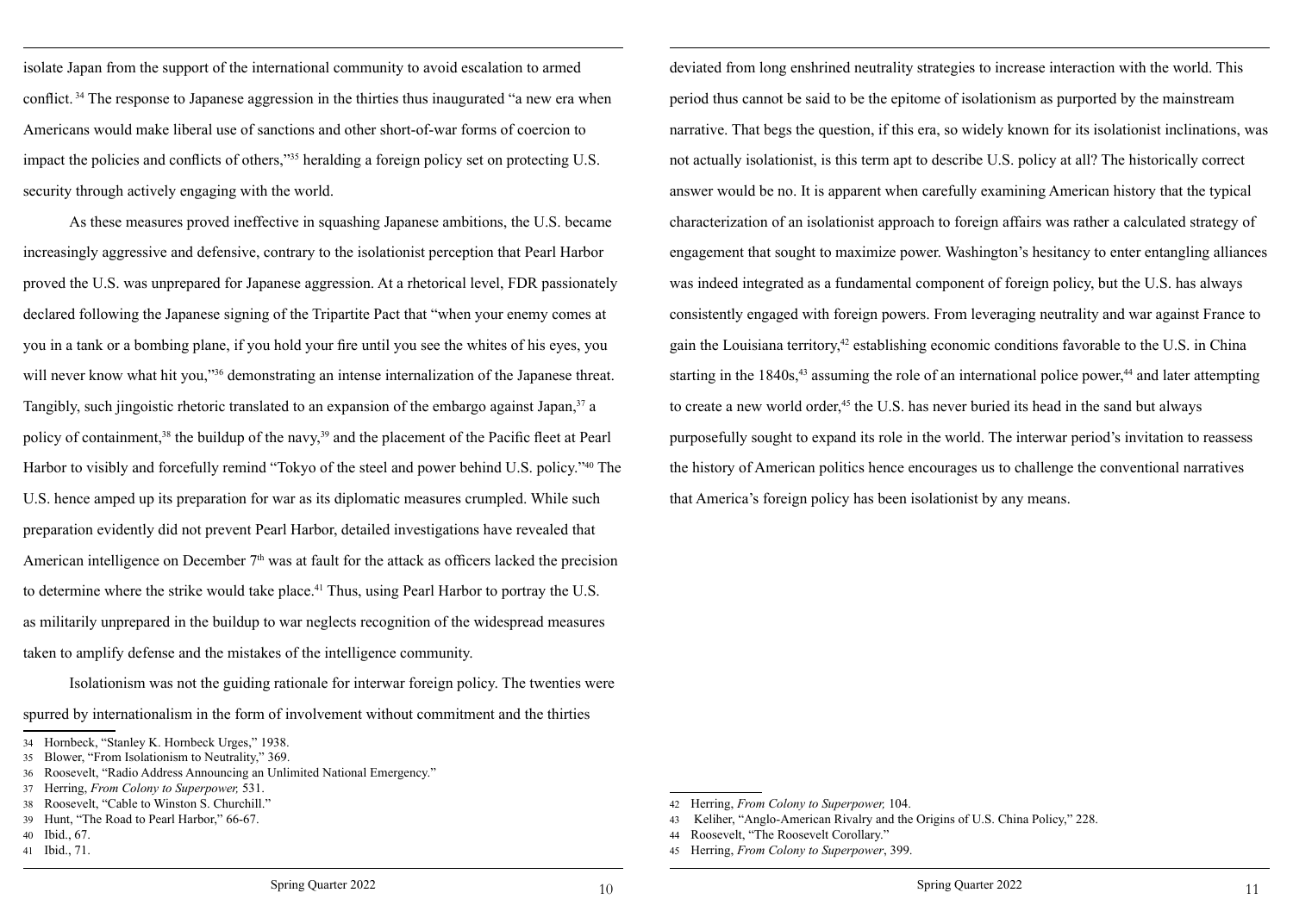#### Cohen, Warren. "America's Response to China: A History of Sino-American Relations." 5th

Braeman, John. "Power and Diplomacy: The 1920s Reappraised," *Review of Politics* 44 (1982).

Bibliography

Blower, Brooke L. "From Isolationism to Neutrality: A New Framework for Understanding

American Political Culture, 1919-1941," *Diplomatic History* 38, no. 2 (2014).

edition, New York: Columbia University Press, 2010.

Coolidge, Calvin. "President Coolidge's Speech," 1924.

*Papers Relating to the Foreign Relations of the United States, the Paris Peace Conference,*  1919*,* Volume XIII, Relating to Committee of Experts' (Dawes) Plan, ed. Joseph V. Fuller, (Washington: Government Printing Office, 1947).

Eckes, Alfred E., and Thomas W. Zeiler. *Globalization and the American Century*. Cambridge: New York: Cambridge University Press, 2003.

"The Four-Power Treaty," Washington D.C., December 13, 1921.

Herring, George. *From Colony to Superpower: U.S. Foreign Relations Since 1776.* New York, NY: Oxford University Press, 2011.

Higuchi, Toshihiro. "'Isolationism: The Atlantic World." Lecture, HIST-282, "The US in the World to 1945," Georgetown University, Washington, DC, 1 November 2021. Hornbeck, Stanley K. "Stanley K. Hornbeck Urges Economic Sanctions Against Japan," Washington D.C., 1938.

- Hunt, Michael H. "The Road to Pearl Harbor: The Dangers of Driving in the Fast Lane," in *Crises in U.S. Foreign Policy: An International History Reader*. New Haven, CT: Yale University Press, 1996.
- Iriye, Akira. "Clash of Systems," 133-148, in Dennis Merrill and Thomas G. Paterson ed., *Major Problems in American Foreign Relations*, vol. 2 (2000).

Keliher, Macabre. "Anglo-American Rivalry and the Origins of U.S. China Policy," *Diplomatic* 

*History* Vol. 31 No 2 (April 2007): 240, https.//[www.jstor.org/stable/24916167](http://www.jstor.org/stable/24916167).

Madar, Chase. "Ostrich America?" *The American Conservative,* December 14, 2010, <https://www.theamericanconservative.com/articles/ostrich-america/>.

"The Nine-Power Treaty." Washington D.C., February 6, 1922.

Roosevelt, Franklin D. "Cable to Winston S. Churchill," Washington D.C., November 24, 1941.

Roosevelt, Franklin D. "Declaration of Neutrality," Fireside Chat, Washington D.C., September 3, 1939.

- Roosevelt, Franklin D. "President Franklin D. Roosevelt Proposes to 'Quarantine' Aggressors," Washington, D.C., 1937.
- Roosevelt, Franklin D. "Press Conference on Lend-Lease Policy," Washington, D.C., December 17, 1940.
- Roosevelt, Franklin D. "Radio Address Announcing an Unlimited National Emergency," Washington, D.C., May 27, 1941.

Roosevelt, Theodore. "The Roosevelt Corollary," Washington, D.C., 1904.

Thompson, John A. "Conceptions of National Security and American Entry into World War II," *Diplomacy & Statecraft* 16 (2005).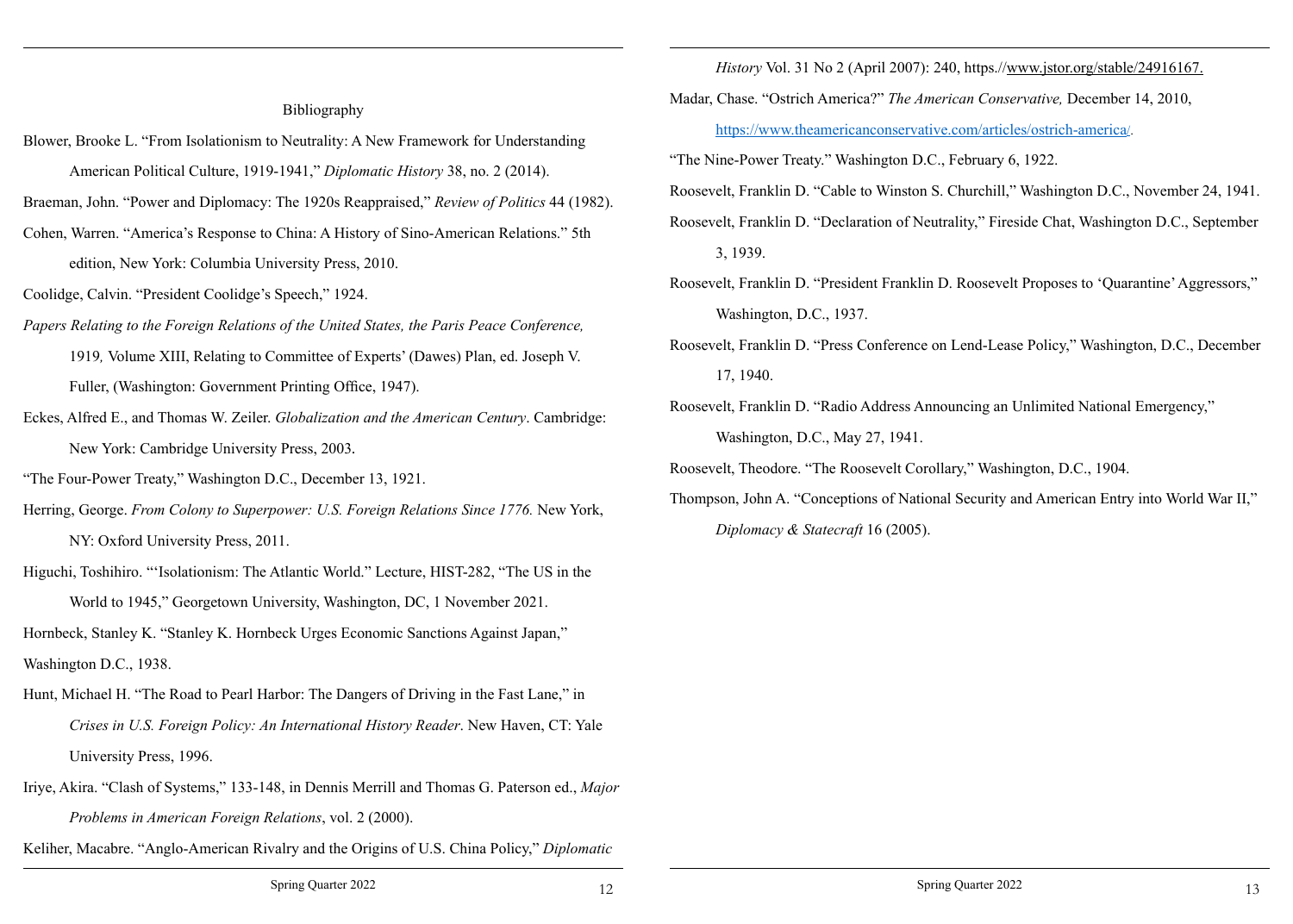# <span id="page-7-0"></span>Down but Never out: The Asymptotic Decline of the Post-Cold War U.S.

Empire A Comprehensive Historical Analysis by Paul Huang University of Toronto

In a letter dated August 15<sup>th</sup>, 1786, President George Washington wrote that "However unimportant America may be considered at present […], there will assuredly come a day when this country will have some weight in the scale of Empires."1 At the end of the First World War, the U.S. asserted itself among the giants of international relations. By the end of the Second World War, it stood firmly in an ideologically bipolar order. Finally, as the Iron Curtain fell, the U.S. seemed to achieve its long-awaited unipolar moment. At the outset of the post-Cold War world, the U.S. had matched the scale of empires and epitomized its definition. Nevertheless, the post-Cold War era unveiled the U.S. as a victim of its own actions and of emerging hegemonic forces. Therefore, the following essay argues that the post-Cold War United States is an unforeseen imperial actor whose decline from unipolarity emerged through foreign policy failures and domestic divisions. At the same time, China and Russia pushed the empire into multipolarity. Nevertheless, while the U.S. empire may have fallen short on its global policing efforts, the strength of its uniqueness allows it to escape irrelevance.

The decline of the U.S. power begins with its composition as an empire and its uniquely American goals for imperial hegemony. Labelling the U.S. as an empire is a contentious proposition. Article IV Section IV of the U.S. Constitution denotes the nation as a Republic;<sup>2</sup> therefore, labels of empire fall beyond the scope of the nation's founding principles. Moreover, the nature of

imperialism implies something unwanted and forced.<sup>3</sup> Since American identity deems freedom imperative, the term empire may not fit well within this context. Nevertheless, by spreading these values abroad, the post-Cold War U.S. 'empire' positions itself as a beacon of democracy. It utilizes an inescapable wave of economics, mass media, tourists, businesspeople, scholars, and other agents of dissemination to spread Americanism abroad.<sup>4</sup> For those who conform, the U.S. empire disperses these American values through the aforementioned mechanisms. For those who do not conform, American ideas are advanced through alternative means.

The U.S. empire's primary mechanism for spreading freedom resides in its global policeman complex. Amidst the American unipolar moment, the empire sought to legitimize itself in regions opposed to the immediate dissemination of American values. However, through the insistence of the "United States as a global policeman tasked with upholding international norms,"5 the empire weakened its potential to solidify hegemony. As the following examples unveil, those who rejected the U.S.' imperial values were subject to a forceful global policeman who suffered from a declining reputation at home and abroad. The desire to spread freedom elsewhere inadvertently became an ironic conduit for the empire's decline.

Beginning with President Bill Clinton, a foreign policy disaster in Somalia showcased the U.S. empire as unfit for its unipolar moment. Promising to act "with peaceful diplomacy when ever possible, with force when necessary,"6 Clinton's response to Somalia represented the latter. In May 1993, the Clinton administration deployed 5000 U.S. troops alongside the United Nations Operation Somalia.<sup>7</sup> The original intent for this U.N. operation was a humanitarian mission designed to rescue

<sup>1 &</sup>quot;From George Washington to Lafayette, 15 August 1786," *National Archives*, accessed March 16, 2021, <https://founders.archives.gov/documents/Washington/04-04-02-0200>.

<sup>2 &</sup>quot;The Constitution of the United States: A Transcription," *National Archives*, accessed March 16, 2021, [https://www.archives.gov/founding-docs/constitution-transcript.](https://www.archives.gov/founding-docs/constitution-transcript)

<sup>3</sup> Frank A. Ninkovich, *The global republic: America's inadvertent rise to world power* (Chicago: University of Chicago Press, 2014), 227, [https://doi.org/10.7208/9780226173337.](https://doi.org/10.7208/9780226173337)

<sup>4</sup> Ninkovich, *The global republic*, 226.

<sup>5</sup> Scott Laderman, "Camouflaging Empire: Imperial Benevolence in American Popular Culture," in *Imperial benevolence: U.S. foreign policy and American popular culture since 9/11*, eds. Tim Gruenewald and Scott Laderman (Oakland: University of California Press, 2018), 5, [https://search.library.utoronto.ca/details?13004805.](https://search.library.utoronto.ca/details?13004805)

<sup>6</sup> William J. Clinton, "First Inaugural Address" (speech, Washington, D.C., January 20, 1993), *The Avalon Project*, [https://avalon.law.yale.edu/20th\\_century/clinton1.asp.](https://avalon.law.yale.edu/20th_century/clinton1.asp)

<sup>7</sup> Thomas H. Henriksen, *Cycles in US Foreign Policy since the Cold War* (Cham: Palgrave Macmillan, 2017), 94, [https://doi-org.myaccess.library.utoronto.ca/10.1007/978-3-319-48640-6.](https://doi-org.myaccess.library.utoronto.ca/10.1007/978-3-319-48640-6)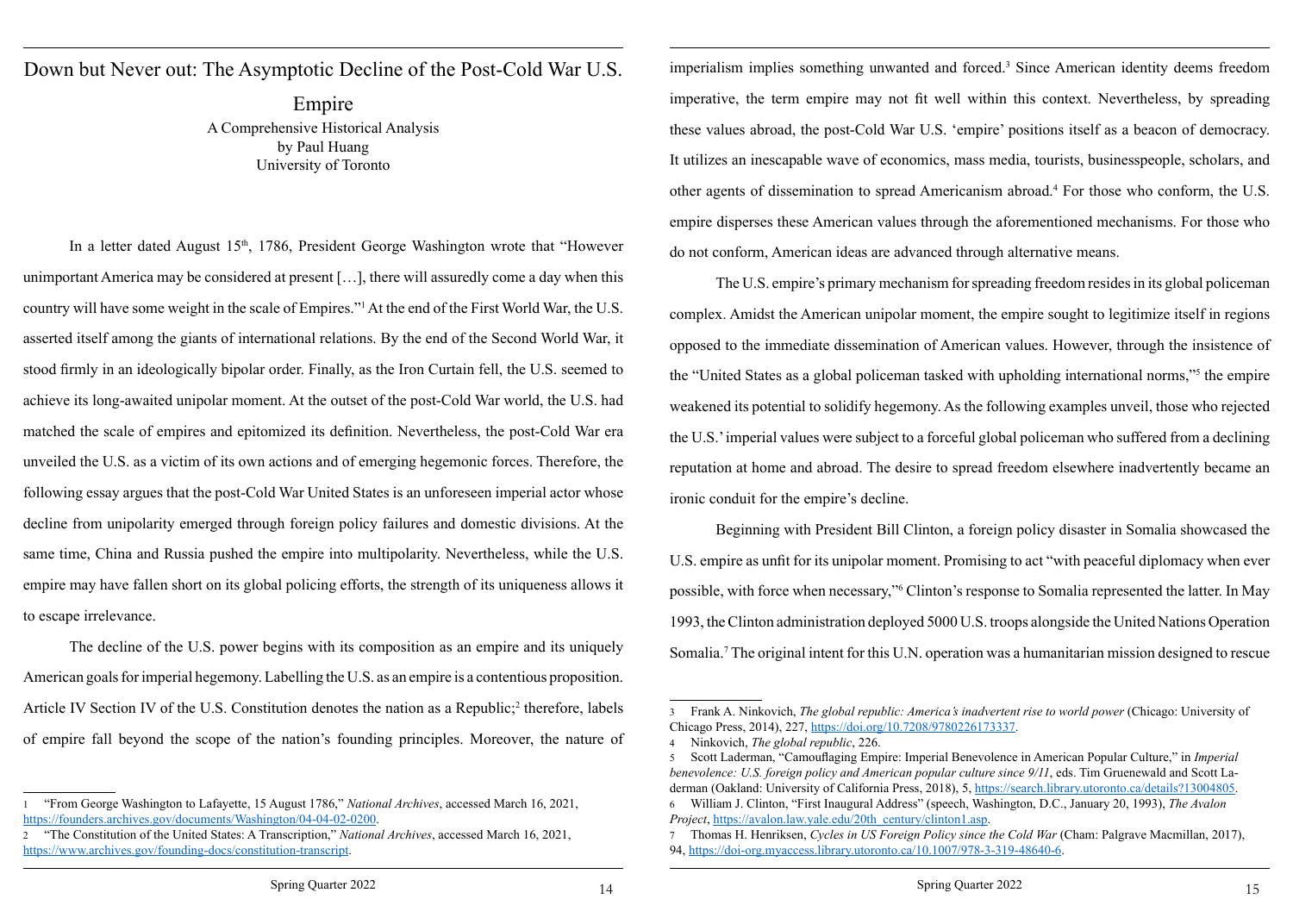a famished Somalian population.<sup>8</sup> However, in keeping up with the imperial impetus, "Washington officials saw [this mission] as a project of nation building in Somalia."<sup>9</sup> This broadened political agenda prompted the Clinton administration to mobilize the U.S. troops in Mogadishu and attempt to capture Mohamed Farrah Aidid, a chief architect of the opposing United Somali Congress.10 The infamous Black Hawk down incident left 18 Americans dead and 73 wounded.<sup>11</sup> Thus, in an attempt to showcase imperial unipolarity, the U.S. empire seemingly overstepped its boundaries and subjected itself to international criticism. What began as benevolent humanitarianism became a failure for the U.S. empire to create an ally and instill democracy. Nevertheless, presenting an early crack in the post-Cold War imperial edifice.

The domestic reaction to Somalia prevented the empire from coalescing unipolarity in future instances. As a blemish on the administration's record, the events in Mogadishu prompted Clinton to say, "we have obligations elsewhere."12 With the American public pressuring for Clinton to avoid foreign crises and turn his attention to the problems at home,<sup>13</sup> the administration looked weak once the genocide in Rwanda unfolded. The 1994 Rwandan genocide became a 100-day massacre between the Hutu and Tutsi native populations. Although the Clinton administration internally debated its options, the "shadow of Somalia hung over the deliberations."14 Rwandan non-intervention represented the empire's domestic polity limiting the Clinton administration from undertaking imperial unipolarity. Since the misstep in Somalia brought fear into Congress and the public's heart, the chance to salvage the empire's reputation was squandered anew, albeit this time, from within.

George W. Bush's failure in Iraq represented the seminal post-Cold War event that tarnished the empire's unipolar moment. Beginning after 9/11, President Bush spoke of freedom in a messianic manner.15 This powerful language not only foreshadowed intransigent militaristic retaliation, but also represented Bush's desire to reshape global politics. Thus, the invasion of Iraq in March 2003 became an opportunity to take down a dictator in the name of freedom. However, this empty promise was far from the reality. The U.S. went to war "with no carefully drawn up roadmap for the day after Saddam Hussein fell from power."16 Moreover, the Bush administration's search for allies resulted in international skepticism and staunch opposition. The U.S. empire would end up fighting a costly war whilst earning condemnation from afar. By the time Bush left office in 2009, Iraq had descended into a brutal civil war.17 Thus, these failures presented a glaring irony to the U.S. empire. Premising the war on the pretext that "Iraqi lives and freedom matter greatly to [America],"18 the U.S. merely left Iraq in a state of civil war. Not only was Bush's policing detrimental for Iraq, but American unipolarity lost significant clout. Moreover, the fact that the U.S. needed international legitimation implied an empire whose unquestioned unipolarity was already under scrutiny. The empire's attempt at legitimacy was simply an unconvincing method to cultivate its hegemony. Therefore, the global policeman complex only accelerated this growing decline.

The discord over Iraq between the American polity and Congressional leadership was indicative of a fracture inside the empire's edifice. Although both sides initially supported bringing freedom "to such a benighted land,"19 the American people became less convinced as time passed. The reality was that Congress and the White House's attempted justification dissolved over time.

<sup>8</sup> Timothy J. Lynch, *In the shadow of the Cold War: American foreign policy from George Bush Sr. to Donald Trump* (Cambridge: Cambridge University Press, 2020), 61, [https://search.library.utoronto.ca/de](https://search.library.utoronto.ca/details?13142772&uuid=a0573f7c-1610-471f-b908-5ca77d0a3ada)[tails?13142772&uuid=a0573f7c-1610-471f-b908-5ca77d0a3ada](https://search.library.utoronto.ca/details?13142772&uuid=a0573f7c-1610-471f-b908-5ca77d0a3ada).

<sup>9</sup> Henriksen, *Cycles in US Foreign Policy*, 94.

<sup>10</sup> Ibid., 95.

<sup>11</sup> Ibid., 93-95.

<sup>12</sup> William J. Clinton, interview by Roger Mudd, and Margaret Warner, *The MacNeil/Lehrer NewsHour*, News-Hour Productions, October 18, 1993, [https://americanarchive.org/catalog/cpb-aacip\\_507-qr4nk3715b.](https://americanarchive.org/catalog/cpb-aacip_507-qr4nk3715b)

<sup>13</sup> Cathinka Vik, *Moral Responsibility, Statecraft, and Humanitarian Intervention* (London: Routledge, 2015), 35, <https://doi-org.myaccess.library.utoronto.ca/10.4324/9781315713762>.

<sup>14</sup> Henriksen, *Cycles in US Foreign Policy*, 99.

<sup>15</sup> John Callaghan, Brendon O'Connor, and Mark Phythian, *Ideologies of American Foreign Policy* (London: Routledge, 2019), 155, [https://doi-org.myaccess.library.utoronto.ca/10.4324/9780429019241.](https://doi-org.myaccess.library.utoronto.ca/10.4324/9780429019241)

<sup>16</sup> Henriksen, *Cycles in US Foreign Policy*, 191.

<sup>17</sup> Ibid., 210.

<sup>18</sup> George W. Bush, "Speech to the American Enterprise Institute" (speech, Washington, D.C., February 26, 2003), *Teaching American History*, [https://teachingamericanhistory.org/library/document/speech-to-the-ameri](https://teachingamericanhistory.org/library/document/speech-to-the-american-enterprise-institute/)[can-enterprise-institute/.](https://teachingamericanhistory.org/library/document/speech-to-the-american-enterprise-institute/)

<sup>19</sup> Henriksen, *Cycles in US Foreign Policy*, 209.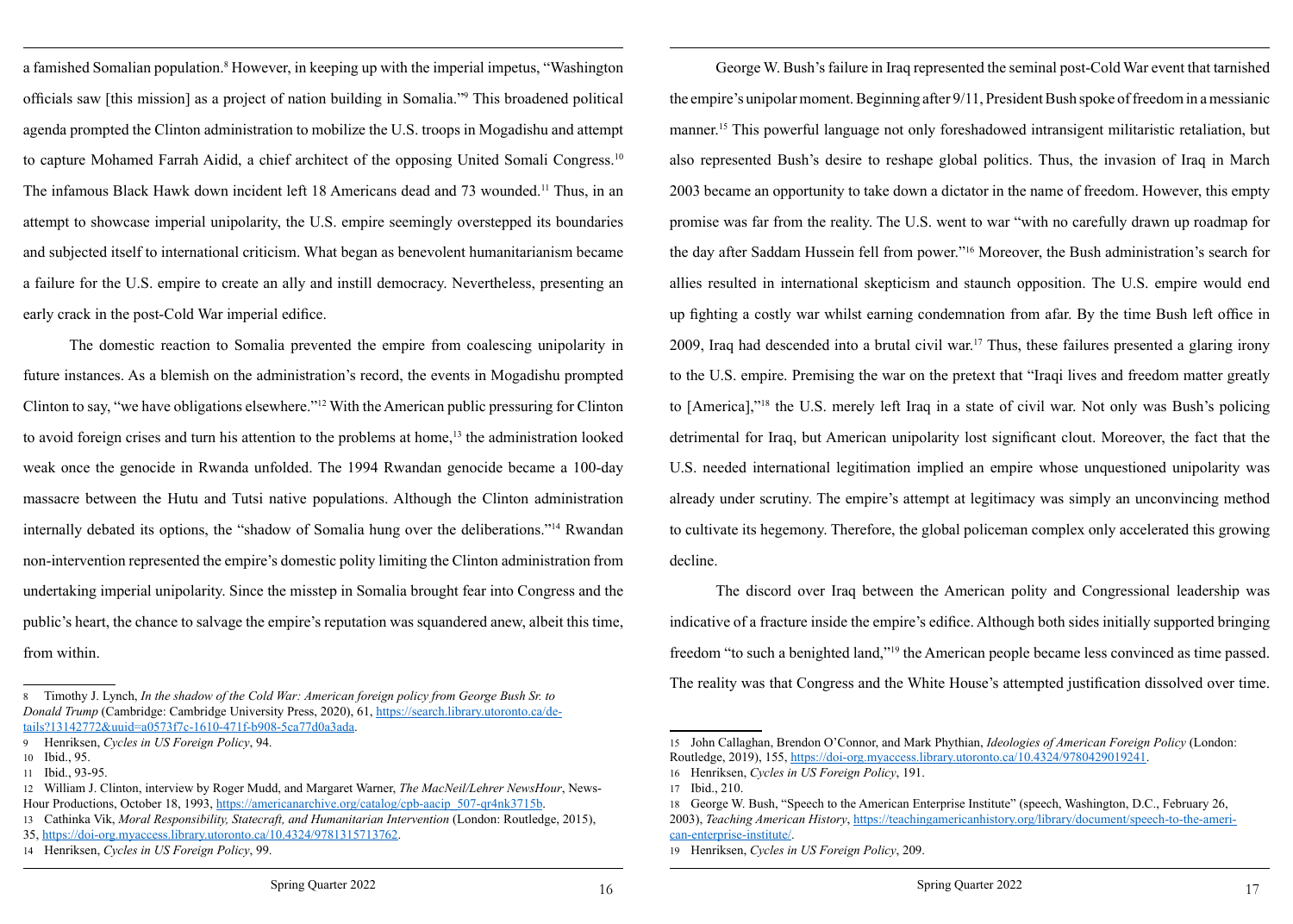With no evidence of W.M.D.'s and a growing sense that American troops were not coming home,<sup>20</sup> Americans began to purport that "Bush lied, people died."21 This damning allegation reflected poorly on both Bush and the Congressional leaders. Seen as out-of-touch with the American polity, the fracturing from within delegitimized the empire on a second front. Not only did the war look foolish abroad, but the American people began to lose faith in their leadership.

President Barack Obama's foreign policy record was arguably less egregious than his Republican predecessor. However, eerily similar to Bush and Iraq, Libya's political vacuum emerged from the same global policeman complex. In March 2011, President Obama spoke to the American people claiming that Libyan leader Muammar Ghaddafi had "denied his people freedom."22 In the same month, a joint NATO mission successfully overthrew Ghaddafi.23 However, once Gaddafi acquiesced, the post-Gaddafi legacy reflected poorly on the U.S. empire. Libya tumbled into civil war, and the political vacuum resulted in numerous rival militias confronting the de facto government.24 The lawlessness that ensued in Libya also made it a security threat that was vulnerable to Islamist extremism.25 Once again, the empire's belief in the universality of freedom caused it to enact its global policeman complex, even if it did not comprehend Libya's complex history. When using the vehicle of policing to impose such freedoms abroad, the results proved counterproductive. Although successful in the short run, Obama's inability to consolidate power and bring freedom to the Libyan people was emblematic of imperial decline. The cyclical creation of power vacuums did not bode well for U.S. reputation. Thus, Libya represents another significant limitation to the outreach of the U.S. empire.

At home, Libya's legacy was most destructive after the attacks on the U.S. consulate in Benghazi on September  $11<sup>th</sup>$ , 2012. Notedly, domestic polarization was nothing new to American politics. But the death of four American officials became so acrimonious that a Select Committee on Benghazi in the U.S. House of Representatives began to investigate the White House.<sup>26</sup> The Republicans torched the government, claiming that it did not maximize its effort to prevent the attack or rescue the besieged victims.27 With political opposition premised on attacking the president, the goal of domestic politics changed. Benghazi reflected a domestic polity that opposed one another for the sole sake of opposition. For Not only was opposition garnered from abroad, but the unity of American politics also degenerated into a deplorable state of unnecessary conflict. The legacy of Libya proved equally detrimental for both Obama and the empire.

President Donald Trump's foreign policy decisions represented a fundamental shift in U.S. imperialism. Yet, similar to past administrations, the decisions still fostered imperial decline. Whereas past Presidents tried to impose the global policeman complex to maximize the U.S.' unipolar moment, the Trump administration wholly rejected this ideology. Instead, Trump's decisions in northeastern Syria in 2019 reflected a microcosm of his administration's contribution to decline. To "get out of these ridiculous Endless Wars,"28 President Trump withdrew most U.S. troops from northeastern Syria, leaving the Kurdish people without a primary ally.29 As an ethnic group struggling to obtain official independence, the President forced the Kurdish forces to seek allyship from the Russian-backed Syrian government.<sup>30</sup> Moreover, from the outside, Trump's decision was met with sharp criticism from fellow European allies.<sup>31</sup> By creating this power vacuum, President Trump accelerated imperial decline in two ways. Firstly, by rejecting the global

<sup>20</sup> Ibid., 201-202.

<sup>21</sup> Lynch, *In the shadow*, 145.

<sup>22</sup> Barack H. Obama, "Remarks by the President in Address to the Nation on Libya" (speech, Washington, D.C., March 28, 2011), *Obama White House Archives*, [https://obamawhitehouse.archives.gov/the-press-of](https://obamawhitehouse.archives.gov/the-press-office/2011/03/28/remarks-president-address-nation-libya)[fice/2011/03/28/remarks-president-address-nation-libya](https://obamawhitehouse.archives.gov/the-press-office/2011/03/28/remarks-president-address-nation-libya).

<sup>23</sup> David Fitzgerald, and David Ryan, *Obama, US Foreign Policy and the Dilemmas of Intervention* (London: Palgrave Macmillan, 2014), 102, [https://doi-org.myaccess.library.utoronto.ca/10.1057/9781137428561.](https://doi-org.myaccess.library.utoronto.ca/10.1057/9781137428561)

<sup>24</sup> Luiz Alberto, and Moniz Bandeira, *The World Disorder: US Hegemony, Proxy Wars, Terrorism and Humanitarian Catastrophes* (Cham: Springer, 2019), 101, [https://doi-org.myaccess.library.utoronto.ca/10.1007/978-3-](https://doi-org.myaccess.library.utoronto.ca/10.1007/978-3-030-03204-3) [030-03204-3.](https://doi-org.myaccess.library.utoronto.ca/10.1007/978-3-030-03204-3)

<sup>25</sup> Alberto, and Bandeira, *The World Disorder*, 101.

<sup>26</sup> Henriksen, *Cycles in US Foreign Policy*, 270.

<sup>27</sup> Ibid., 269.

<sup>28</sup> Donald J. Trump (@realDonaldTrump), "The Kurds fought with us, but were paid massive amounts of money and equipment to do so. They have been fighting Turkey for decades. I held off this fight for," Tweet, October 7, 2019.

<sup>29</sup> Jean Galbraith, "United States Withdraws Troops from Syria, Leaving Kurds Vulnerable," *The American Journal of International Law* 114, no. 1 (January 2020): 143, [https://doi.org/10.1017/ajil.2019.81.](https://doi.org/10.1017/ajil.2019.81)

<sup>30</sup> Galbraith, "United States Withdraws Troops," 143.

<sup>31</sup> Ibid., 144.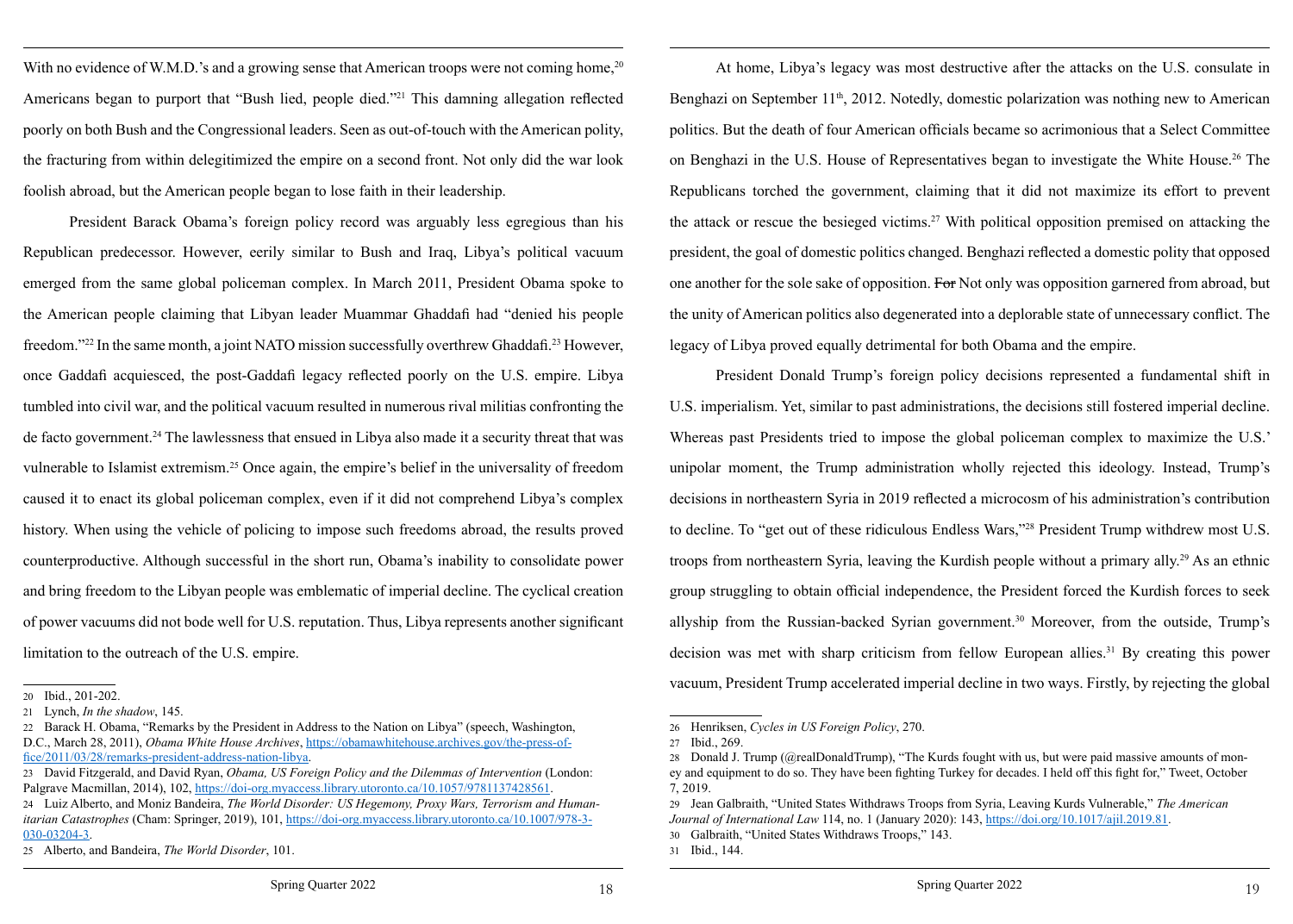policeman complex, the empire's foreign policy reflected a new opposition to unipolarity. Instead of enforcing freedom abroad, Trump's worldview looked inward. Secondly, the condemnation from fellow allies depicted an empire delegitimized as the unipolar hegemon. Although past administrations experienced decline by overemphasizing the global policeman complex, the Trump administration ironically suffered by rejecting the complex altogether.

The domestic response to President Trump's withdrawal of troops in northeastern Syria revealed an overarching identity crisis permeating throughout the Trump administration. During a rare moment of bipartisanship, both Republicans and Democrats questioned Trump's intentions in Syria.32 Meanwhile, the President stood staunchly by his decision. President Trump campaigned "on the fact that [he] was going to bring [U.S.] soldiers home,"33 but many in Washington approached this decision differently. Former ambassador Nikki Haley urged a need to "always have the backs of [their] allies."34 By espousing the global policeman rhetoric, Haley's comments highlighted an American polity unsure of its leadership and role in the world. Moreover, Haley reflected the sentiment of Americans who still favoured the policeman complex. With a president determined to re-order traditional foreign policy, the lack of domestic consensus did not bode well for unipolarity. The combatting visions of foreign policy ultimately revealed a domestic polity whose vision for the empire was largely undecided.

The end of the Cold War was supposed to represent an uncontested opportunity for U.S. leadership and neoliberal economic consensus. Instead, China's rapid economic rise propelled the U.S. into a multipolar framework. Under both Clinton and Bush, China was an ambivalent threat that did not require immediate foreign policy attention.35 Clinton mimicked Nixon by believing that economic openness would entrench democracy and subdue Chinese power.36 Likewise, Bush dittoed Nixon by identifying Islam as a common fear to warm relations with China.<sup>37</sup> While the U.S. blissfully ignored China's capacity for growth, by the late 2000s, China became too powerful to ignore. By 2010, China overtook Japan to become the world's second-largest economy.38 In 2013, China displaced the US as the world's leading industrial producer.<sup>39</sup> Between the beginning and end of Obama's tenure in office, the Chinese economy tripled in size while the U.S. economy only grew by 20 percent.40 This relative decline under Obama implied a loss of leverage "to bind countries across the developing world to [U.S.] strategic priorities."41 No longer was the guise of neoliberalism wholly appealing; instead, the successful Chinese model pushed the worldview away from a unipolar economic system. Under Trump, the policy vis-à-vis China was characterized by a 'tough on China' rhetoric. In 2018, the Trump administration imposed punitive tariffs and restrictions on Chinese investments.42 Nevertheless, economist Yew-Kwang Ng noted that Trump's engagement in a trade war was not only mutually harmful but it "actually hurts America more than China."43 Although Trump attempted to strengthen unipolarity in the face of adversity, his policies failed to reflect such bravado. China's recent rise depicts a foreign actor whose influence will only grow in the long-term. Regardless of if or when China overtakes the U.S. in economic superiority, the world order has already begun its transformation into permanent multipolarity. Through U.S. relative decline and Chinese economic rise, the U.S. empire lost its hegemonic advantage.

The second major player pushing the U.S. empire into multipolarity is the post-Cold War Russian Federation. Vis-à-vis the U.S. empire, Russia developed a military hegemon with

<sup>32</sup> Mehmet Gurses, "The Evolving Kurdish Question in Turkey," *Middle East Critique* 29, no. 3 (2020): 312, <https://doi.org/10.1080/19436149.2020.1770448>.

<sup>33</sup> Donald J. Trump, interview by George Stephanopoulos, *This Week*, ABC News, March 27, 2016, [https://abc](https://abcnews.go.com/Politics/week-transcript-donald-trump-sen-bernie-sanders/story?id=37949498)[news.go.com/Politics/week-transcript-donald-trump-sen-bernie-sanders/story?id=37949498](https://abcnews.go.com/Politics/week-transcript-donald-trump-sen-bernie-sanders/story?id=37949498).

<sup>34</sup> Nikki Haley (@NikkiHaley), "We must always have the backs of our allies, if we expect them to have our back. The Kurds were instrumental in our successful fight against ISIS in Syria," Tweet, October 7, 2019, [https://](https://twitter.com/NikkiHaley/status/1181191973367160834) [twitter.com/NikkiHaley/status/1181191973367160834](https://twitter.com/NikkiHaley/status/1181191973367160834).

<sup>35</sup> Lynch, *In the shadow*, 149.

<sup>36</sup> Ibid., 89.

<sup>37</sup> Ibid., 149.

<sup>38</sup> Jude Woodward, *The US vs China: Asia's new Cold War?* (Manchester: Manchester University Press, 2017), 3.

<sup>39</sup> Woodward, *The US vs China*, 3.

<sup>40</sup> Ibid., 4.

<sup>41</sup> Ibid., 5.

<sup>42</sup> Richard Javad Heydarian, *The Indo-Pacific: Trump, China, and the New Struggle for Global Mastery* (Singapore: Palgrave Macmillan, 2020), 38, [https://doi-org.myaccess.library.utoronto.ca/10.1007/978-981-13-9799-8.](https://doi-org.myaccess.library.utoronto.ca/10.1007/978-981-13-9799-8) 43 Yew-Kwang Ng, "Why Does the US Face Greater Disadvantages in the Trade War with China?" *China & World Economy* 28, no. 2 (2020): 113,<https://doi.org/10.1111/cwe.12323>.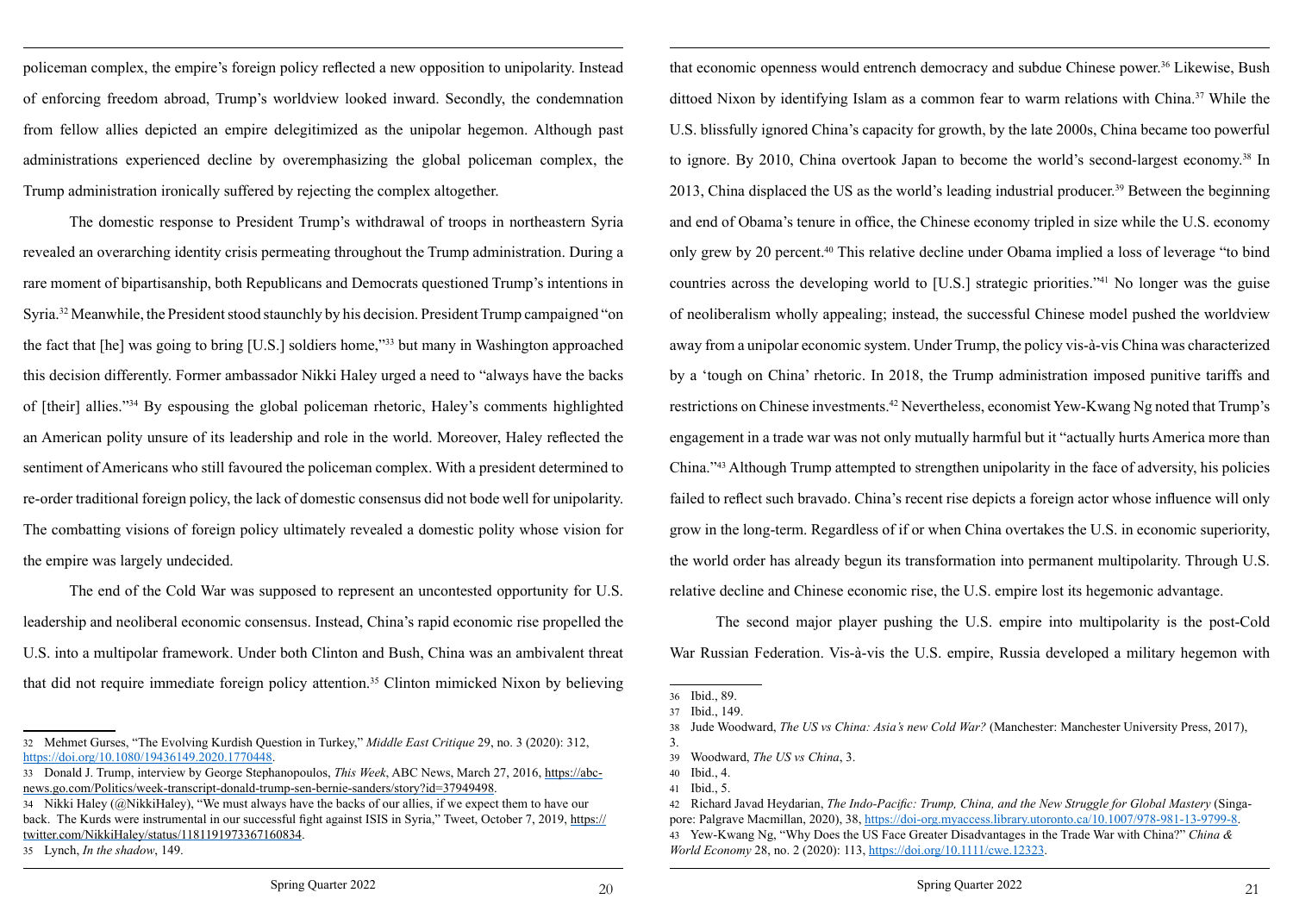nationalistic fervour. Contrary to Clinton's naïve anticipation, the Russian government recognized that a blind acceptance of liberal democracy would come at the expense of its domestic security.44 Under Bush, in 2008, the former Russian territory of Georgia was invaded after electing a pro-Western leader.<sup>45</sup> For Russian President Dimitri Medvedev, however, the aim was to protect the lives of his citizens, wherever they may be.<sup>46</sup> Thus, revealing a Russian empire unwilling to yield its power to NATO and Western interests. Russian nationalism over Georgia also reflected an empire eerily similar to its Cold War self. Hence, once Obama tried flexing his power, Russian aggression multiplied. In March 2014, Russia annexed Crimea under the pretext of defending an oppressed ethnic minority in Ukraine.47 In a speech addressing the Russian Duma, Putin claimed that "Crimean Tatars [have] returned to their homeland."48 Essentially, Putin justified imperialism in the name of nationalism. Meanwhile, Obama stood by and failed to demonstrate legitimate strength. Under Trump, the re-emerging Russian empire obtained its full legitimation. Before his election, Trump frightened allies by rendering NATO obsolete.<sup>49</sup> Once assuming office, he implied that the U.S. should lift sanctions on Russia, asking, "why would anybody have sanctions if somebody's doing some really great things?"50 With Russian foreign policy against the West already damning, President Trump's legitimation was the final victory. Russia's trajectory in the post-Cold War era is symbolic of an empire whose resurgence displaced the U.S. empire from unipolarity. The narrative of U.S. unipolarity emerging from the Cold War was long over. Russia was steadfast at deciding its own fate through its military might and nationalistic fervour, much at the expense of U.S. hegemony.

President Joseph Biden inherited a declining empire; nevertheless, its prospects are not

dire. Victor Bulmer-Thomas notes that "the relative decline of the US economy is therefore not in dispute."51 However, the emphasis must focus on the word *relative*. Factors such as stagnating real wages and a fall in social mobility<sup>52</sup> reflect poorly on the empire. Yet, the U.S. still maintains a 15% share of the global GDP,<sup>53</sup> 25% of the world's net outward foreign direct investment (FDI)<sup>54</sup> and is still the largest investor in research and development  $(R&D)$ <sup>55</sup> Likewise, "the US may be weakening, but it is still the greatest military power on the planet."56 According to the bipartisan Peter G. Peterson Foundation, in 2020, the U.S. spent more on defence than the following ten countries combined.<sup>57</sup> Since 2000, the U.S. has averaged nearly 4% of its GDP towards military spending.<sup>58</sup> Lastly, U.S. soft-power and cosmopolitanism guarantee the longevity of the empire. Regardless of its numerous blunders abroad, the U.S. maintains a foreign policy that is omnipresent. The U.S. empire spreads through nongovernmental organizations (NGOs), popular culture, corporations, social media, and the like.59 Even as the empire's *relative* strength wanes, it will never cede to irrelevance. The U.S. empire is not only distinct because of its emphasis on delivering freedom through the global policeman complex. As the aforementioned data shows, the U.S. also differs in its ability to ensure its longevity. Regardless of its failures, the empire maintains a robust economy, military, and soft power. The combination of these forces still represents the characteristics of an empire. President Biden's responsibility now involves limiting the empire's decline as it continues its transition into multipolarity. But he should not equate the empire's decline with forthcoming obscurity. If Biden hopes to navigate this new global order, he must be prudent in his military

<sup>44</sup> Lynch, *In the shadow*, 83.

<sup>45</sup> Ibid., 147.

<sup>46</sup> Ibid., 148.

<sup>47</sup> Lynch, *In the shadow*, 205.

<sup>48</sup> Vladimir Putin, "Address by President of the Russian Federation" (speech, Moscow, March 18, 2014), *President of Russia*, <http://en.kremlin.ru/events/president/news/20603>.

<sup>49</sup> David Parker, *US Foreign Policy Towards Russia in the Post-Cold War Era* (London: Routledge, 2019), 233, <https://doi-org.myaccess.library.utoronto.ca/10.4324/9780429452550>.

<sup>50</sup> Donald J. Trump, *The Wall Street Journal*, The Wall Street Journal, January 13, 2017, [https://www.wsj.com/](https://www.wsj.com/articles/donald-trump-sets-a-bar-for-russia-and-china-1484360380) [articles/donald-trump-sets-a-bar-for-russia-and-china-1484360380.](https://www.wsj.com/articles/donald-trump-sets-a-bar-for-russia-and-china-1484360380)

<sup>51</sup> Victor Bulmer-Thomas, *Empire in Retreat: The Past, Present, and Future of the United States* (New Haven: Yale University Press, 2018), 275, [https://search.library.utoronto.ca/details?12309412&uuid=9ffea2ec-a0e4-](https://search.library.utoronto.ca/details?12309412&uuid=9ffea2ec-a0e4-4de1-84de-62051128f6b6) [4de1-84de-62051128f6b6](https://search.library.utoronto.ca/details?12309412&uuid=9ffea2ec-a0e4-4de1-84de-62051128f6b6).

<sup>52</sup> Bulmer-Thomas, *Empire in Retreat*, 276.

<sup>53</sup> Ibid., 279.

<sup>54</sup> Bulmer-Thomas, *Empire in Retreat*, 282.

<sup>55</sup> Ibid., 293.

<sup>56</sup> Woodward, *The US vs China*, 11.

<sup>57 &</sup>quot;U.S. DEFENSE SPENDING COMPARED TO OTHER COUNTRIES," *Peter G. Peterson Foundation*,

accessed March 18, 2021, [https://www.pgpf.org/chart-archive/0053\\_defense-comparison](https://www.pgpf.org/chart-archive/0053_defense-comparison).

<sup>58</sup> Woodward, *The US vs China*, 11.

<sup>59</sup> Penny M. Von Eschen, "Black Ops Diplomacy and the Foreign Policy of Popular Culture," in *Imperial benevolence: U.S. foreign policy and American popular culture since 9/11*, eds. Tim Gruenewald and Scott Laderman (Oakland: University of California Press, 2018), 232,<https://search.library.utoronto.ca/details?13004805>.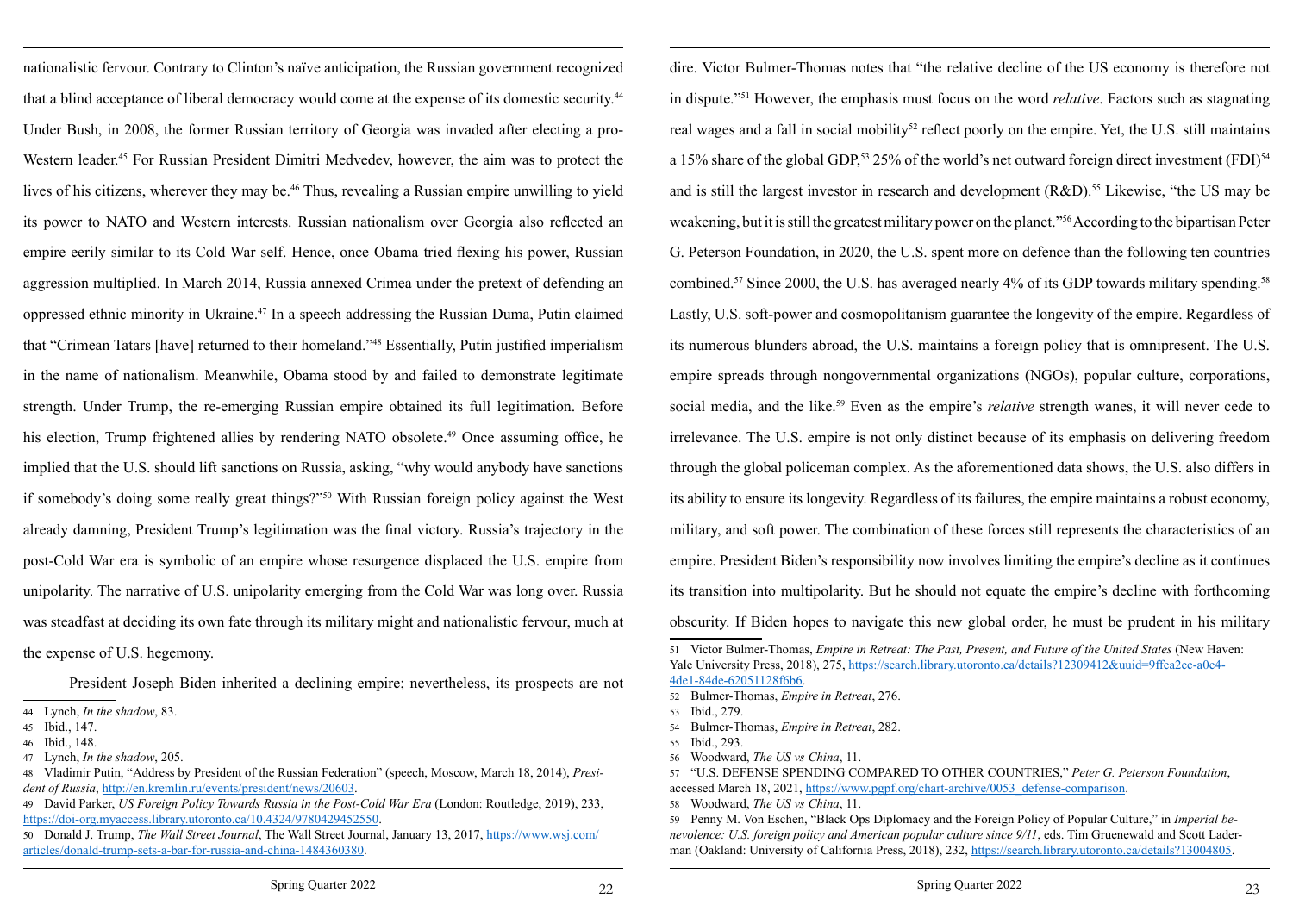ventures but stern against the face of opposition, notwithstanding China and Russia's rise.

The United States of America is the most unique empire of modern civilization. Fundamentally premised on the humanist value of freedom, the empire has spent much of its post-Cold War history trying to enforce these values abroad. Ironically, this desire for unipolar policing turned out to be a pillar in the empire's decline. Alongside these troubles, the respective rise of China and Russia propelled the U.S. into multipolarity. In 1992, Francis Fukuyama predicted a "Universal History of mankind in the direction of liberal democracy."60 Twenty-nine years later, Fukuyama's hypothesis appears undeniably false. But regardless of these various forces, the empire's outlook is not destined for vanishment. President Biden will no longer be able to manoeuvre through a unipolar American moment; however, he has the resources available to maximize the empire's potential in this multipolar world. In mathematics, an asymptote represents a line approaching close to a limit but never actually making contact with such limit. The U.S. empire's decline represents this asymptotic trajectory. As the asymptote travels along the graph and towards the impending limit, the U.S. empire moves further away from unipolarity into a multipolar future. However, much like the asymptote, the U.S. empire never reaches the limit of disappearance. Uniquely positioned as an eternal hegemon, even as pressures force the empire closer to irrelevance, its capacity for sustenance limits its eventual demise.

- Alberto, Luiz, and Moniz Bandeira. *The World Disorder: US Hegemony, Proxy Wars, Terrorism and Humanitarian Catastrophes*. Cham: Springer, 2019. [https://doi-org.myaccess.library.](https://doi-org.myaccess.library.utoronto.ca/10.1007/978-3-030-03204-3) [utoronto.ca/10.1007/978-3-030-03204-3.](https://doi-org.myaccess.library.utoronto.ca/10.1007/978-3-030-03204-3)
- Bulmer-Thomas, Victor. *Empire in Retreat: The Past, Present, and Future of the United States*. New Haven: Yale University Press, 2018. [https://search.library.utoronto.ca/](https://search.library.utoronto.ca/details?12309412&uuid=9ffea2ec-a0e4-4de1-84de-62051128f6b6) [details?12309412&uuid=9ffea2ec-a0e4-4de1-84de-62051128f6b6](https://search.library.utoronto.ca/details?12309412&uuid=9ffea2ec-a0e4-4de1-84de-62051128f6b6).
- Bush, George W. "Speech to the American Enterprise Institute." Speech, Washington, D.C., February 26, 2003. *Teaching American History*. [https://teachingamericanhistory.org/](https://teachingamericanhistory.org/library/document/speech-to-the-american-enterprise-institute/) [library/document/speech-to-the-american-enterprise-institute/.](https://teachingamericanhistory.org/library/document/speech-to-the-american-enterprise-institute/)
- Callaghan, John, Brendon O'Connor, and Mark Phythian. *Ideologies of American Foreign Policy*. London: Routledge, 2019. [https://doi-org.myaccess.library.utoronto.](https://doi-org.myaccess.library.utoronto.ca/10.4324/9780429019241) [ca/10.4324/9780429019241](https://doi-org.myaccess.library.utoronto.ca/10.4324/9780429019241).
- Clinton, William J. "First Inaugural Address." Speech, Washington, D.C., January 20, 1993. *The Avalon Project*. [https://avalon.law.yale.edu/20th\\_century/clinton1.asp.](https://avalon.law.yale.edu/20th_century/clinton1.asp)
- Clinton, William J. *The MacNeil/Lehrer NewsHour*. By Roger Mudd, and Margaret Warner. NewsHour Productions, October 18, 1993. [https://americanarchive.org/catalog/cpb](https://americanarchive.org/catalog/cpb-aacip_507-qr4nk3715b)[aacip\\_507-qr4nk3715b](https://americanarchive.org/catalog/cpb-aacip_507-qr4nk3715b).
- "From George Washington to Lafayette, 15 August 1786." *National Archives*. Accessed March 16, 2021. [https://founders.archives.gov/documents/Washington/04-04-02-0200.](https://founders.archives.gov/documents/Washington/04-04-02-0200)
- Fitzgerald, David, and David Ryan. *Obama, US Foreign Policy and the Dilemmas of the Intervention*. London: Palgrave Macmillan, 2014. [https://doi-org.myaccess.library.](https://doi-org.myaccess.library.utoronto.ca/10.1057/9781137428561) [utoronto.ca/10.1057/9781137428561.](https://doi-org.myaccess.library.utoronto.ca/10.1057/9781137428561)

Fukuyama, Francis. *The End of History and the* Last *Man*. New York: Harper Collins, 1992. Galbraith, Jean. "United States Withdraws Troops from Syria, Leaving Kurds Vulnerable," *The* 

Bibliography

<sup>60</sup> Francis Fukuyama, *The End of History and the Last Man* (New York: HarperCollins, 1992), 48.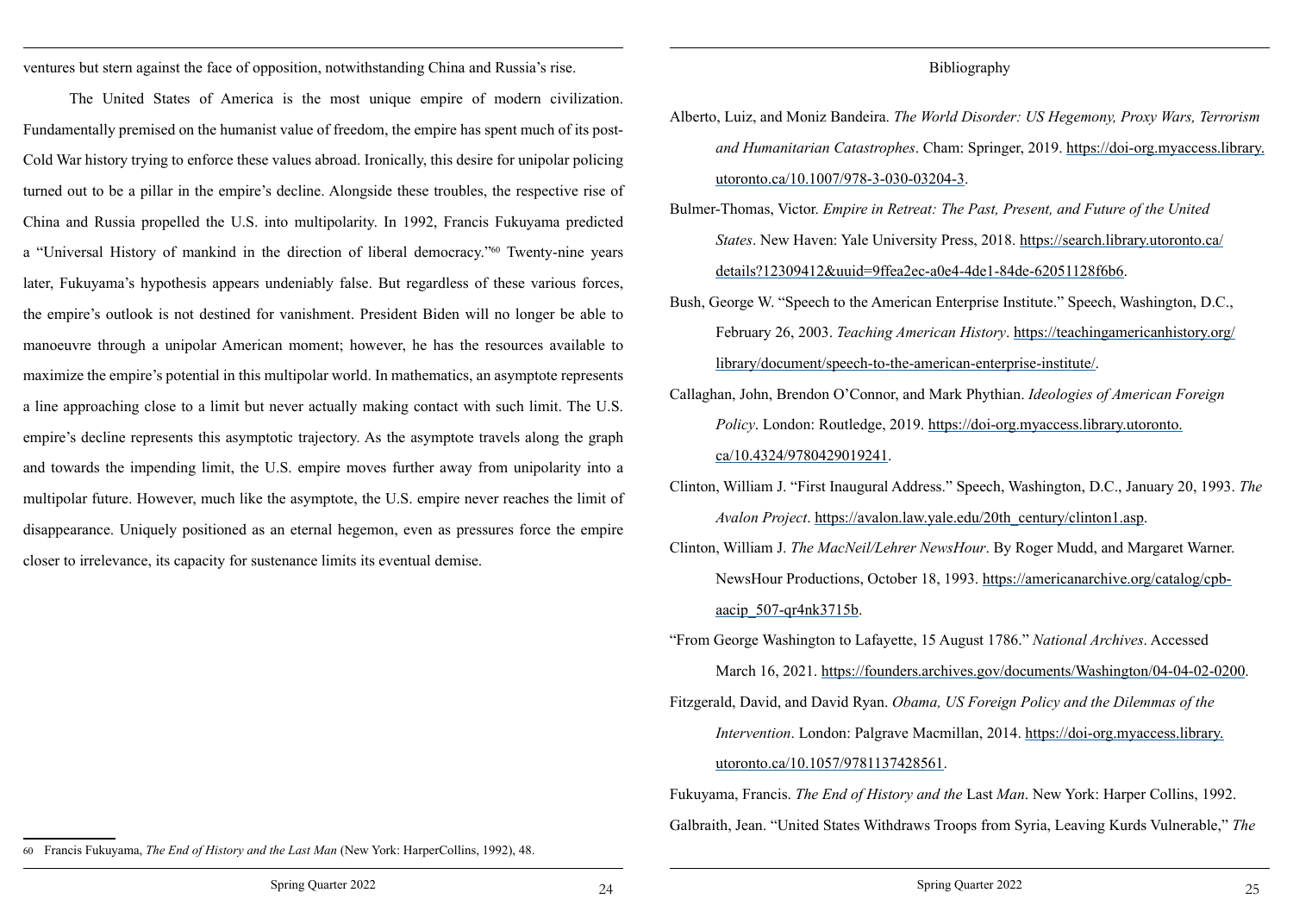*American Journal of International Law* 114, no. 1 (January 2020): 143-148. [https://doi.](https://doi.org/10.1017/ajil.2019.81) [org/10.1017/ajil.2019.81.](https://doi.org/10.1017/ajil.2019.81)

- Gruenewald, Tim, and Scott Laderman, eds. *Imperial benevolence: U.S. foreign policy and American popular culture since 9/11*. Oakland: University of California Press, 2018. <https://search.library.utoronto.ca/details?13004805>.
	- Laderman, Scott. "Camouflaging Empire: Imperial Benevolence in American Popular Culture." Pp. 1-24.
	- Von Eschen, Penny M. "Black Ops Diplomacy and the Foreign Policy of Popular Culture." Pp. 230-258.
- Gurses, Metmet. "The Evolving Kurdish Question in Turkey." *Middle East Critique* 29, no. 3 (2020): 307-318.<https://doi.org/10.1080/19436149.2020.1770448>.
- Henriksen, Thomas H. *Cycles in US Foreign Policy since the Cold War*. Cham: Palgrave Macmillan, 2017. [https://doi-org.myaccess.library.utoronto.ca/10.1007/978-3-319-48640-](https://doi-org.myaccess.library.utoronto.ca/10.1007/978-3-319-48640-6) [6](https://doi-org.myaccess.library.utoronto.ca/10.1007/978-3-319-48640-6).
- Heydarian, Richard Javad. *The Indo-Pacific: Trump, China, and the New Struggle for Global Mastery*. Singapore: Palgrave Macmillan, 2020. [https://doi-org.myaccess.library.utoronto.](https://doi-org.myaccess.library.utoronto.ca/10.1007/978-981-13-9799-8) [ca/10.1007/978-981-13-9799-8](https://doi-org.myaccess.library.utoronto.ca/10.1007/978-981-13-9799-8).
- Lynch, Timothy J. *In the shadow of the Cold War: American foreign policy from George Bush Sr. to Donald Trump*. Cambridge: Cambridge University Press, 2020. [https://search.](https://search.library.utoronto.ca/details?13142772&uuid=a0573f7c-1610-471f-b908-5ca77d0a3ada) [library.utoronto.ca/details?13142772&uuid=a0573f7c-1610-471f-b908-5ca77d0a3ada](https://search.library.utoronto.ca/details?13142772&uuid=a0573f7c-1610-471f-b908-5ca77d0a3ada).
- Mead, Walter Russell. *Power, Terror, Peace, and War: America's Grand Strategy in a World at Risk*. New York: Vintage Books, 2004.
- Ng, Yew-Kwang. "Why Does the US Face Greater Disadvantages in the Trade War with China?" *China & World Economy* 28, no. 2 (2020): 113-122. [https://doi.org/10.1111/](https://doi.org/10.1111/cwe.12323) [cwe.12323](https://doi.org/10.1111/cwe.12323).
- Ninkovich, Frank A. *The global republic: American's inadvertent rise to world power*. Chicago:

University of Chicago Press, 2014. <https://doi.org/10.7208/9780226173337>.

- Obama, Barack H. "Remarks by the President in Address to the Nation on Libya." Speech, Washington, D.C., March 28, 2011. *Obama White House Archives*. [https://](https://obamawhitehouse.archives.gov/the-press-office/2011/03/28/remarks-president-address-nation-libya) [obamawhitehouse.archives.gov/the-press-office/2011/03/28/remarks-president-address](https://obamawhitehouse.archives.gov/the-press-office/2011/03/28/remarks-president-address-nation-libya)[nation-libya.](https://obamawhitehouse.archives.gov/the-press-office/2011/03/28/remarks-president-address-nation-libya)
- Parker, David. *US Foreign Policy Towards Russia in the Post-Cold War Era*. London: Routledge, 2019. [https://doi-org.myaccess.library.utoronto.ca/10.4324/9780429452550.](https://doi-org.myaccess.library.utoronto.ca/10.4324/9780429452550)
- Putin, Vladimir. "Address by President of the Russian Federation." Speech, Moscow, March 18, 2014. *President of Russia*. [http://en.kremlin.ru/events/president/news/20603.](http://en.kremlin.ru/events/president/news/20603)
- "The Constitution of the United States: A Transcription." *National Archives*. Accessed March 16, 2021. [https://www.archives.gov/founding-docs/constitution-transcript.](https://www.archives.gov/founding-docs/constitution-transcript)
- Trump, Donald J. *The Wall Street Journal*. The Wall Street Journal, January 13, 2017. [https://www.wsj.com/articles/donald-trump-sets-a-bar-for-russia-and-china-1484360380.](https://www.wsj.com/articles/donald-trump-sets-a-bar-for-russia-and-china-1484360380)
- Trump, Donald J. *This Week*. By George Stephanopoulos. ABC News, March 27, 2016. [https://abcnews.go.com/Politics/week-transcript-donald-trump-sen-bernie-sanders/](https://abcnews.go.com/Politics/week-transcript-donald-trump-sen-bernie-sanders/story?id=37949498) [story?id=37949498](https://abcnews.go.com/Politics/week-transcript-donald-trump-sen-bernie-sanders/story?id=37949498).
- "U.S. DEFENSE SPENDING COMPARED TO OTHER COUNTRIES." *Peter G. Peterson Foundation*. Accessed March 18, 2021. [https://www.pgpf.org/chart-archive/0053\\_](https://www.pgpf.org/chart-archive/0053_defense-comparison) [defense-comparison.](https://www.pgpf.org/chart-archive/0053_defense-comparison)
- Vik, Cathinka. *Moral Responsibility, Statecraft, and Humanitarian Intervention*. London: Routledge, 2015. [https://doi-org.myaccess.library.utoronto.ca/10.4324/9781315713762.](https://doi-org.myaccess.library.utoronto.ca/10.4324/9781315713762)
- Woodward, Jude. *The US vs China: Asia's new Cold War?* Manchester: Manchester University Press, 2017.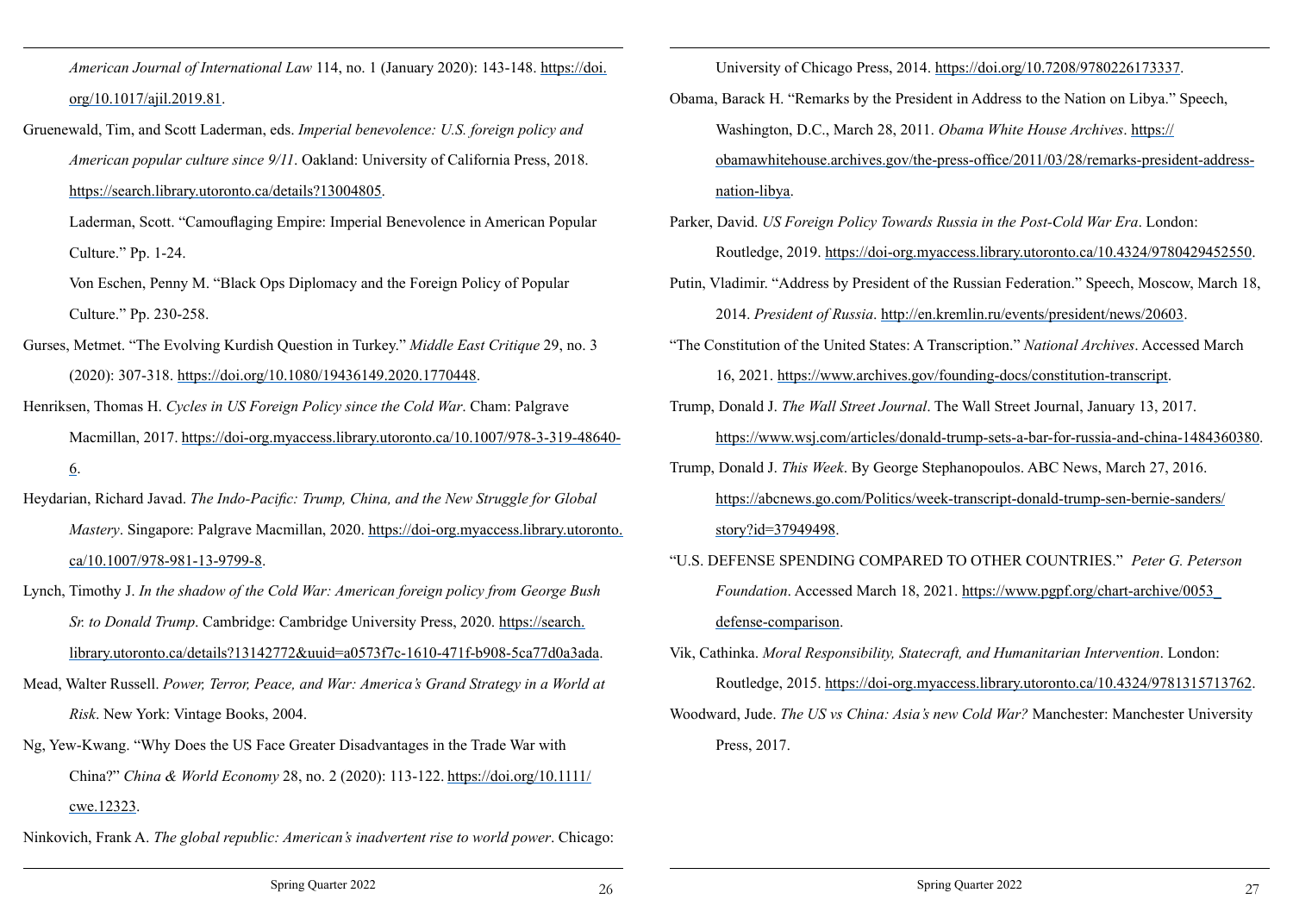### We Have to Free our Country

by Ryan Hamilton University of Toronto

<span id="page-14-0"></span>From 1963 to 1974, the small West African country of Guinea-Bissau fought a war for its liberation from Portuguese colonial rule. This brutal conflict came to be known as 'Portugal's Vietnam' and resulted in the African Party for the Independence of Guinea and the Cape Verde Islands, or PAIGC, winning a military victory over Portugal – one of the few nationalist armies in Africa to achieve such a feat and helping to topple the Portuguese government in the process.<sup>1</sup> Piero Gleijeses commented that, in 1972, Guinea-Bissau was "the only place in Africa where a guerilla movement was successfully challenging a white regime."2 How did the PAIGC's protracted struggle with the Portuguese government prove so successful? The answer lies both in the history of Portuguese colonization and the global context of the war. The brutality of Portuguese rule readied the population for mobilization against colonial rule and made liberation through peaceful means impossible. This pushed PAIGC towards war, where their struggle benefited from the dual context of the decolonization movement and the Cold War allowing the PAIGC to draw critical support both from fellow African nationalist leaders and Communist countries. Yet, this was not a Cold War-style proxy war, as the PAIGC ensured that Guineans remained in command and that the conflict remained a war of national liberation.<sup>3</sup> The severity of Portuguese oppression and the global contexts of decolonization and the Cold War between the United States and the Soviet Union gave the PAIGC the domestic and international support they needed to liberate Guinea-Bissau.

Portugal's colonization of Guinea-Bissau began in 1446, when the explorer Alvares

Fernandes began to trade with its indigenous people. Portugal claimed Guinea-Bissau but its colonial presence was limited to coastal forts and settlements as the local Guinean elite traded with them but prevented the Portuguese from expanding into the interior.<sup>4</sup> In the eighteenth and nineteenth centuries, Portugal's African colonies - Angola, Mozambique and Guinea-Bissau existed mainly as supply ports for ships travelling to and from Portuguese colonies in Asia, such as Goa and Macau, and as a source for enslaved people to be transported to Brazil. Portugal's colonies were mostly administered by their indigenous populations - the ethnic Portuguese presence in Guinea-Bissau was "scant in the extreme."5

After Brazil gained independence in 1822, the African colonies lost much of their economic purpose but Portugal's claims were nonetheless recognized at the Berlin Conference of 1884. Afterwards, Portugal focused on expanding its colonial control in Africa, implementing a more centralized administration. Portugal also sought to use its colonial project to build support for its government through the production of an imperial myth. With colonies in Africa, the Portuguese government could claim to stand alongside the great European powers, like Britain, France, and Germany, despite actually being much weaker than them, both in military and economic terms. The colonies became a way for Portugal to aspire to national greatness, and the government sought to encourage the people to see them that way as well. Besides that myth, Portugal also looked to their colonies as a source of economic growth following an economic crisis beginning in the 1870s.<sup>6</sup> The link between the colonies and projections of Portuguese power was solidified further under the *Estado Novo*, the conservative and authoritarian regime that seized power in Portugal in 1926. António de Oliveira Salazar, a conservative law professor, joined the government soon after and rose through the ranks as Finance Minister and, briefly, as Colonial Minister. He became Prime Minister in 1932 and would lead Portugal until he fell ill

<sup>1</sup> Peter Karibe Mendy, "Portugal's Civilizing Mission in Colonial Guinea-Bissau: Rhetoric and Reality," *International Journal of African Historical Studies*, Vol. 36, No.1 (2003): 57.

<sup>2</sup> Piero Gleijeses, *Conflicting Missions: Havana, Washington, and Africa, 1959-1976*, (Chapel Hill: University of North Carolina Press, 2002), 208.

<sup>3</sup> Gleijeses, *Conflicting Missions: Havana, Washington, and Africa, 1959-1976*, 197-199.

<sup>4</sup> Peter Karibe Mendy, "Portugal's Civilizing Mission in Colonial Guinea-Bissau: Rhetoric and Reality," *International Journal of African Historical Studies*, Vol. 36, No.1 (2003): 37.

<sup>5</sup> Norrie MacQueen, *The Decolonization of Portuguese Africa: Metropolitan Revolution and the Dissolution of Empire* (London: Longman, 1997), 2.

<sup>6</sup> Ibid, 2-6.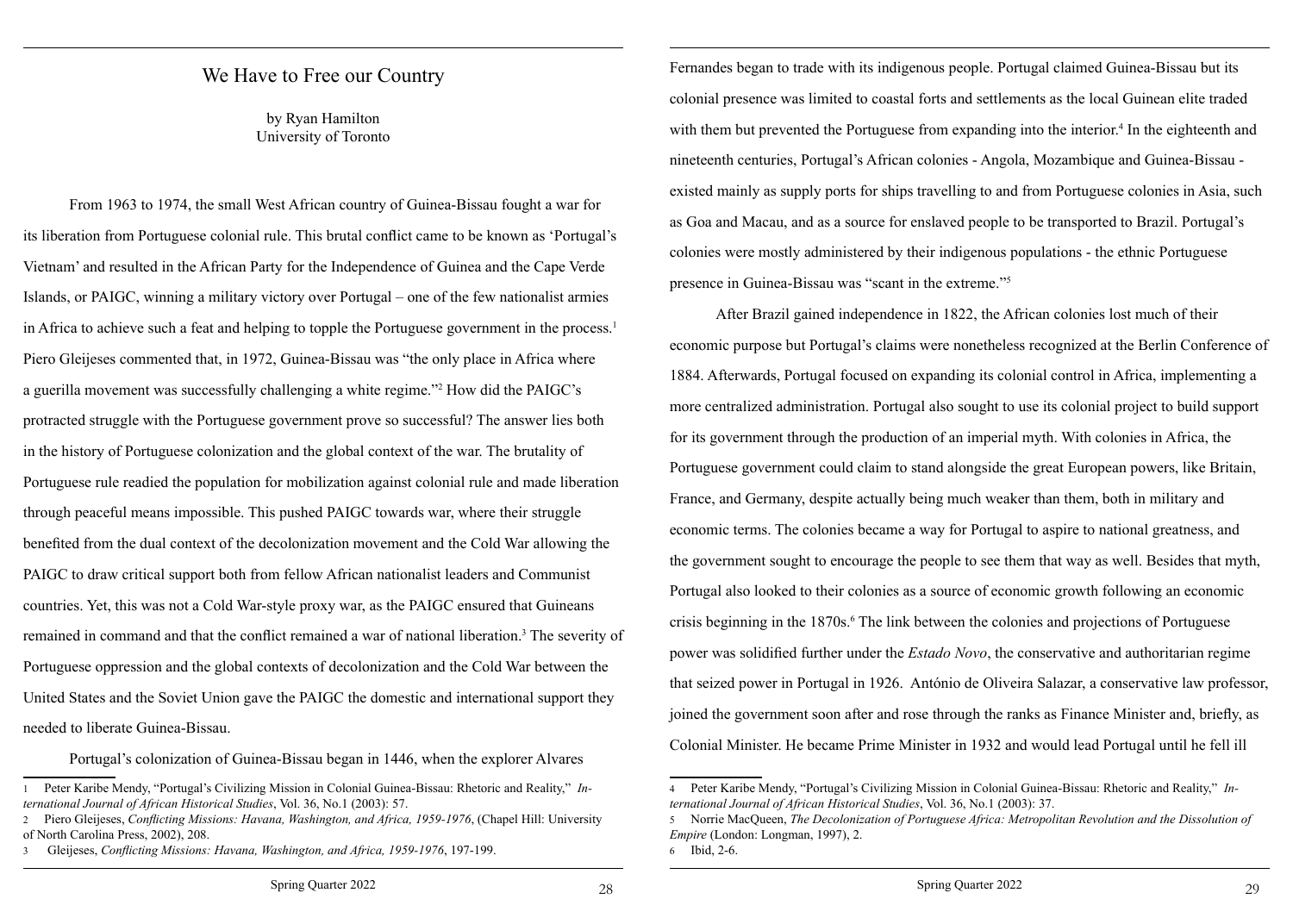in 1968.7 MacQueen argues that "the empire, twenty-two times the area of the metropole, was central to Salazar's mission to claim for Portugal the unlikely identity of world power."8

Establishing direct rule in Guinea-Bissau was not a peaceful process. Led by a Portuguese captain named Joao Teixeira Pinto, who hired a mercenary army led by a fugitive from Senegal, the campaign lasted from 1913-1915 and saw the use of mercenaries as shock troops to dominate Guinea-Bissau by burning villages in the face of heavy indigenous resistance.<sup>9</sup> The Balanta people in southern Guinea-Bissau were the last people in the colony to come under direct colonial rule, which was established across Guinea-Bissau by 1915.10

 Once established, the Portuguese colonial administration of Guinea-Bissau would engage in the exploitation and mistreatment of Guineans. The degree of exploitation would eventually fuel the liberation war that took hold later in the 20th century. The primary form of exploitation was a system of forced labour established by the *Estado Novo* regime. Portugal forced Guineans to build roads and other infastructure projects and used corporal punishment when faced with indigenous resistance. In addition, the Portuguese sought to control the population by mandating they carry a passbook and requiring special permission to travel. The strict regimentation of movement meant that Guineans often could not travel on the very roads they had built. However, the Portuguese colonial system did grant a path for the people of Guinea-Bissau to gain Portuguese citizenship by allowing them to become *assimilado* (assimilated). This was a process that sought to 'de-Africanize' the population by requiring them to learn Portuguese and prove themselves loyal to Portugal.11 Undercutting this already humiliating offer was the fact that Portugal was ruled by Salazar's authoritarian regime who denied political freedoms even to its European citizens. Gaining citizenship would not have translated to new political rights

so few Guineans underwent the process. As Norrie McQueen noted, "the allure of 'civilization' was slight when its one tangible consequence was the privilege of paying extra taxes."<sup>12</sup> While Portugal spoke of their duty to 'civilize' Guinea-Bissau, the claims were mostly rhetoric. The reality was a poor education system with few schools that promoted racist beliefs of European superiority.13 Colonial rule in Guinea-Bissau was humiliating and oppressive, with forced labour and efforts to 'de-Africanize' them reminding Guineans of their domination on a regular basis. But from the beginning, there was resistance to that domination. The fact that so many Guineans declined Portuguese citizenship clearly illustrates their strong desire to preserve their identity.

The *Estado Novo* regime was determined to quell resistance to colonial rule in Guinea-Bissau, despite the colony's marginal economic importance. The maintenance of the empire was a form of legitimacy for the *Estado Novo* regime. When faced with pressure from the United Nations to decolonize in the 1950s, the *Estado Novo* embraced a pluricontentalist vision by declaring that Guinea-Bissau, along with Portugal's other African colonies of Angola and Mozambique, were integral parts of Portugal, which was 'one state single and indivisible.'<sup>14</sup> Even at the height of the liberation struggle, there were only approximately 2000 Europeans resident in Guinea-Bissau, primarily fulfilling administrative roles.<sup>15</sup> Yet, as the liberation movement arose, Portugal's commitment to pluricontentalism ensured they would not withdraw from Guinea-Bissau.

The liberation movement began in 1956 with the founding of the African Party for the Independence of Guinea and the Cape Verde Islands (PAIGC). PAIGC was devoted to ending Portuguese rule both in Guinea-Bissau but also in the neighbouring Cape Verde islands. The

<sup>7</sup> Ibid, 9.

<sup>8</sup> Ibid, 9.

<sup>9</sup> Peter Karibe Mendy, "Portugal's Civilizing Mission in Colonial Guinea-Bissau: Rhetoric and Reality," *International Journal of African Historical Studies*, Vol. 36, No.1 (2003): 41.

<sup>10</sup> Ibid, 2-6.

<sup>11</sup> Peter Karibe Mendy, "Portugal's Civilizing Mission in Colonial Guinea-Bissau: Rhetoric and Reality," *International Journal of African Historical Studies*, Vol. 36, No.1 (2003): 42-5.

<sup>12</sup> MacQueen, *The Decolonization of Portuguese Africa: Metropolitan Revolution and the Dissolution of Empire*, 12.

<sup>13</sup> Peter Karibe Mendy, "Portugal's Civilizing Mission in Colonial Guinea-Bissau: Rhetoric and Reality," *International Journal of African Historical Studies*, Vol. 36, No.1 (2003): 49-52.

<sup>14</sup> Norrie MacQueen, "Portugal's First Domino: 'Pluricontinentalism' and Colonial War in Guiné-Bissau, 1963–1974," *Contemporary European History* 8, no. 2 (1999): 209–11.

<sup>15</sup> MacQueen, *The Decolonization of Portuguese Africa: Metropolitan Revolution and the Dissolution of Empire*, 37.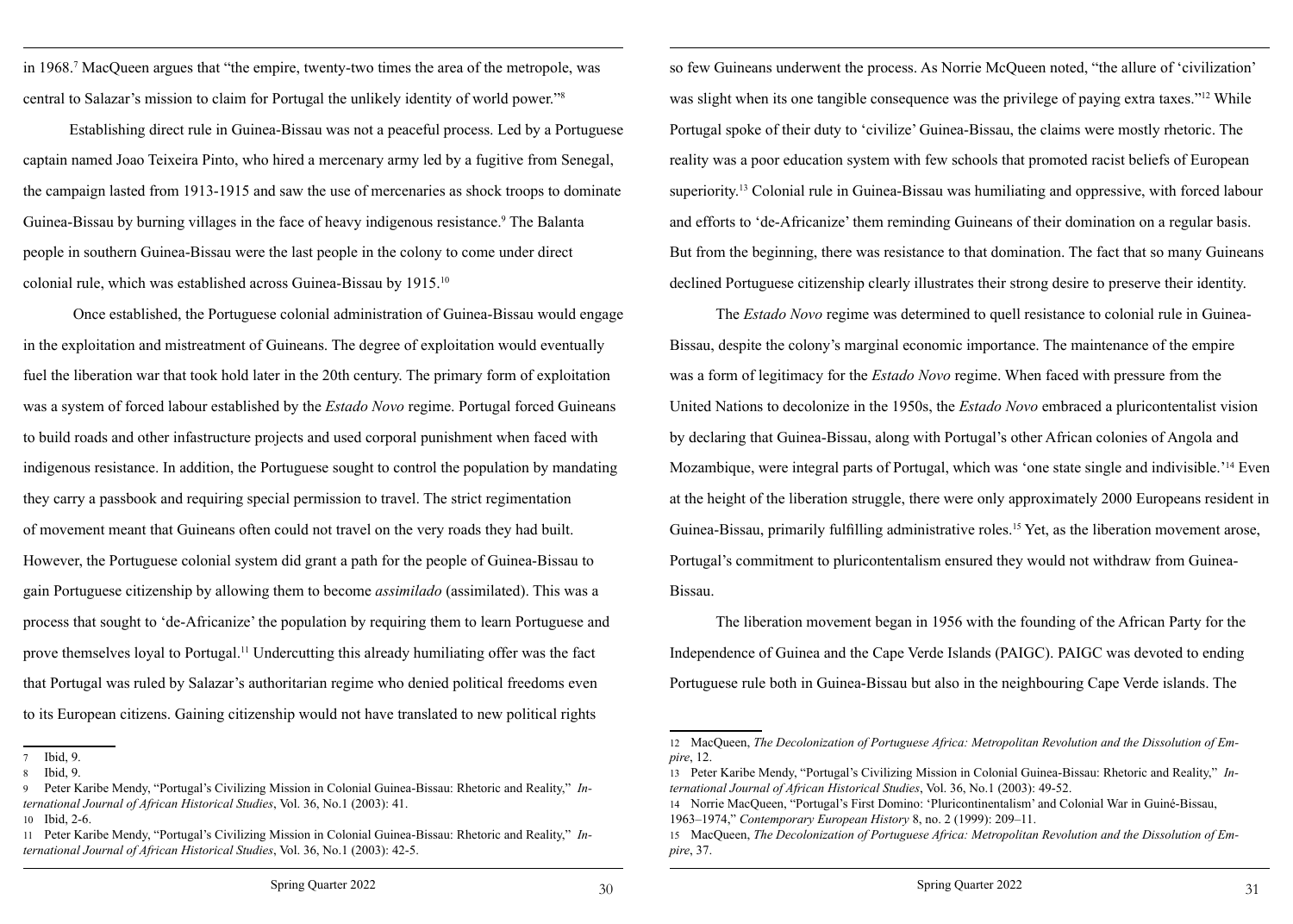movement's leader, Amilcar Cabral, encouraged a binational movement.16 Cabral was born in Guinea-Bissau, but his parents were from Cape Verde. He was educated in Portugal as an agronomist at the University of Lisbon, where he befriended other African students and developed an anti-colonial, Marxist ideology.17 Cabral was "the most theoretically profound of the nationalist leaders in Portuguese Africa."18 He saw decolonization as more than just political independence - it was a years-long process that necessitated a psychological struggle to free a country from colonial influences that was far larger than military victory. Cabral would carry that belief with him for the rest of his life.19

PAIGC began their struggle by focusing on strikes and direct action in cities. They formed their own union but, after it was infiltrated by Portuguese informants, chose to infiltrate the official union instead and mobilize the workers from within. When PAIGC called a strike of around 50 dock workers in August 1959, the workers were massacred by the police – this led the PAIGC to re-evaluated their strategy. They concluded that peaceful demonstrations in cities could not overcome a colonial power prepared to use deadly force against its colonial subjects. Therefore, they chose to move the struggle from the cities to the countryside and transform it from peaceful activism to an armed guerilla struggle. Recruitment in the countryside was a slow process, since the PAIGC's leadership were based in cities and Portuguese repression soon forced Cabral and his allies to organize from exile in Conakry, the capital of neighbouring Guinea, where pan-African socialist, Prime Minister Ahmed Sekou Touré had just come to power.<sup>20</sup> The PAIGC's early years show the evolving nature of the liberation campaign - initially they sought to use demonstrations and labour disruptions in cities to undermine the colonial regime and

force Portugal's withdrawal. After they came to the conclusion that peaceful engagement with

19 Ibid, 21.

the empire would not work, they pursued an armed struggle. They believed that armed struggle would need to be based in rural areas, even though PAIGC's leaders had little connection with those parts of Guinea-Bissau.

By January 1963, the PAIGC were ready to begin the liberation war. The PAIGC's mobilization of the countryside had especially focused on the south, notably where the Portuguese had struggled to dominate the population in the early 20th century. This history of resistance made their mobilization easier. By July, guerilla forces were attacking Portuguese garrisons and controlled large parts of Guinea-Bissau, especially in the south.21 The PAIGC's rapid gains forced the Portuguese army to spread out and made them vulnerable to ambushes. Portugal launched a counterattack in the south in 1964, allowing the PAIGC's forces to flee to Como Island. Once they fled to the island, Portugal sealed it off and the air force began to drop bombs and napalm on the island. They attacked the island for 75 days but failed to seize it and were finally forced to break the siege once the PAIGC opened a new eastern front to draw Portuguese forces away from the island.<sup>22</sup> MacQueen noted that the siege of Como marked a turning point as "henceforward Portuguese strategy was based on the defence of fortified positions and the use of air power rather than any serious attempt to engage the PAIGC on the ground."23 These strategies, including the use of napalm and the execution or forcible resettlement of villages deemed supportive of the PAIGC would soon lead the conflict to be nicknamed 'Portugal's Vietnam' as it was reminiscent of the U.S. military's strategy in Vietnam. <sup>24</sup> Cabral was a skilled diplomat, who was often in Conakry or abroad securing support for the PAIGC's efforts. Therefore, he only played a small role in military decisions. His vision was to

<sup>16</sup> Mustafah Dhada, *Warriors at Work: How Guinea was really set free*, (Niwot: University Press of Colorado, 2003), 1-3.

<sup>17</sup> Natalia Telepneva, "'Code Name SEKRETÁŘ': Amílcar Cabral, Czechoslovakia and the Role of Human Intelligence during the Cold War." *The International History Review*. 42:6 (2020), 1258.

<sup>18</sup> MacQueen, *The Decolonization of Portuguese Africa: Metropolitan Revolution and the Dissolution of Empire*, 21.

<sup>20</sup> Dhada, *Warriors at Work: How Guinea was really set free*, 3-11.

<sup>21</sup> MacQueen, *The Decolonization of Portuguese Africa: Metropolitan Revolution and the Dissolution of Empire*, 37-8.

<sup>22</sup> Mustafah Dhada, "The Liberation War in Guinea-Bissau Reconsidered," *The Journal of Military History* 62, no. 3 (1998): 572-6.

<sup>23</sup> MacQueen, *The Decolonization of Portuguese Africa: Metropolitan Revolution and the Dissolution of Empire*, 38.

<sup>24</sup> Peter Karibe Mendy, "Portugal's Civilizing Mission in Colonial Guinea-Bissau: Rhetoric and Reality," *International Journal of African Historical Studies*, Vol. 36, No.1 (2003): 57.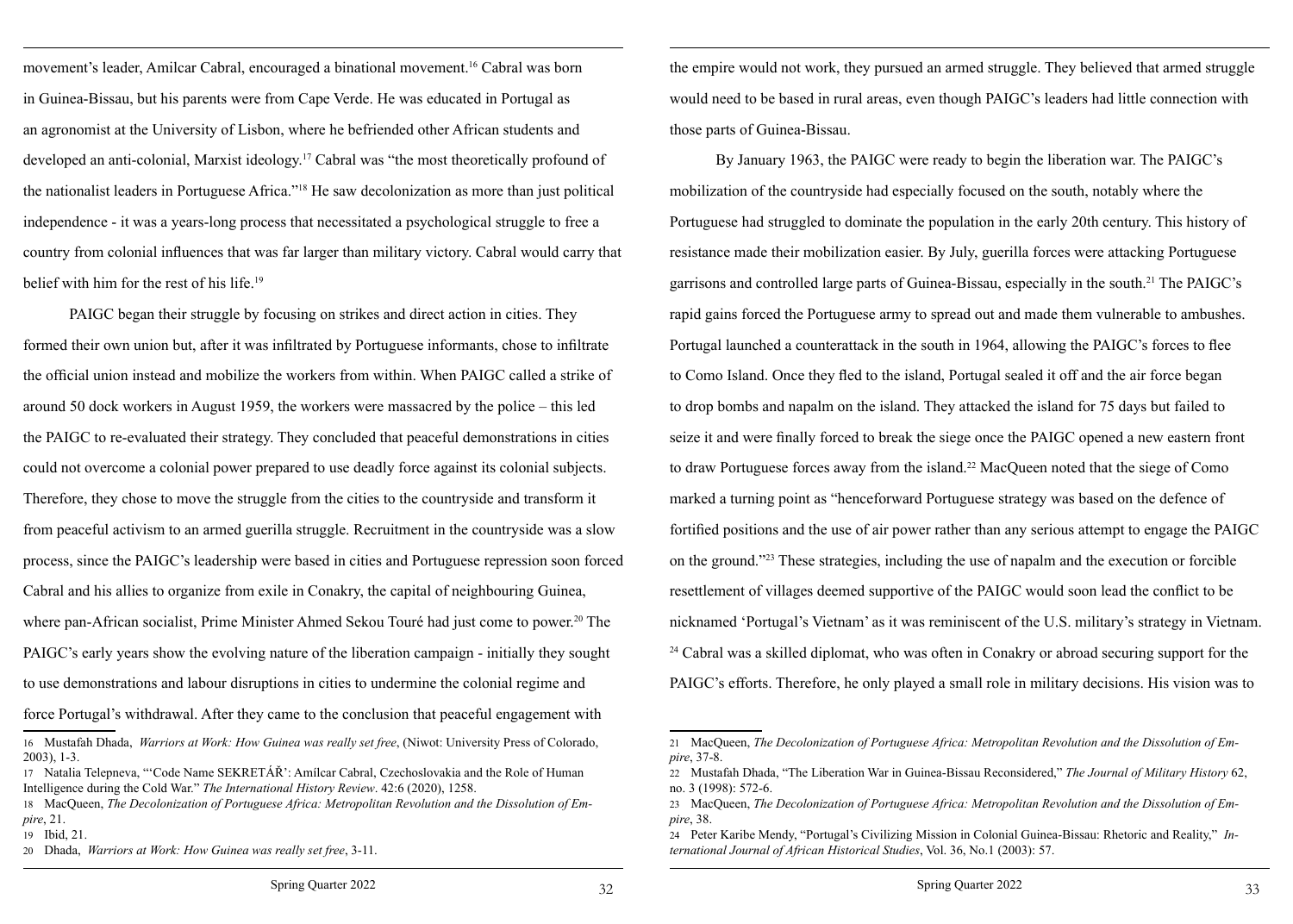drive the Portuguese out through attrition instead of defeating them in large battles.<sup>25</sup> By the mid 1960s, the PAIGC's military gains had slowed. They controlled around half of Guinea-Bissau, but notably controlled the border with Guinea.<sup>26</sup>

The control over the border grew important as the international contexts of struggles against decolonization and the Cold War began to play a larger role in the war. The PAIGC operated out of Conakry, the capital of neighbouring Guinea, where they were offered refuge by President Ahmed Sékou Touré, who had led Guinea to independence. This refuge proved vital and Touré's support for PAIGC shows that their struggle drew strength from the decolonization movement across Africa in the mid 20th century.<sup>27</sup> But the war in Guinea-Bissau became a symbol of the fight against anti-Black racism that went beyond Africa and connected to the Civil Rights movement in the United States. It became a symbol of Black liberation that many African-Americans felt a connection to. In 1967, Black Panther leader Stokely Carmichael, later known as Kwame Touré, travelled to Conakry, where he met with Cabral and proposed that African-Americans fight alongside the PAIGC in solidarity with their connected struggles. Cabral was concerned about drawing the US into the conflict, but agreed to accept 30 soldiers. Tanzanian President Julius Nyerere agreed to host the soldiers for training but these soldiers never got to Guinea-Bissau. Carmichael married a South African singer, moved to Guinea and the effort fell apart.28 While Carmichael and Nyerere's involvement amounted to little, it nevertheless illustrates that the liberation of Guinea-Bissau took place within a global struggle and that context drove Sékou Touré's vital support for the PAIGC's war for liberation.

The other international context that coloured the conflict was the Cold War between the United States and the Soviet Union. The Communist bloc saw Cabral as an ally and offered him support, but Cabral always prioritized decolonization above Marxism and other ideological

28 Ibid, 193-4.

goals. Nevertheless Cabral needed weapons to fight the Portuguese and the Soviets saw a Cabralled independent Guinea-Bissau as a potential ally. Cabral travelled to the Soviet Union and Czechoslovakia in 1961, before the war began, where the Czechoslovak intelligence service agreed to provide him with funds, arms and training.<sup>29</sup> The Soviet Union began to provide weapons to the PAIGC in 1965, shipping hundreds of firearms along with machine guns and grenade launchers, and hosted 75 of the PAIGC's soldiers for training in Ukraine.<sup>30</sup>

However, the most vital assistance came from Fidel Castro's Cuba, who established connections with the PAIGC in 1963. In 1964, Cabral met Che Guevara, who agreed to host soldiers for training in Cuba. The alliance accelerated afterwards and, when Cabral met Castro in Havana in 1966, Castro was impressed and agreed to provide doctors and military advisors. By 1967, there were 60 Cuban volunteers in Guinea-Bissau.31 The doctors ran hospitals in liberated areas of Guinea-Bissau, and until Guinean doctors joined them in the late 1960s, they were the main source of medical care.<sup>32</sup> Despite Soviet aid, the Cubans were the only foreigners to fight in Guinea-Bissau and Cabral deliberately kept their numbers low throughout the conflict. PAIGC needed the Cubans to operate Soviet weaponry, especially artillery, and to train the PAIGC's fighters in its use. Even as more Guineans learned how to operate artillery, Cubans remained largely in-charge of the weapons until the end of the war.<sup>33</sup>

Cabral accepted Communist aid but was determined to ensure that the war was a war for Guinea-Bissau's liberation led by Guineans, and not merely a Cold War proxy conflict. This connected specifically to Cabral's theories of decolonization; as he once said to another PAIGC leader, "We have to free our own country."34 He feared leaving an independant Guinea-Bissau dependent on his allies, decolonized but not liberated, so he made sure that the PAIGC made its

<sup>25</sup> Gleijeses, *Conflicting Missions: Havana, Washington, and Africa, 1959-1976*, 197-8.

<sup>26</sup> MacQueen, *The Decolonization of Portuguese Africa: Metropolitan Revolution and the Dissolution of Empire*, 38.

<sup>27</sup> Gleijeses, *Conflicting Missions: Havana, Washington, and Africa, 1959-1976*, 186.

<sup>29</sup> Natalia Telepneva, "Our Sacred Duty: The Soviet Union, the Liberation Movements in the Portuguese Colonies, and the Cold War, 1961-1975," (Doctorate thesis, London School of Economics, 2014), 85-9.

<sup>30</sup> Ibid, 141-4. 31 Ibid, 186-191.

<sup>32</sup> Gleijeses, *Conflicting Missions: Havana, Washington, and Africa, 1959-1976*, 201-3.

<sup>33</sup> Gleijeses, *Conflicting Missions: Havana, Washington, and Africa, 1959-1976*, 196-7.

<sup>34</sup> Quoted in Gleijeses, *Conflicting Missions: Havana, Washington, and Africa, 1959-1976*, 196.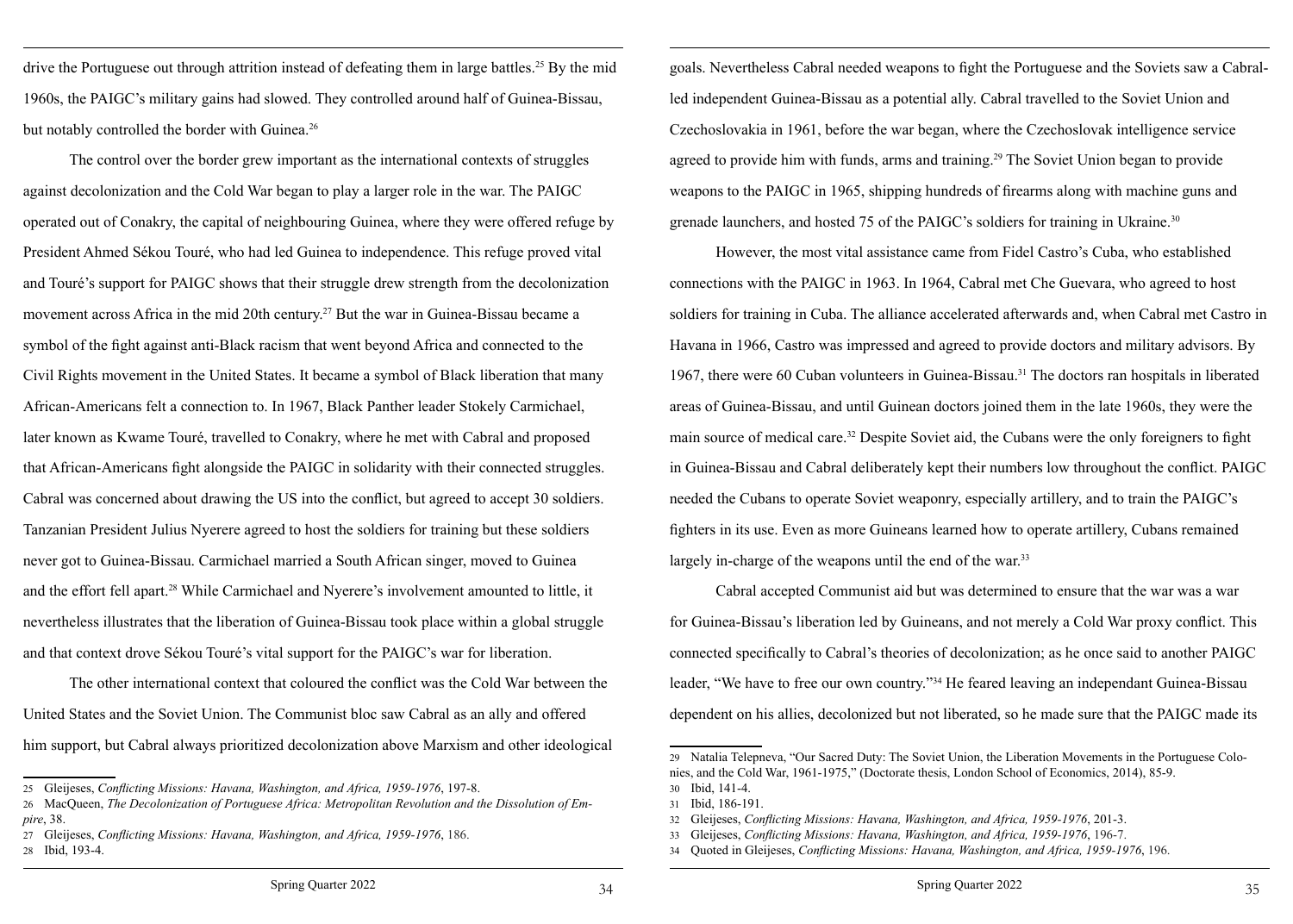own decisions.35 As Gleijeses summarized, "this was Amilcar's war; [the Cubans] were there to help, to offer advice, and to follow the PAIGC's lead."36 Cabral worked with the Cubans specifically because he felt a connection to their culture and Castro's anti-imperialist politics. As Cabral once said while visiting Cuban troops in the Congo, "we can be sure that the souls of our forefathers who were taken away to America to be slaves are rejoicing today to see their children reunited and working together to be independent and free."37 Cabral's speech shows how the global contexts of the Cold War and decolonization were always tied together. Cabral managed both contexts to secure foreign support.

Portugal attempted to salvage the conflict in 1968 with the arrival of Antonio de Spinola, a counter-insurgency commander from the concurrent war in Angola. Spinola knew the cycle of Portugal bombing the PAIGC from the air, while the PAIGC attacked Portuguese forts and ambushed convoys, was not working. Spinola decided on a new 'hearts and minds' strategy of building support for Portugal, while undercutting the PAIGC's base of support. He learned that much of PAIGC's popular support came from initiatives like schools and medical care that the Portuguese had failed to provide.<sup>38</sup> In response, Spinola built 164 schools, 40 hospitals, tens of thousands of houses, and provided nearly all of Guinea-Bissau's doctors. But Spinola's plan was not peaceful either. The PAIGC nicknamed it 'blood and smiles.'39 His schools and hospitals were only available near his forts. Spinola encouraged the population to use his infrastructure instead of the PAIGC's by bombing the PAIGC's schools and hospitals as part of an escalation of the air campaign. His plan did not stop at the borders either: he reinforced the forts of Guiledge and Copa at the borders and then destroyed PAIGC shelters in refugee camps outside Guinea-Bissau. He even raided Conakry in 1970 in a bungled attempt to kill Sékou Touré, the leader of an independent African nation, and Cabral. Spinola's plan saw Portugal make major military

35 Gleijeses, *Conflicting Missions: Havana, Washington, and Africa, 1959-1976*, 198-9.

39 Norrie MacQueen, "Portugal's First Domino: 'Pluricontinentalism' and Colonial War in Guiné-Bissau, 1963–1974," *Contemporary European History* 8, no. 2 (1999): 209–11.

gains but while he had weakened the PAIGC, they were undefeated.<sup>40</sup>

Despite Spinola's campaign, PAIGC began to recover their advantage and approached a military victory but not before Cabral's assassination. Portugal still sought to strike the PAIGC's leadership and developed a plan with Cabral's internal rivals to kidnap him from Conakry, but killed Cabral.<sup>41</sup> Cabral's assassination revitalized the PAIGC, as they were now even more determined to strike back against Portugal.<sup>42</sup> In 1972, PAIGC received anti-aircraft weaponry from the Soviet Union, jeopardizing Portugal's airpower advantage. As the new Portuguese Prime Minister Marcello Caetano, who had succeeded Salazar following his stroke in 1968, noted, "our unchallenged air superiority, which had been our trump card and the basis of our entire military policy...had suddenly evaporated."<sup>43</sup> The PAIGC accelerated their attacks on forts, and captured Guiledge in May 1973. In September, the PAIGC declared the independence of the liberated areas of Guinea-Bissau and secured substantial international recognition, including a UN General Assembly resolution demanding Portuguese withdrawal. Copa fell to PAIGC in February 1974, leaving only a small part of the country under Portuguese rule and a PAIGC military victory imminent.<sup>44</sup>

But the final act of the war returned to the international context, as the *Estado Novo*'s attempts to hold onto their colonies would ultimately bring the regime down and finally end the conflict. Spinola published a book in February 1974, advocating a transition from a colonial system to a federal system with a substantial devolution of power to the colonies. This book gave a voice to growing discontent within the army over the *Estado Novo*'s attempts to hold onto the African colonies with little chance of success despite the growing cost in money and lives. The military then ousted Caetano and the *Estado Novo* in a coup in April 1974 that brought Spinola to

<sup>36</sup> Ibid, 199.

<sup>37</sup> Quoted in Gleijeses, *Conflicting Missions: Havana, Washington, and Africa, 1959-1976*, 199.

<sup>38</sup> Dhada, *Warriors at Work: How Guinea was really set free*, 37-39.

<sup>40</sup> Dhada, *Warriors at Work: How Guinea was really set free*, 40-44.

<sup>41</sup> Ibid, 46-8.

<sup>42</sup> Mustafah Dhada, "The Liberation War in Guinea-Bissau Reconsidered," *The Journal of Military History* 62, no. 3 (1998): 590.

<sup>43</sup> Quoted in Gleijeses, *Conflicting Missions: Havana, Washington, and Africa, 1959-1976*, 210; MacQueen,

*The Decolonization of Portuguese Africa: Metropolitan Revolution and the Dissolution of Empire*, 64.

<sup>44</sup> Mustafah Dhada, "The Liberation War in Guinea-Bissau Reconsidered," *The Journal of Military History* 62, no. 3 (1998): 590-3.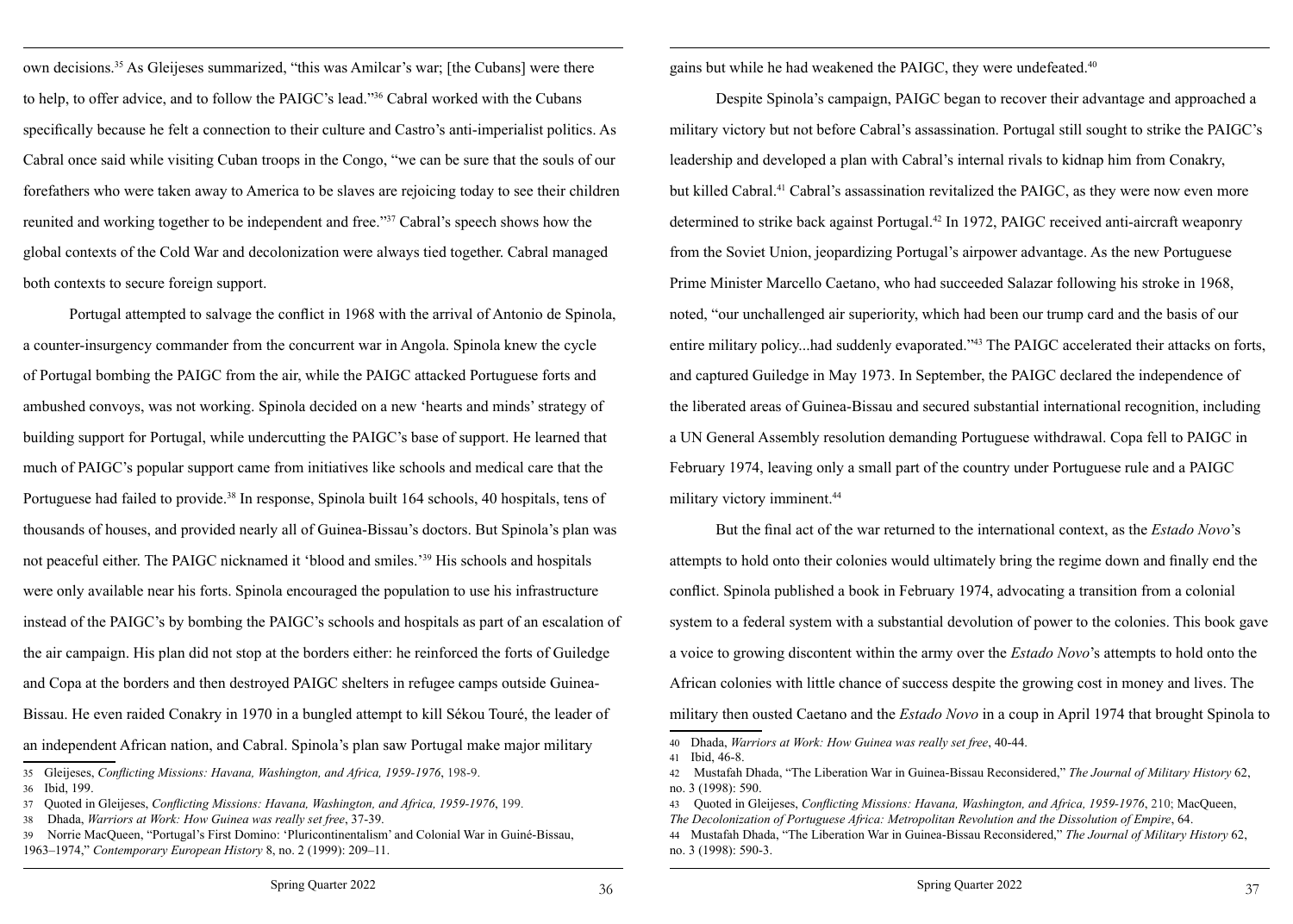power.45 Spinola did not intend to withdraw from Africa, instead seeking ceasefires to implement his federal vision, but encountered an unavoidable problem.<sup>46</sup> As MacQueen summarized, "Lisbon demanded cease fires as a prerequisite for a political solution while the liberation movements demanded the political solution of guaranteed independence as a prerequisite for cease-fires."47 Negotiations with the PAIGC soon deadlocked. Spinola advocated for selfdetermination but refused to recognize the PAIGC as an instrument of that self-determination; he advocated for a referendum which was internationally viewed as an excuse to prolong Portuguese control. His efforts failing, in July 1974, Spinola finally agreed to recognize Guinea-Bissau's independence - allowing negotiations with PAIGC to resume and they came to a quick resolution. Portugal officially recognized the independence of Guinea-Bissau on September 10, 1974. $48$  That October, the PAIGC marched into the capital – Guinea-Bissau was liberated. $49$ 

The liberation war of Guinea-Bissau was caused by the brutality of Portuguese oppression and aided by the international context of the struggle. The war may have erupted in 1963, but ongoing resistance to assimilation and forced labour meant that the PAIGC was mobilizing existing resistance to mistreatment into a protracted armed struggle. While Portuguese mistreatment may explain the origins of the war it does not explain the PAIGC's extraordinary success. The answer for that lies in Cabral's diplomatic ability to leverage both the decolonization movement and the Cold War to gain maximum advantage and to free Guinea-Bissau from Portuguese colonial rule.

45 MacQueen, *The Decolonization of Portuguese Africa: Metropolitan Revolution and the Dissolution of Empire*, 72-8.

- 48 Luís Nuno Rodrigues, "António de Spínola and the International Context of Portuguese Decolonization," *Luso-Brazilian Review* 50, no. 2 (2013): 103-113.
- 49 Mustafah Dhada, "The Liberation War in Guinea-Bissau Reconsidered," *The Journal of Military History* 62, no. 3 (1998): 593.

#### Bibliography

- Dhada, Mustafah. "The Liberation War in Guinea-Bissau Reconsidered." *The Journal of Military History* 62, no. 3 (1998): 571–93. [https://doi.org/10.2307/120438.](https://doi.org/10.2307/120438)
- Dhada, Mustafah. *Warriors at Work: How Guinea was really set free.* Niwot: University Press of Colorado, 2003.
- Gleijeses, Piero. *Conflicting Missions: Havana, Washington, and Africa, 1959-1976*. Chapel Hill: University of North Carolina Press, 2002.
- MacQueen, Norrie. *The Decolonization of Portuguese Africa: Metropolitan Revolution and the Dissolution of Empire*. London: Longman, 1997.
- MacQueen, Norrie. "Portugal's First Domino: 'Pluricontinentalism' and Colonial War in Guiné-Bissau, 1963–1974." *Contemporary European History* 8, no. 2 (1999): 209–30.

Rodrigues, Luís Nuno. "António de Spínola and the International Context of Portuguese Decolonization." *Luso-Brazilian Review* 50, no. 2 (2013): 93-117.

- Telepneva, Natalia. "'Code Name SEKRETÁŘ': Amílcar Cabral, Czechoslovakia and the Role of Human Intelligence during the Cold War." *The International History Review*. 42:6 (2020), 1257-1273.
- Telepneva, Natalia. "Our Sacred Duty: The Soviet Union, the Liberation Movements in the Portuguese Colonies, and the Cold War, 1961-1975." Doctorate thesis, London School of Economics, 2014.

<sup>46</sup> Ibid, 84-5.

<sup>47</sup> MacQueen, *The Decolonization of Portuguese Africa: Metropolitan Revolution and the Dissolution of Empire*, 85.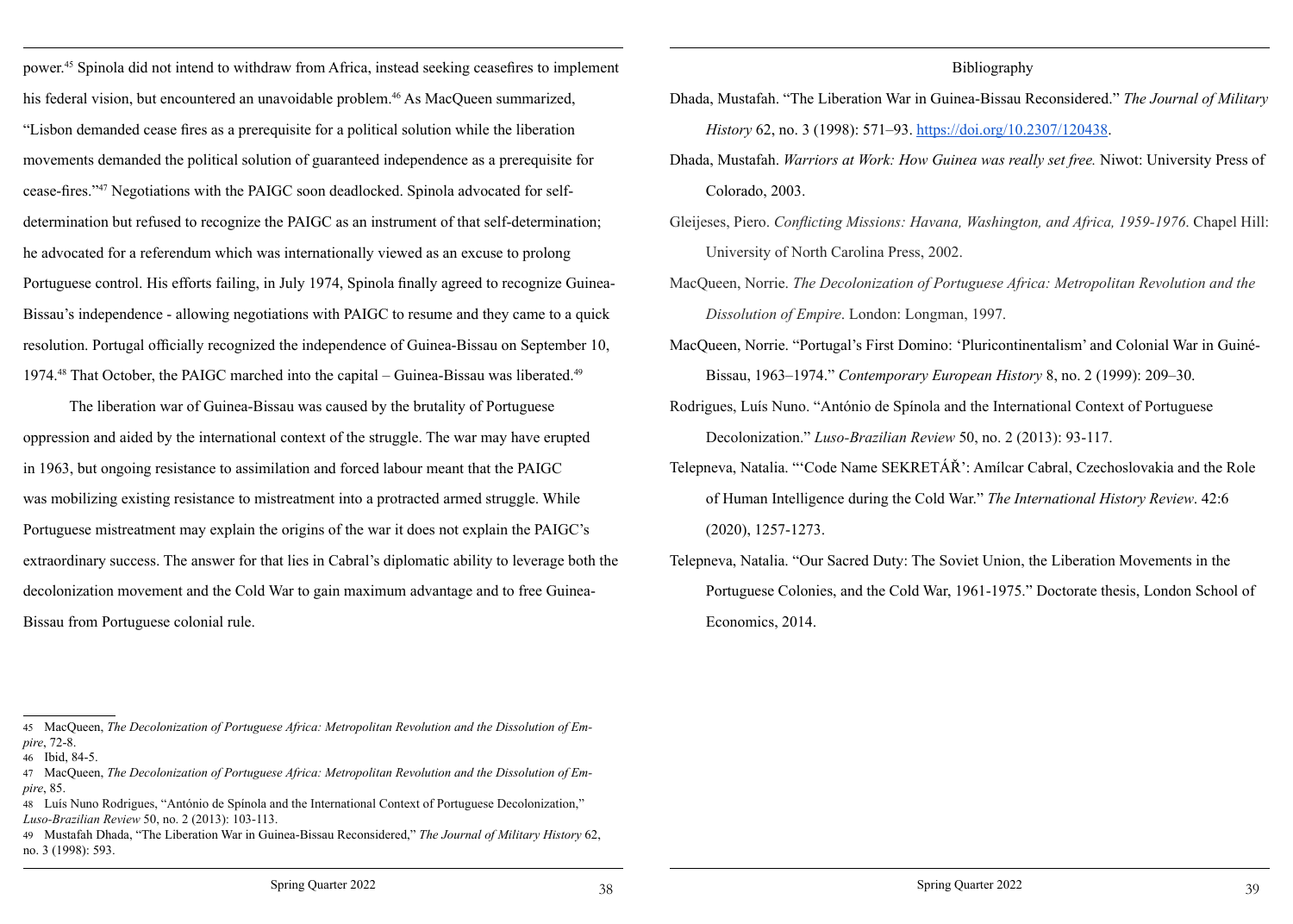<span id="page-20-0"></span>Rural Socialism in Nyerere's Tanzania: Ujamaa Villages, Kulaks, and International Finance Tyler Okeke University of Chicago



*"We, in Africa, have no more need of being 'converted' to socialism than we have need of being 'taught' democracy. Both are rooted in our past, in the traditional society which produced us." -- President of Tanzania, Julius Nyerere, 1964-1985*

#### **Introduction**

When prompted to think critically about the political trajectories of African states after independence

from European colonial rule, one cannot help but recall the visions of a new political economy based on egalitarianism and even development that littered the African continent from Leopold Senghor's Senegal to Kwame Nkrumah's Ghana to Julius Nyerere's Tanzania. In that moment of decolonization in the 1960s and 70s, African state leaders, at least those interested in transforming their political economies, were forced to confront the challenge of erecting new institutions from the colonial institutions they inherited -- institutions founded on the weaponization of difference, human exploitation, resource extraction, and dominance.

For those interested in building their states in the socialist political economic tradition, two kinds of institutional changes were paramount: (1) the creation of a political base of support that united all segments of African society from rural peasants to urban workers to civil servants, and (2) state capture or effective control of the commanding heights of the economy which can be understood as the national economy's crucial industries.<sup>1</sup> It is only when both are achieved that leaders could begin to chart their unique trajectory of socialist development.

In Tanzania, this advice was headed and in 1961, the year of independence, then Prime Minister of Tanganyika and later President of Tanzania, Julius Nyerere, spent the first year of his prime ministership organizing the nation's political party, the Tanganyika African National Union (TANU). He and the party's political leaders began transforming it from an anti-colonial African nationalist organization to a national socialist party focused on egalitarian socialist development and self-reliance. This political base for socialist development in Tanzania grew and very soon a significant proportion of the population was organized into ten party factions representing all segments of society, from youth to women to workers.

Furthermore, in 1967, after a significant fall in world prices for Tanzania's major export crops, Nyerere's party and government implemented policies that gave the government, and by extension the people, control over the commanding heights of the national economy.<sup>2</sup> Nyerere's government took over banks and insurance firms which made it exponentially easier for managers to direct credit and domestic revenues to key economic sectors in need of financing and toward development projects. They also placed key industries under parastatal control, incorporated the voices of workers in firm decision-making by expanding worker councils, and replaced transnational corporate managers with Tanzanian university graduates.<sup>3</sup>

The maintenance of a relatively cohesive political base of support under TANU and virtually effective control over national finance and key industries, allowed Tanzania to embark on its own socialist experiment and implement the policy of Ujamaa rural socialism, without fear of major disruption from international financial institutions, powerful governments in the

A. 1 Cabral, *Revolution in Guinea, and African People's Struggle* (London, 1969)

<sup>2</sup> *The Arusha Declaration* (Dar es Salaam, 1967)

A. 3 Seidman, "African Socilialism and the World System: Dependency, Transnational Corporations, & International Debt" *in C. Rosberg, T. Callaghy, Socialism in Sub-Saharan Africa: A New Assessment* (University of California, 1979)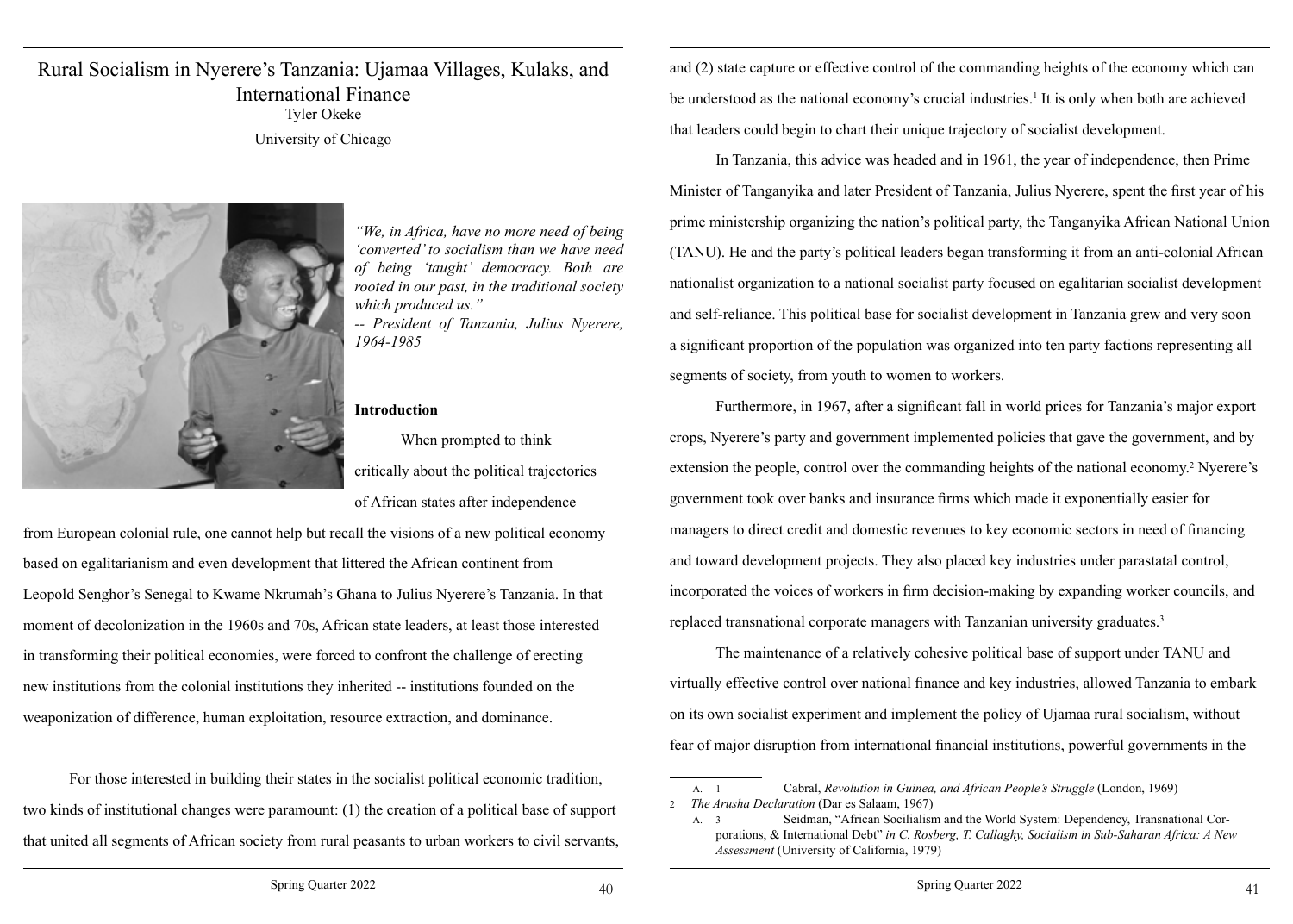Global North, and private investors. In this brief survey, I will outline how Tanzania's unique Ujamaa rural socialism was theorized and implemented within the context of an imposing global capitalist economic order.

#### **Theory of Change: Ujamaa Rural Socialism**

The policy of Ujamaa socialism, Ujamaa roughly meaning "community", is outlined authoritatively in TANU's Arusha Declaration and Policy of Socialism and Self-Reliance wherein President Nyerere penned the state's democratic socialist aspirations and outlined a path toward socialist development and self-reliance that centered around agrarian, rural development. In the Declaration's third section, the Policy of Self-Reliance, Nyerere rejects conventional conceptions of development that over-rely on capital-intensive industries and positions agricultural production and a hard-working populace organized in cooperative villages, called Ujamaa villages, as Tanzania's pathway to development. In Nyerere's view, an overreliance on capital-intensive industries would require significant loans from abroad, foreign gifts, aid, and private investment are all approaches to social and economic transformation that can compromise Tanzania's political and economic sovereignty and the project of socialist state-building.4

Furthermore, Nyerere offers four prerequisites for development in Tanzania, of which fertile land and hardworking people are central: people, land, good policies, and good leadership. Nyerere argues that with these four principles Tanzania can develop on its own terms and keep its sovereignty and egalitarian political economy intact. Robust agricultural production is ideal for Tanzanian development because it leverages the nation's strengths – fertile land that gets sufficient rain. Additionally, it allows the nation to feed itself and produce enough to export abroad for profits in foreign currency which is necessary for paying the nation's foreign debts and investing in development projects.<sup>5</sup>

At the heart of TANU and Nyerere's concept of Ujamaa rural socialism is the organization of rural society into Ujamaa cooperative villages – where villagers could live and produce collectively for the benefit of all members of their village. The policy can be understood as being organized in three steps: (1) the process of villagization, encouraging people to move their homes into single villages, (2) persuading people to start communal plots, separate from their private or family plots, on which they can work cooperatively with other villagers, and (3) persuade villagers to commit all of their productive activity to communal production.6

Similarly, the progression of the policy's implementation can be understood in three phases starting from soft persuasion to compulsory villagization.<sup>7</sup> In the first phase in 1967-1969, persuasion was the medium of choice for the acceleration of villagization and the building of Ujamaa villages. The President's remarks on Ujamaa villages were widely circulated, the government-held leadership seminars, and ministers toured rural areas encouraging villagers

to join. However, these efforts yielded meager results as by 1969, only 1.7 percent of the population had moved to villages.8 The second phase, from 1969- 1973, which saw an increase to 15.5 percent of the population in villages, employed persuasion and incentives to get Tanzanians to move to villages. In fact, TANU and government officials, as well as candidates, were threatened with rejection



<sup>6</sup> JK. Nyerere, "Socialism and Rural Development" in Nyerere, *Freedom and Socialism*

**Implementation of Ujamaa Rural Socialism**

<sup>7</sup> D. McHenry Jr., "The Struggle for Rural Socialism in Tanzania*" in C. Rosberg, T. Callaghy, Socialism in Sub-Saharan Africa: A New Assessment* (University of California, 1979)

<sup>8</sup> *Quarterly Statistical Bulletin*, Vol. XXVI, No. 1 (June 1975)

Dar es Salaam, 1967

<sup>5</sup> Dar es Salaam, 1967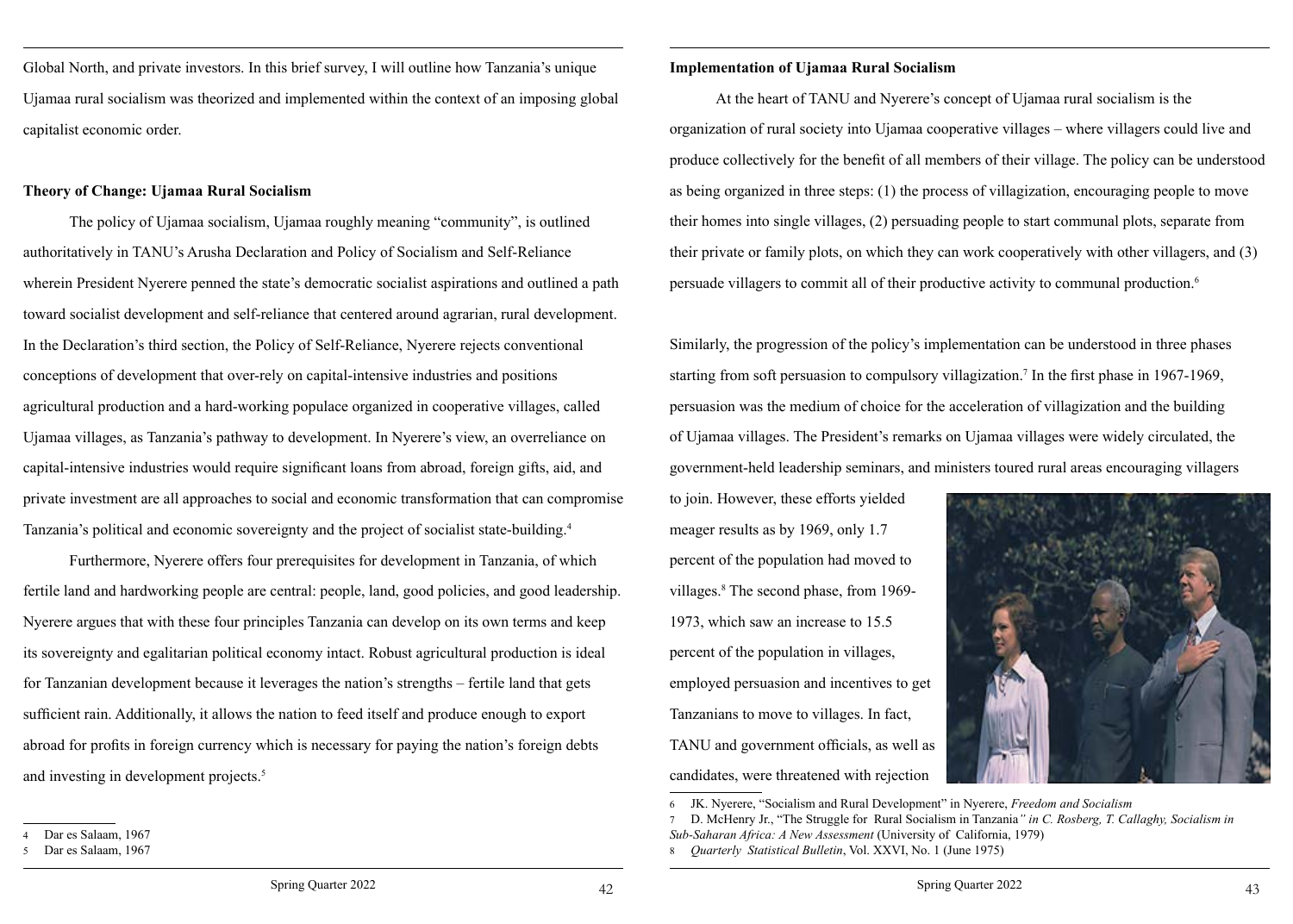or dismissal if they did not work closely with and live in villages. Finally, the last phase of implementation, from 1973 to 1976, employed the rapid compulsive enforcement of villagization timetables by regional administrators and by the end of 1976, in accordance with the president's deadline, 90 percent of the population had been moved to villages.<sup>9</sup>

#### **Domestic Frustrations & the International Community**

Despite the significant effort to organize the population into cooperative villages, communal production was largely a failure. This failure can be attributed, though not completely, to the famine and drought that ravaged the country in the 1970s -- which forced the nation to cede some ground to the liberalization demands of Bretton Woods institutions in order to receive aid -- but more aptly to a small group of very wealthy peasants, *kulaks*, who because of their subservience to the British colonial government during colonial rule received special incentives and were able to expand their private land holdings. When the policy was extended to areas where they were present, implementation was slow and protracted and regional administrators faced open resistance.<sup>10</sup> Class difference sowed by the colonial regime is what frustrated the effective building of Ujamaa socialism in Tanzania.

Though in many cases of socialist state-building across the African continent, foreign interference was what eventually caused socialist ambitions to crumble – such was not exactly the case in Tanzania. Tanzania owed large debts to international finance organizations, especially during the famine of the 1970s, but Nyerere's control of the nation's major industries and financial sector allowed for Western protests to rural socialism to have a minimal impact on Tanzania's socialist trajectory.11

**Conclusion**

The case of Tanzania is not unique because it boasts the achievement of socialist utopia; in fact, Nyerere's Ujamaa socialism was far from achieving utopia for reasons surveyed briefly above. However, why this case is unique lies in its relative unobstruction by the devices and whims of global capital which receives its marching orders from the Global North. An energized political base of support organized under the TANU and effective control over the commanding heights of the economy and the nation's banks secured Tanzania's political and economic sovereignty and allowed the real policy work of building socialism after colonization to commence.

The fall of the USSR and subsequent cementing of neoliberalism globally, enforced by U.S. monetary supremacy and international financial institutions, degraded the latitude of control African states could wield over their economic affairs. However, an emerging period of bipolarity and the significant investment of financial and human resources in the development of economic and trade cohesion in Africa (i.e. the African Continental Free Trade Area) offer opportunities for creative development policy on the continent. An effective development program cannot and will not be realized solely by theorization and scholarship but by trial and error and the maintenance of an aggressive feedback loop with the people. Analyzing development programs like President Nyerere's Ujamaa rural socialism gives legibility to the challenges of the past and offers lessons for effective grand strategy development policy on the African continent, and perhaps the Global South at large.

#### **Acknowledgements**

*I would like to thank Drs. Adom Getachew, Assistant Professor of Political Science at the University of Chicago, and Natacha Nsabimana, Assistant Professor of Anthropology at the University of Chicago, for providing a curricular space for the development of these ideas in their class The Idea of Africa, taught Spring 2021 -- which filled a persistent gap in* 

<sup>9</sup> Press Release A/2944/73, 6 November 1973

<sup>10</sup> Case No. 212 (Saidi Mwanwindi v. R.) Crim. Sess. 37-Iringa-72, 2 October 1972

<sup>11</sup> The Tanzanian reaction was bitter; see the editorial in *Sunday News* (Dar es Salaam), 22 December 1974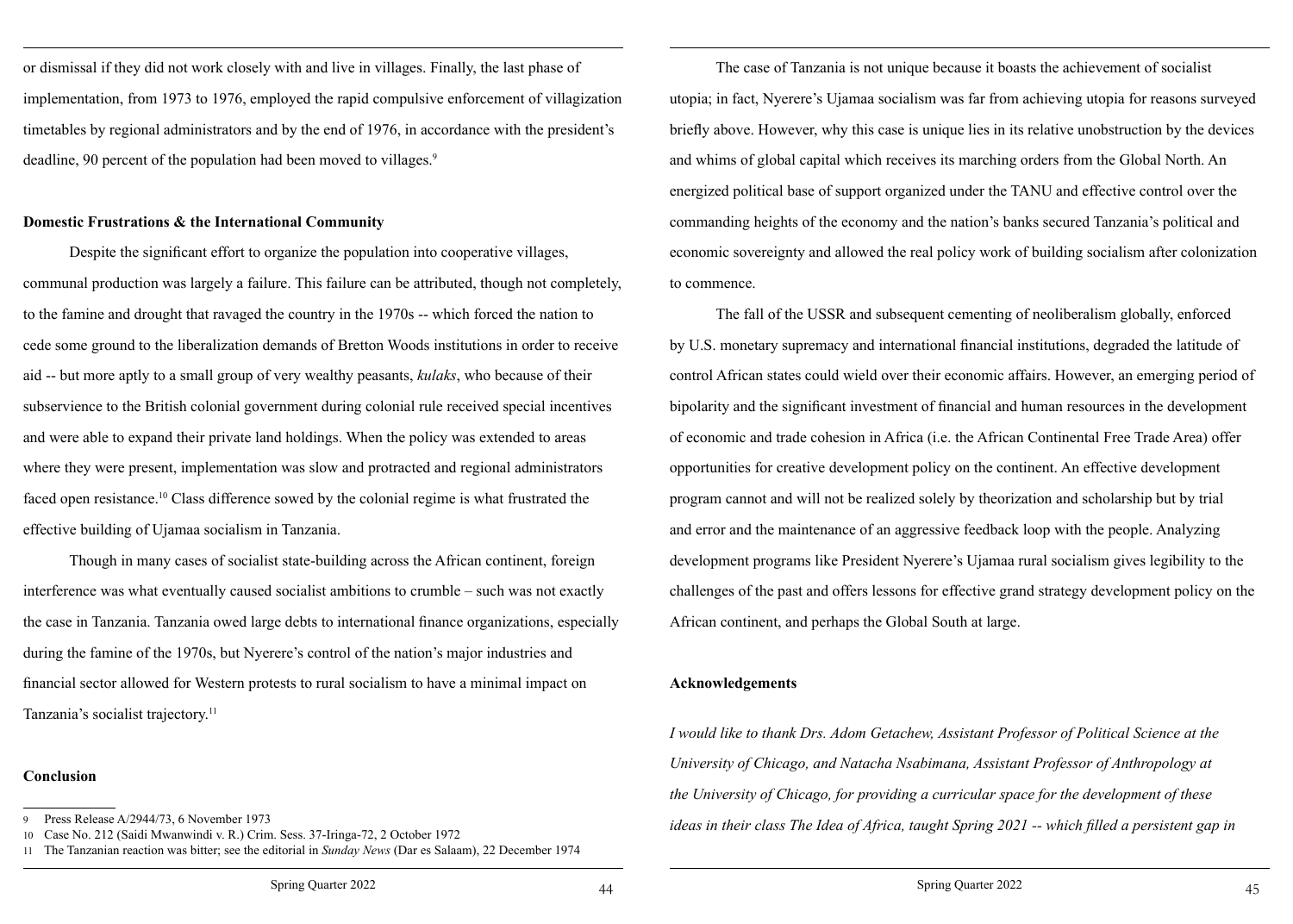*undergraduate courses offered in African Studies at the University of Chicago. Thank you for* 

*offering a class where students can engage critically with the prevailing normative ideas about* 

*Africa and incubating deep engagement with Africa's past, its present, and its future.* 

#### Bibliography

Cabral, Revolution in Guinea, and African People's Struggle (London, 1969)

The Arusha Declaration (Dar es Salaam, 1967)

Seidman, "African Socialism and the World System: Dependency, Transnational Corporations, & International Debt" in C. Rosberg, T. Callaghy, Socialism in Sub-Saharan Africa: A New Assessment (University of California, 1979)

JK. Nyerere, "Socialism and Rural Development" in Nyerere, Freedom and Socialism (Oxford University, 1968)

D. McHenry Jr., "The Struggle for Rural Socialism in Tanzania" in C. Rosberg, T. Callaghy, Socialism in Sub-Saharan Africa: A New Assessment (University of California, 1979) Quarterly Statistical Bulletin, Vol. XXVI, No. 1 (June 1975)

Press Release A/2944/73, 6 November 1973

Case No. 212 (Saidi Mwanwindi v. R.) Crim. Sess. 37-Iringa-72, 2 October 1972

The Tanzanian reaction was bitter; see the editorial in Sunday News (Dar es Salaam), 22 December 1974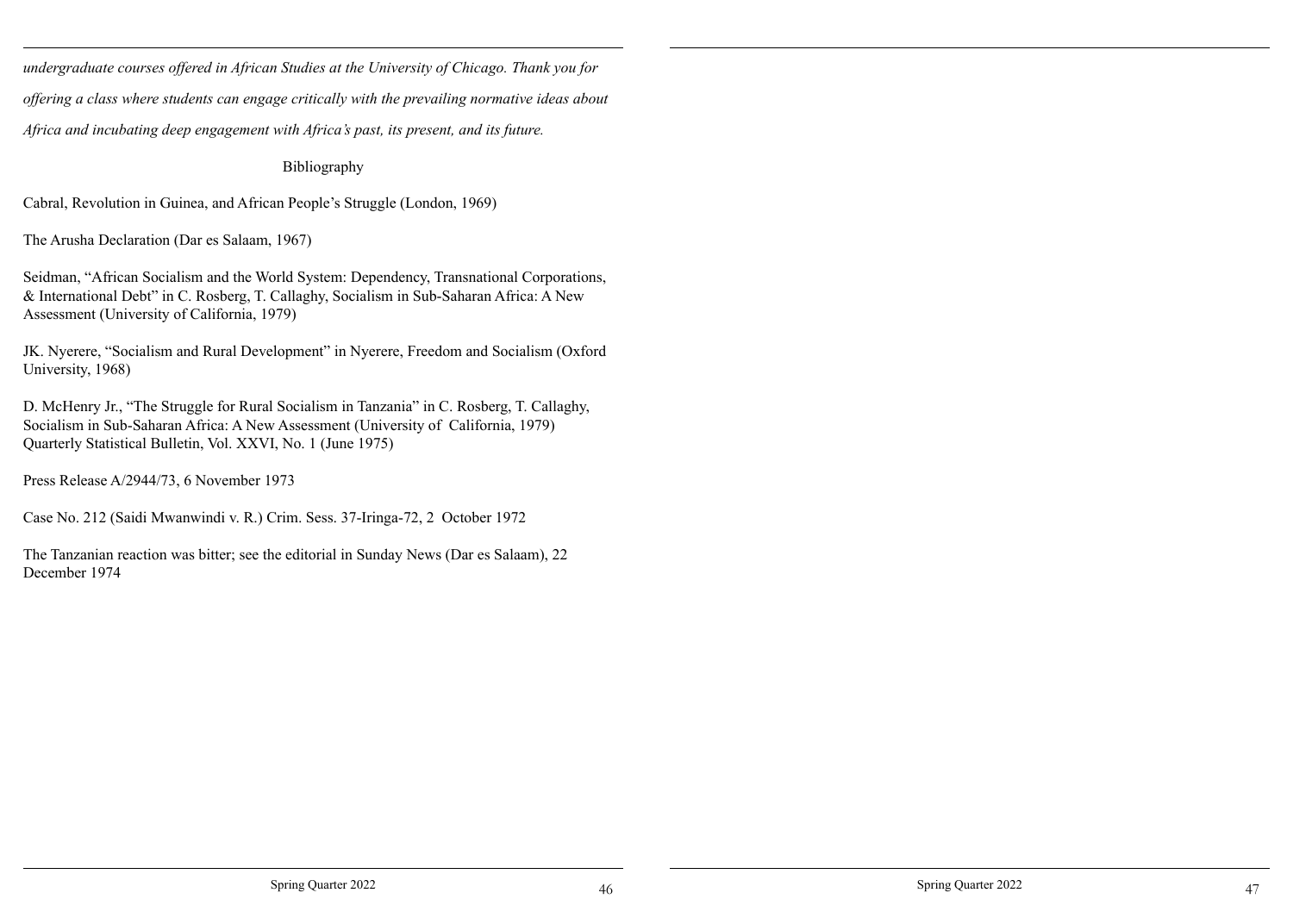## <span id="page-24-0"></span>International Migration: The Legacies of Labor and Trade Agreements

#### Arely Alacron University of California Riverside

International affairs are vital to the global economy, development, and even diplomacy between states. However, one of the driving issues that affect international affairs is international migration because states seek out labor and trade agreements in order to keep up with the supply and demand of globalization. Mexico is one of many countries in the world where international migration is encouraged because of its labor surplus, unemployment, and poverty that strained its own development and economy. Although international migrants only make "3.5% of the global population" according to the *World Migration Report 2020* written by the International Organization for Migration (IOM) (20). Migrants may leave their country of origin if push factors like conflict such as wars, violence, and persecution that relates to political and religious affiliations



occur within a state. Professor Marissa Brookes defines an international migrant as an individual who i) has "settled permanently" in another country, ii) has "temporary contracts", iii) is employed by transnational corporations also known as (TNCS), iv) "undocumented workers", or v) "refugees and asylum seekers" (Lecture Wk 6, Slide 3, 11-16). In this paper, I intend to discuss international migration and the legacies of both labor and trade agreements between states in order to explore how international affairs are vital to international migration: how the overview of migration patterns in the U.S. lead to agreements such as the case study of Mexico: Bracero Program (1942-1964) and the

North American Free Trade Agreement (NAFTA), the role of transnational corporations (TNCs)

on free trade as seen in the case of India, and how the health crisis caused by the coronavirus has devastated many economies which could potentially lead to higher rates of international migration.

#### **International Migration: Patterns of Migration in the U.S.**

The U.S. has a reputation for being known as the land of opportunity to pursue the American dream which is seen in the United Nation's annual report entitled, *International* 

by U.S. Dept. of Agriculture



Sources: In Figure A4a the annual total outflow of braceros from Mexico to the U.S. is from Gonzilez Navarro (1974, Vol. 2, Cuadro 39. p. 141), which sources principally the Anuario Estadistico de los Estados Unidos de México but contains data not<br>seported in the Anuario, for years 1955–1957, gathered directly from the government by the author.

Mexico is an example of a middle-income country that has a labor surplus and a growing income gap. This has caused unemployment and poverty to undermine its ambition to build a strong and steady economy. The *World Migration Report 2020* by the International Organization of Migration (IOM) highlighted that Mexico makes the second largest country in which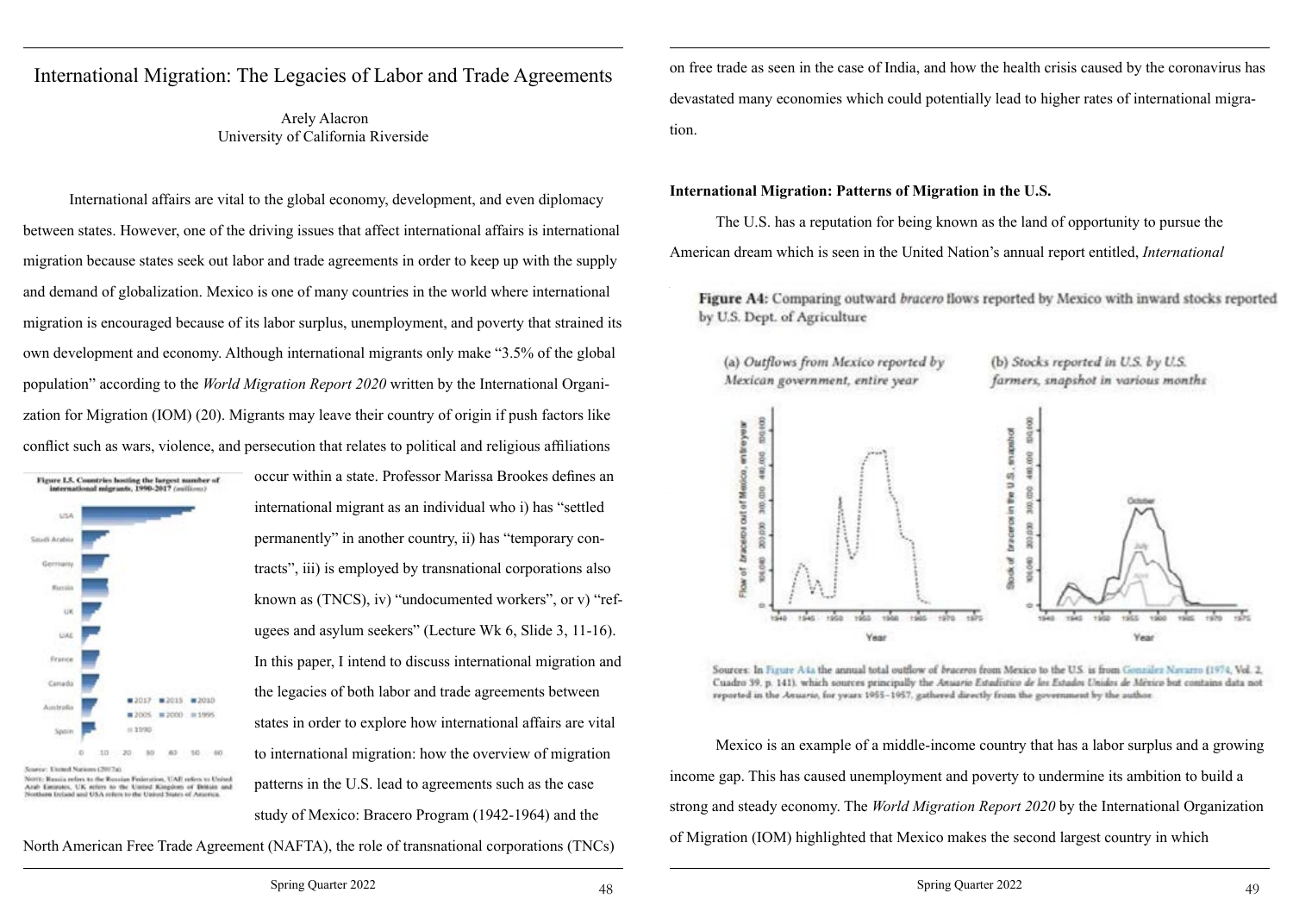international migrants originate from estimating "12 million" international migrants in host countries.<sup>1</sup> The Bracero Program was an example of a formal labor supply agreement created by a series of bilateral agreements between the United States and Mexico which issued grants of millions of temporary labor contracts to Mexican workers in exchange for decent working conditions, wages, housing, and food. Braceros helped the U.S. bridge the gap in the harvesting and manual labor industry as a solution to the shortage of labor that occurred during the U.S.'s involvement in World War II (1939-1945).<sup>2</sup> The Mexican government believed that these policies would provide jobs that would help their workers gain knowledge and experience which could give an insight into creating a strong economy. It was also perceived to be an agreement that could have allowed them to help stimulate their economy. However, Mexican workers dealt with a series of issues during the duration of this program such as inadequate working and living conditions, inhumane practices such as the fumigation of braceros with a chemical compound known as Dichlorodiphenyltrichloroethane (DDT), as well as withholding 10% of bracero's earnings to guarantee that the workers would continue to work among other things.<sup>3</sup> This formal international migration agreement allowed the U.S. to exploit millions of braceros because Mexico provided them with a cheap source of labor that could replace regular wages and benefits that would otherwise have to be paid to Americans. Moises Gonzalez Navarro's graph entitled Figure A4 from his 2nd volume of *Cuadro 39* best illustrates the misconception about the benefits of the Bracero Program (141).<sup>4</sup> In other words, the data shows the estimation of outflows from both the Mexican government and the U.S. (results from the Bracero Program through 1940-1970). This illustrates the misconception that the peaks reached were significantly lower when reported by U.S. farmers, hence this agreement did not live up to the expectations

3 National Young Farmers Coalition in *Braceros: The Controversial History of US-Mexico Farm Worker Programs with Dr. Matthew Garcia* explored in a podcast the issues that braceros dealt with during the ongoing labor agreement.



The North American Trade Agreement was signed in 1994 between the United States of America, Canada, and Mexico as a policy that could help promote an expansion of trade by effectively lowering costs of manufacturing and expanding trade. This agreement would i) eliminate tariffs and other barriers on products and services between these countries. ii) It was also creating many manufacturing jobs by maximizing the productivity and the process of trading among these nations. iii) Another benefit was the improving margins of profits by distributing the manufacturing process and labor. However, there were a few cons to this agreement such as the sentiment of Americans towards immigrants for stealing jobs which was later used by President Trump in his election campaign in 2016. An example is the special report published by the International Trade Administration highlighting the *Overview of NAFTA After 10 Years* which depicts two graphs. The first (left side) points out the mutual benefit of NAFTA as it led Mexico (106%) and Canada (62%) to outperform the rest of the world (36%) in Export Growth. But the second graph points out the U.S.'s dependence on Mexico as a cheap source of labor with a share of 63% of all imports from Mexico (1). This led to the argument that Trump later used to talk about the failure of this agreement because it was supposedly responsible for outsourcing many jobs in the U.S. In other words, Trump utilized the international affair of NAFTA as a way to gain support from workers who were affected by the outsourcing of jobs in some areas and blamed NAFTA as the cause. International affairs like labor and trade agreements (NAFTA) can be weaponized for the failure to meet the expectations of states, causing long-

<sup>1 &</sup>quot;Figure 3: Top 20 destinations (left) and origins (right) of international migrants in 2019 (millions)" pg. 44

<sup>2</sup> The UCLA Labor Center stated this statistic as a way to point out a motive and reason behind the agreement.

<sup>4</sup> Gonzalez Navarro, Moises and Universidad Nacional Autónoma de México, *Poblacion y Sociedad en Mexico* 1974, pg. 141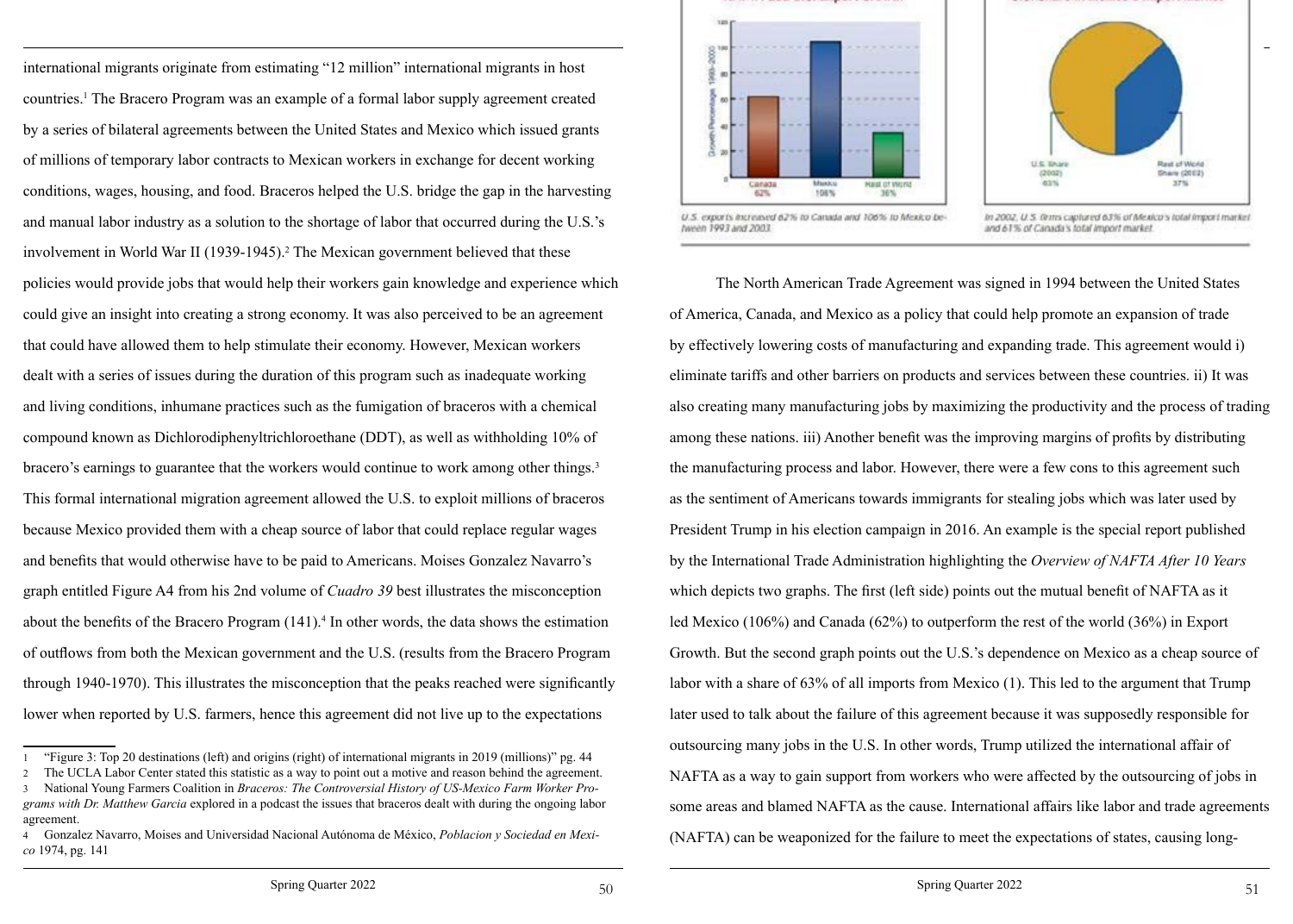lasting consequences on all the parties involved such as the outsourcing of jobs in the U.S. from transnational corporations in order to prevent taxes, paying minimum wages, benefits, etc.<sup>5</sup> **The power of Transnational Corporations (TNCs)** 

Transnational Corporations can hold a monopoly of power if it surpasses the borders of a state by undermining the power of countries to be regulated. These TNCs exercise their power by contributing to politicians through donations, and lobbying regulatory agencies and the government to help assert their influence over the regulations that will be enacted globally. Moreover, if TNCs feel wary about a country that they are exploiting then they may move to a less restrictive country with no regulations and a cheap source of labor. This ultimately disrupts the country that was hosting the TNC because it creates a series of issues that affect the country's economy by outsourcing jobs overseas, driving unemployment rates, and causing push factors that may lead to a migration of people. Hence, workers have turned to the use of campaign governance<sup>6</sup> and private governance<sup>7</sup> as a way to mediate and effectively prevent TNCs from exploiting countries that supply cheap labor. Campaign governance often compares the success and different outcomes of the approaches of workers in global unions such as: the UNI Global Union and the International Union of Food, Agricultural, Hotel, Restaurant, Catering, Tobacco and Allied Workers Associations known as (IUF). These global unions (GUFs) are international organizations made up of members from different industries and countries that allow workers across the world to fight for their interests within the same industry. This is beneficial to workers in these unions because it limits the impact of transnational corporations leaving a country. In other words, these international organizations help workers from the same industry obtain an

5 U.S. Department of Commerce, International Trade Administration, and Office of Industry Trade Policy 2004, 1

best encompasses private governance. It states that "developing countries" should be able to strengthen our society by allowing "citizens..to define and defend their social, political and environmental interests..from elites... corruption, human rights violations" (Vogel, 82).

established line of communication that will prevent one country from having more say than another. Unlike campaign governance, private governance allows big brand corporations to benefit more because suppliers may lose money for making changes. TNCs want to keep labor costs down; cost the factories money as opposed to brand corporations or retail stores, and the credit for having good regulations and standards is always given to the name brand corporations. There are benefits that countries can have if private governance is utilized such as protecting the environment, better labor practices, and also establishing protections to the civil rights of workers.

#### **The Case of India: A Global Campaign for Workers**

In the case study of India, workers in India are a good example of what it means to engage in a global campaign that allowed workers to create "local coalitions'' as institutions that would not only fight for workers but also utilized "campaign strategies, tactics and postcampaign activities'' in order to allow workers to have influence in the policies that would affect their experiences as workers  $(29)$ .<sup>8</sup> An example is the global campaign from the UNI in India which allowed an agreement to be reached enabling security guards to create a partial organization that could facilitate the process of bargaining with TNCs. However, the IUF campaign helped create a global organization composed of unions that were partnered with five different factories from Nestle in India. The campaign helped workers become proactive members in discussion with their employers in order to petition for collective bargaining policies that would benefit all workers. Sarkar and Kuruvilla are right to point out India's case study because it illustrates how powerful global campaigns can be since workers can help regulate and keep TNCs accountable. The strategies of these workers to protest and bargain with the corporations have helped establish a precedent for the rights of workers. Despite this, the *World Migration Report (2020)* stated that India is the country with the most international migrants with approximately 18 million migrants in (International Organization for Migration). In my 8 Santanu Sarkar and Sarosh Kuruvilla in *Constructing Transnational Solidarity: The Role of Campaign Governance* (2020)

<sup>6</sup> Santanu Sarkar and Sarosh Kuruvilla in *Constructing Transnational Solidarity: The Role of Campaign Governance* (2020) define the characteristics of a "campaign governance" as a) "internal consistency" within "campaign elements'' and b) "...local concerns in affiliate countries to find voice in global campaigns...to result in concrete gains at the local level" are needed in order to effectively fight the power that TNCs have (29). 7 In *Lecture\_Wk8 Tuesday Slideshow*, Slide 9, Professor Brookes pointed out a quote from Vogel in 2010 that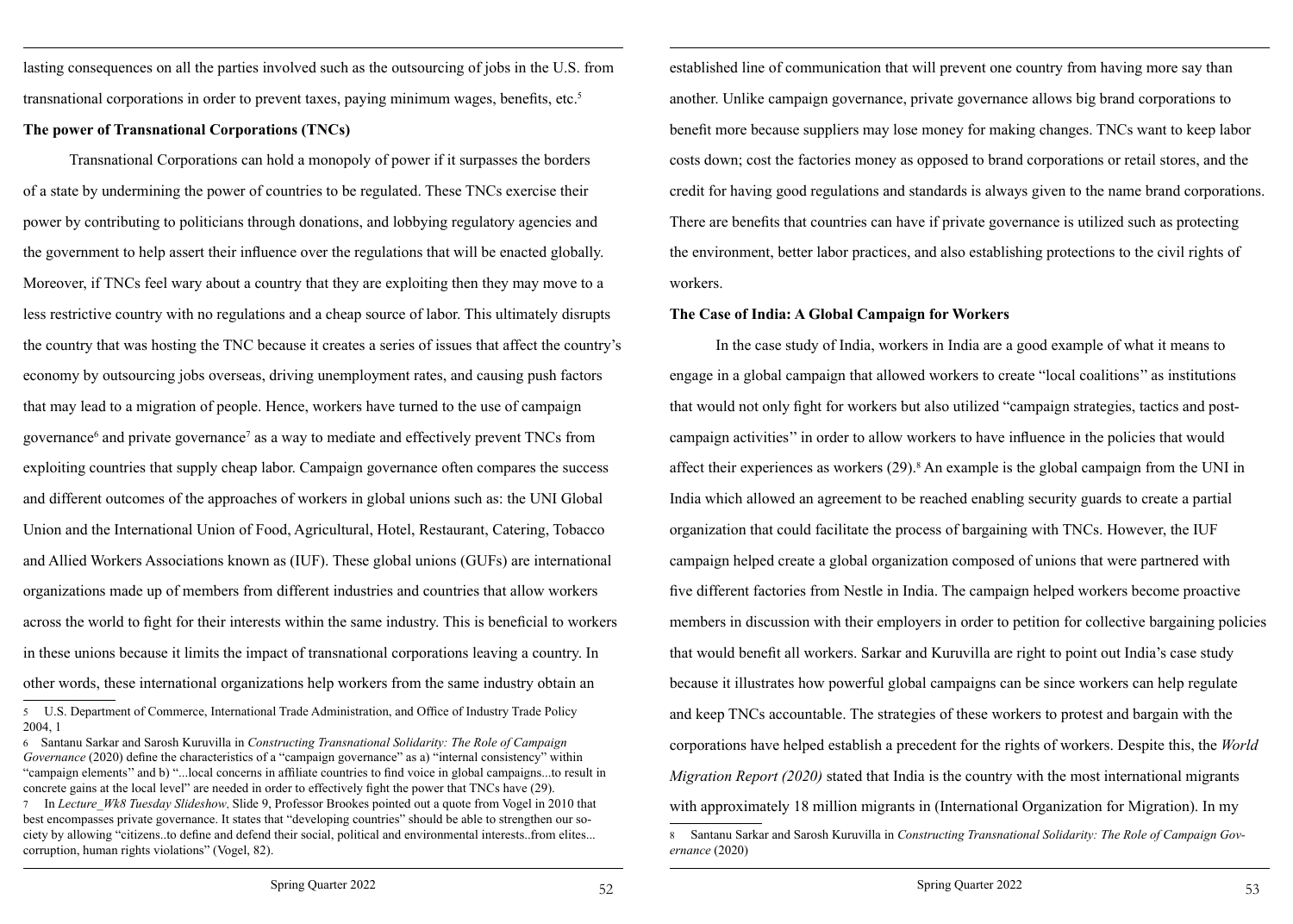opinion, one of the reasons why international migration occurs is due to push and pull factors that may be attributed to Transnational Corporations when they leave a country for another in order to limit the costs of regulations and higher labor costs. These types of governance allow workers to disrupt the international affairs between states and TNCs, hence allowing workers to effectively bargain their rights, wages, and conditions.

#### **Pandemic & Coronavirus: A New Era for the Modern Worker**

In conclusion, international migration has been instrumental to the development and establishment of every country because migrants have helped build many economies around the world. However, many migrants left their countries due to push factors that led them to escape conflict and a lack of opportunity in their country of origin. This paper is intended to explore international migrants as a subject of international affairs that can be showcased by the legacies of labor and trade agreements that impacted workers around the world. At the moment, there is little to no data regarding the impact of the pandemic that resulted from the spread of the Coronavirus (Covid 19). However, a Census Bureau survey entitled, *The 2019 [American](https://www.census.gov/programs-surveys/acs/)  [Community Survey](https://www.census.gov/programs-surveys/acs/)* stated that "69% of undocumented immigrant workers hold jobs that are deemed essential" according to the [Department of Homeland Security \(DHS\).](https://www.dhs.gov/) In other words, international migrant workers are facing a double-edged sword in host countries such as having to choose between working in the middle of a health crisis and getting covid or working with no safety net (stimulus or government help) or losing a job with an economy that has turned into a Great Depression. The reality is that the long-term consequences of the pandemic will probably not be known until a few years have gone by. International migration is the intersection of international affairs that stems from states to states, from states to corporations, and from corporations to workers. My intention was to illustrate the trends of international migration in the U.S. as an international affair that affects the policies that are implemented, Mexico as a case study with a focus on the Bracero Program which illustrates the injustices of this agreement and also how NAFTA and the impact of this agreement on migration perception in the U.S.

After this, I focused on TNCs and the different types of governance with a focus on India as a case study of how important global campaigns are to the causes of workers. My intention is to showcase the historical legacies of agreements in both Mexico and India and how those agreements have impacted international migration. I also intend to reflect on the policies in the U.S. like the Bracero Program and NAFTA as lost opportunities that failed as a result of a lack of a global campaign that could have allowed all parties and workers to voice the issues and priorities of their respective institutions. Ideally, Free Trade Agreements or any agreements like NAFTA and Bracero Program would consider the impact on workers and their rights but these agreements failed to provide workers a platform where workers could be heard. The Bracero Program has unjust working and living conditions for Mexicans and international migrants are facing harsh conditions like the Braceros because they are jeopardizing their lives in the middle of a pandemic for another dollar in order to pay bills. On the other hand, NAFTA was an example of an agreement that benefitted corporations by lowering prices and having bigger margin profits. However, this also caused the U.S. to outsource jobs and create a dependence on cheap labor. I also talked about India because it is an example of a global campaign but also it is a country in which migration is the highest. This allowed me to examine the culmination of all of these historical legacies and the unanswered questions and data that prevent us from knowing how international migrants are impacted. International migrants are repeating the cycle of the Braceros and TNCs are benefitting from it. Capitalism has strained workers between choices that will impact their lives as workers who live paycheck to paycheck and live the American Dream. The reality is that this era for the modern worker is scary because international migrants are working as essential workers and providing services that are helping fight against Covid in the front line. At the same time, we are left with the knowledge that more than 37,000 people have lost their lives migrating during this pandemic (March 2020-February 2021) according to the International Organization for Migration's *Missing Migrants Project* which is not including "the thousands of deaths...among migrant workers and [their] deaths" connected to COVID-19.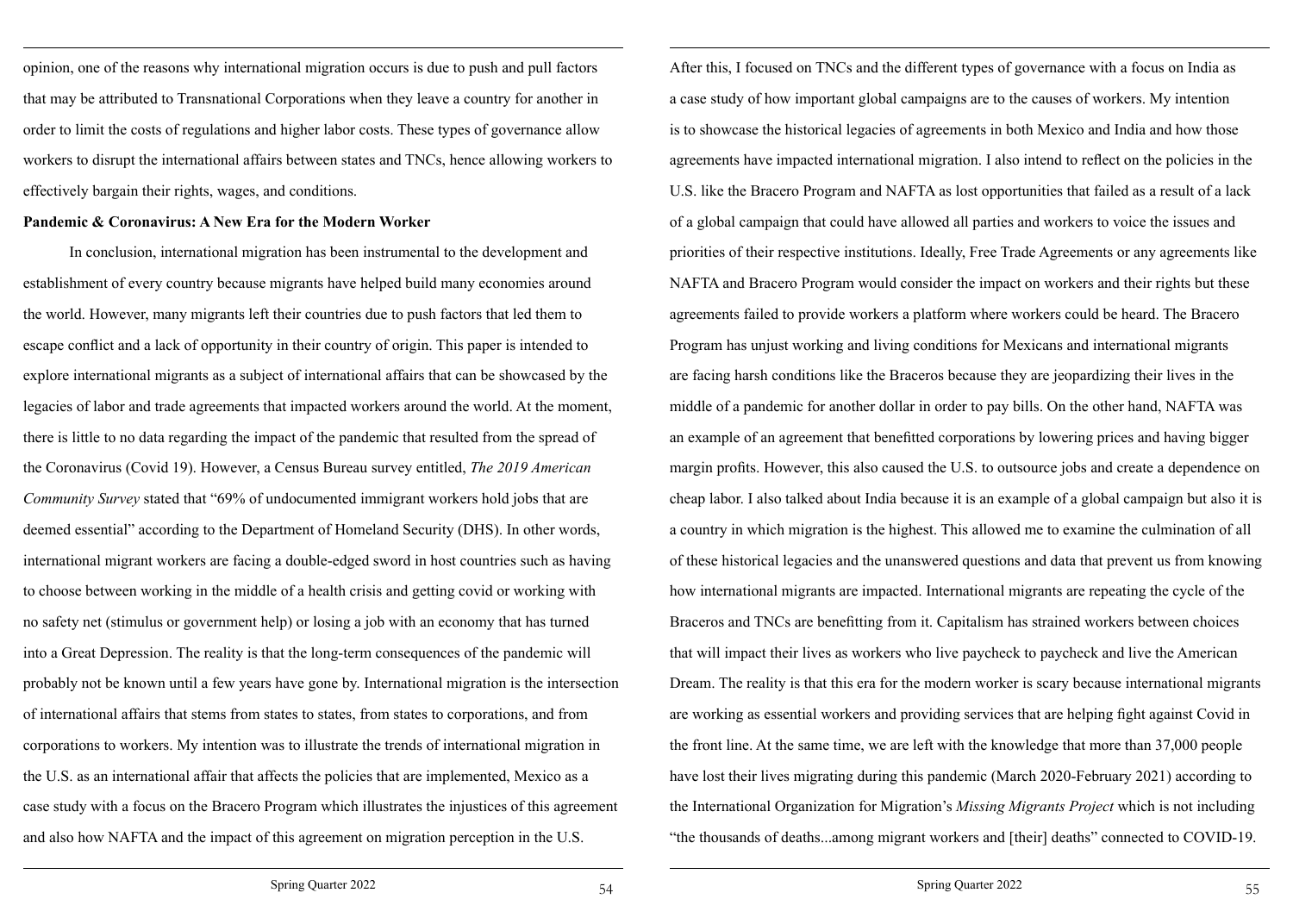Hence, international migrants ought to create a global campaign in which they advocate for their rights and gain hazard pay, access to basic healthcare, or even grants that can help unemployed workers pay bills more effectively.

Ballotpedia. "Immigration and Nationality Act of 1952." *Ballotpedia*, [https://ballotpedia.](https://ballotpedia.org/Immigration_and_Nationality_Act_of_1952) [org/Immigration\\_and\\_Nationality\\_Act\\_of\\_1952.](https://ballotpedia.org/Immigration_and_Nationality_Act_of_1952)

Brookes, Marrisa. *Lecture\_Wk 6 & 8 Slideshow*.

Gonzalez Navarro, Moises, and Universidad Nacional Autonoma de Mexico. *Población y sociedad en México (1900-1970)*. 1 ed., Mexico, Universidad Nacional Autónoma de México, 1974.

International Organization For Migration. *World Migration Report 2020*. International Organization for Migration, 2019.

Lahoud, Raymond G., and Norris McLaughlin. "69% of Undocumented Immigrants Hold COVID-Essential Jobs." *National Law Review*, 14 January 2021, [https://www.](https://www.natlawreview.com/article/study-says-69-undocumented-immigrant-workers-hold-essential-jobs-to-fight-covid) [natlawreview.com/article/study-says-69-undocumented-immigrant-workers-hold](https://www.natlawreview.com/article/study-says-69-undocumented-immigrant-workers-hold-essential-jobs-to-fight-covid)[essential-jobs-to-fight-covid](https://www.natlawreview.com/article/study-says-69-undocumented-immigrant-workers-hold-essential-jobs-to-fight-covid).

Library of Congress. "Research Guides: A Latinx Resource Guide: Civil Rights Cases and Events in the United States: 1942: Bracero Program." *Library of Congress Research Guides*, [https://guides.loc.gov/latinx-civil-rights/bracero-program.](https://guides.loc.gov/latinx-civil-rights/bracero-program)

Sarkar, Santanu, and Sarosh Kuruvilla. "Constructing Transnational Solidarity: The Role of Campaign Governance." *British Journal of Industrial Relations*, vol. 58, no. 1, 2019. 10.1111/bjir.12465.

UCLA Labor Center. "UCLA Labor Center | The Bracero Program." *UCLA Labor Center |*,<https://www.labor.ucla.edu/what-we-do/research-tools/the-bracero-program>

United Nations. *International Migration Report 2017 - Highlights*. UN, 2018.

U.S. Department of Commerce, et al. *NAFTA 10 Years Later*.

Bibliogrpahy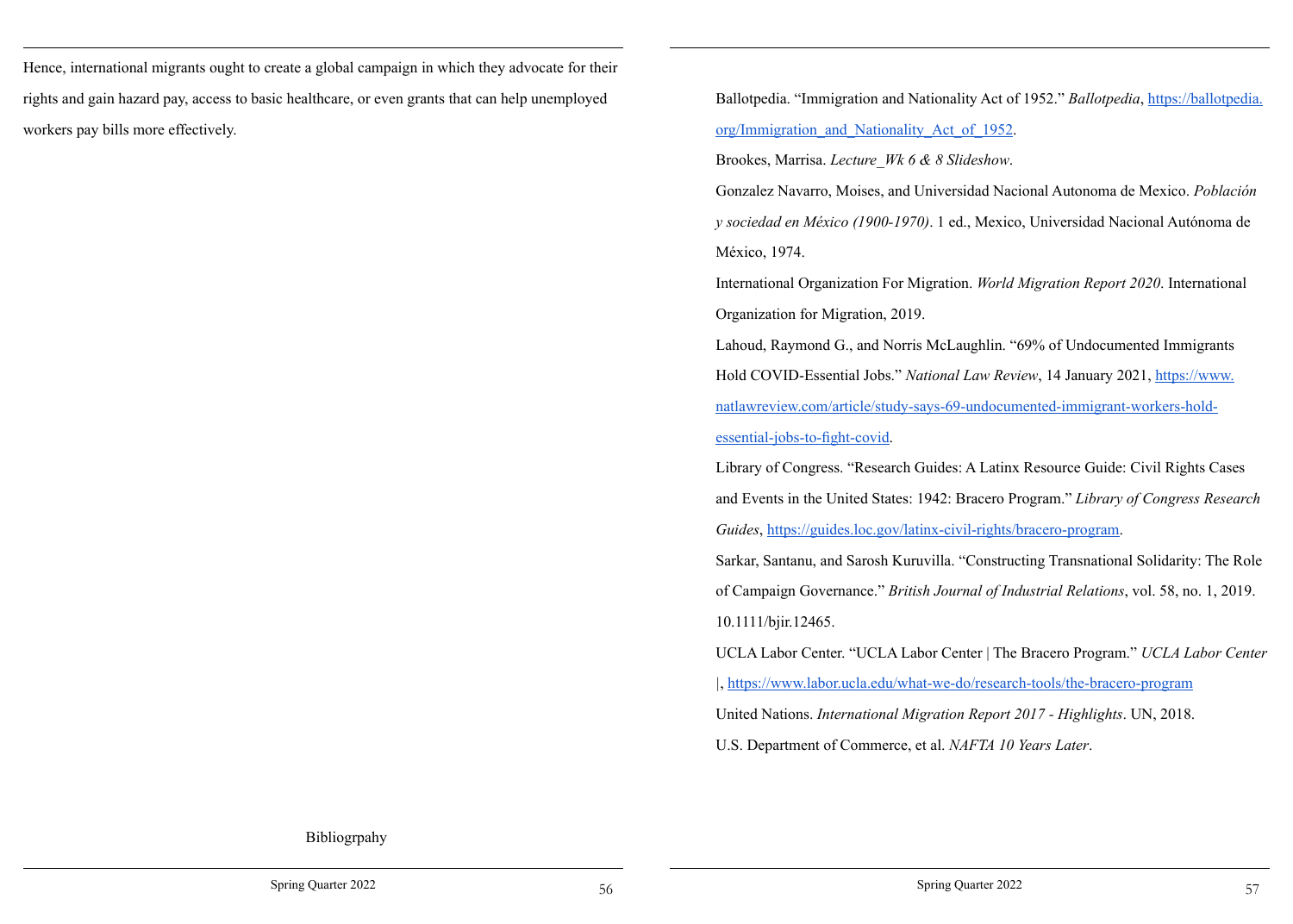<span id="page-29-0"></span>Militarized Internstate Disputes and Conflict Esclatation

Mason Wang University of Chicago

#### **Introduction**

When do nations go to war? A vast pool of studies, looking at many regions and timeframes, has identified several structural factors that predict war. While these factors – such as the type of government a state has or its alliances – help identify which states are predisposed to go to war with each other, they do not explain why two countries' grievances escalate into fullblown conflict in certain instances but not others. For that, we must examine the precursors of war - militarized interstate disputes.

Militarized interstate disputes (MIDs) are defined as "united historical cases of conflict in which the threat, display or use of military force short of war by one member state is explicitly directed towards the government, official representatives, official forces, property, or territory of another state" (Jones et al. 1996, 163). This paper aims to do the following:

- 1. Study MIDs as an outcome rather than a cause, thus understanding their role in the steps between dispute initiation and escalation
- 2. Extend studies of recurrent conflict to escalation
- 3. Examine relations on a dyadic basis, looking at the history of MIDs and escalation between pairs of nations, not just individual MIDs
- 4. Examine the role that MIDs play in signaling, and incorporate our findings to into existing theories of resolve.

First, instead of studying the causes of MIDs, we examine the role of MIDs in the intermediate steps between dispute initiation and conflict escalation. Drawing this distinction is important

as the factors that cause MIDs are not the same factors that lead to escalation, so a focus on the causes of disputes between countries fails to fully explain why those countries might escalate. Indeed, the factors leading to MIDs may also prevent escalation. For example, research suggests that media transparency reduces the risk of military interstate disputes, as does democracy (Choi and James 2006, 23). However, an analysis of 300 dyads found that, controlling for standard explanations of war, higher levels of media exposure are correlated with the escalation of disputes (Miller and Bokemper, 2016). There is a relative lack of literature examining MIDs as causes, and we hope to remedy the explanatory gap between the causes of disputes and the outcome of escalation.

Further complicating the matter, MID recurrence and MID escalation are two separate outcomes. For instance, democracies are more likely to resolve MIDs through negotiations and mutual concessions (Mousseau, 1998), and MIDs that terminate via settlements (imposed or negotiated) are likely to lead to longer peace (Senese and Quackenbush, 2003). Although MIDs between democracies are less likely to recur, they may be more likely to escalate due to media transparency (Miller and Bokemper, 2016). To account for this, our study extends these studies of recurrent conflict by introducing escalation, rather than future MIDs, as a dependent variable.

Thirdly, we review relations on a dyadic rather than a MID-level basis - instead of looking at the qualities of individual disputes or of the latest dispute, we will study escalation pair-by-pair, the history of disputes between two nations, and the overall quality of those disputes.

Lastly, to understand why MIDs escalate rather than recur, we must understand the motivations behind MIDs in the first place. Researchers have theorized that MIDs are initiated as a costly signal of resolve, to attach importance to certain issues, as a form of bargaining, and/or to deter conflict (Wiegand 2011, 103). We discuss these theories in detail.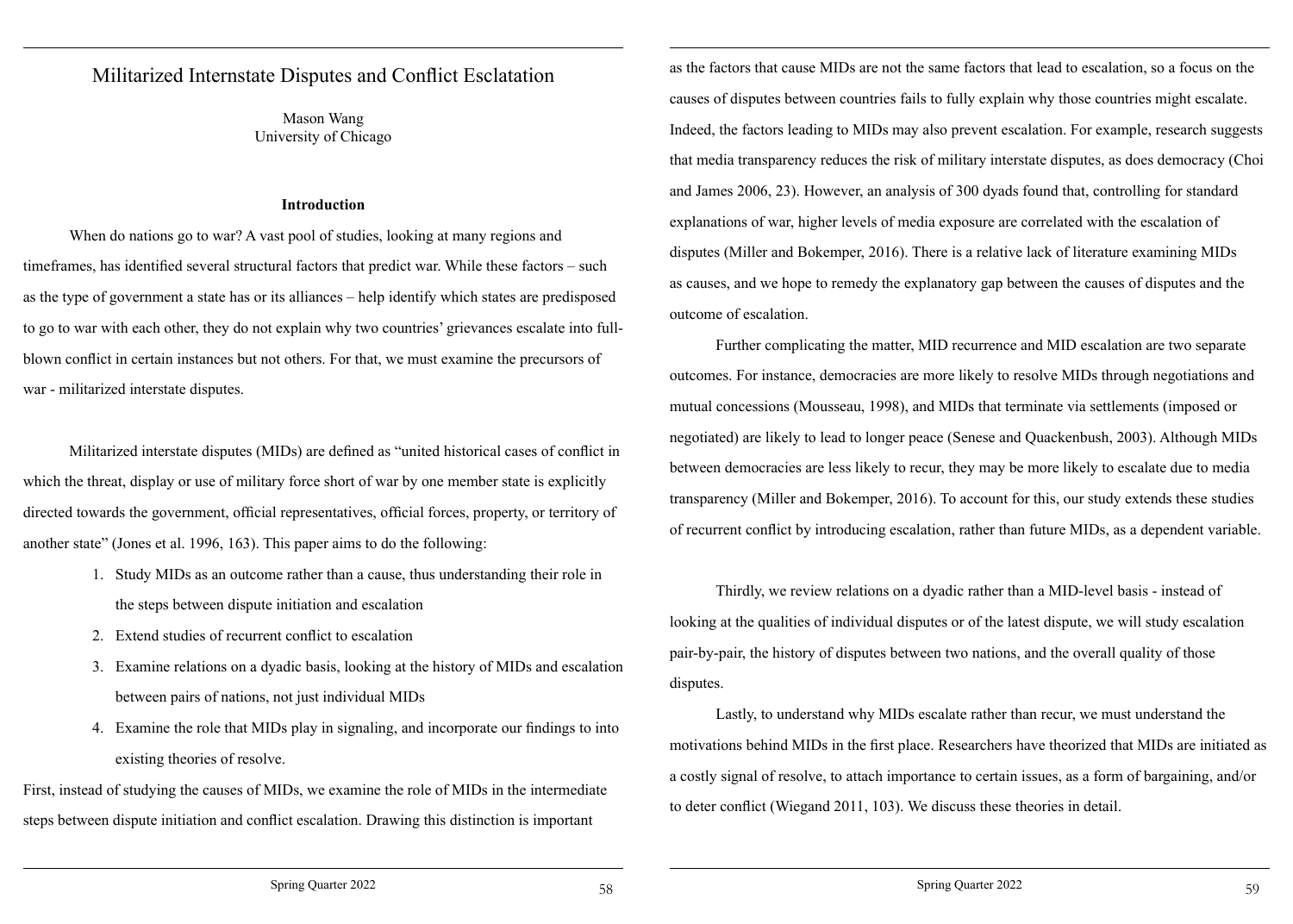Our research is particularly important because of a few observations. First, only a small percentage of MIDs escalate into war. While there have been 221 documented instances of war since 1816, there have been over 4,000 MIDs since 1816 (Correlates of War, 2018). Second, while aggregate war has been declining (Barber, 2016), the number of MIDs is increasing (Prins; Figure 1). In a world with an increasing number of disputes and a decreasing percentage of them escalating, predicting which disputes will lead to war is more important than ever. The world only has a finite amount of military and diplomatic resources. Knowing when disputes pose the threat of a large-scale loss of life helps policymakers formulate foreign policy strategies that promote peace.

#### **Preliminary Discussion**

With the number of MIDs increasing and the prevalence of war decreasing, we start with the question of if the two phenomena are related and how the causes of MIDs differ from the causes of war. Wiegand argues the objective, conflict is very costly for both sides, so states will always prefer to attain their goals without it, via negotiation and signaling; these negotiations are a diplomacy of violence - the threat of war itself is the primary bargaining chip (Schelling 1970, 1-33). The term 'resolve' refers to 'how much a state will risk war to keep its promises and uphold its threats' (Wiegand 2011, 103). A state's promise to wage war is null if the state never wages war. A state's perceived resolve should be very important in determining how seriously other states react to their demands and threats. The mutually bad outcome of war occurs when there is a mismatch between the perceived and actual levels of resolve.

Engaging in MIDs is an excellent way of demonstrating resolve and bolstering the credibility of future violence. Actions with a cost to them - sacrificing autonomy to join a military alliance, deploying of troops, or, as in the case of MIDs, engaging in small-scale displays of force - are costly deposits that commit to the threat of violence. There is some support for the idea of an overall reputation for resolve; Wiegand finds that a given state becomes 4 times more likely to initiate a territorial MID if it has initiated a MID with a different adversary in the same month (Wiegand, 2011). The finding is used to support the theory that displaying force via MIDs and showing willingness for violence is important to demonstrate the depth of commitments.

The purpose of this study is to test the theory that MIDs are used for the purpose of communications and signaling in conflict, which reduces the risk of miscalculation. We test that theory against empirical data by seeing if dyads that fight long series of MIDs are less likely to escalate than dyads that do not. We have a two-part "peaking" hypothesis. First, states that engage in MIDs relatively rarely are the least likely to go to conflict, because there is little cause for contention. Second, as the number of MIDs increases, states become more likely to escalate up to a certain point; then, the likelihood of escalation decreases and levels off, because of effective signaling. Our hypothesis runs counter to an intuitive "boiling pot" hypothesis, in which countries that dispute a lot build up resentment for each other and escalate. It also questions the hypotheses that conflate the causes of disputes with the causes of war and say that countries with many disputes have much to fight over and are more likely to escalate.

We ask the following research questions: (1) What is the relationship between the quantity of disputes between two dyads and the probability of escalation, after accounting for known structural predictors of war, such as polity, proximity, and power status? (2) How does the overall history of MIDs between two countries change the probability of escalation? To answer question 1, we will treat the number of MIDs between two countries as an independent variable and whether the MIDs escalated to war as a dependent variable. The 'number of MIDs' variable will be defined as the number of MIDs between those two countries in the past 10 years. This timeframe is chosen to account for changes in the overall structural properties of a country. As defined in our dataset by the Correlates of War, conflict becomes 'war' when 1000 troops are deployed or 100 people die in battle; the 'escalation of war' is an event, which happens the day a conflict between two states becomes war (Maoz et. al. 2018). To answer question 2, we will look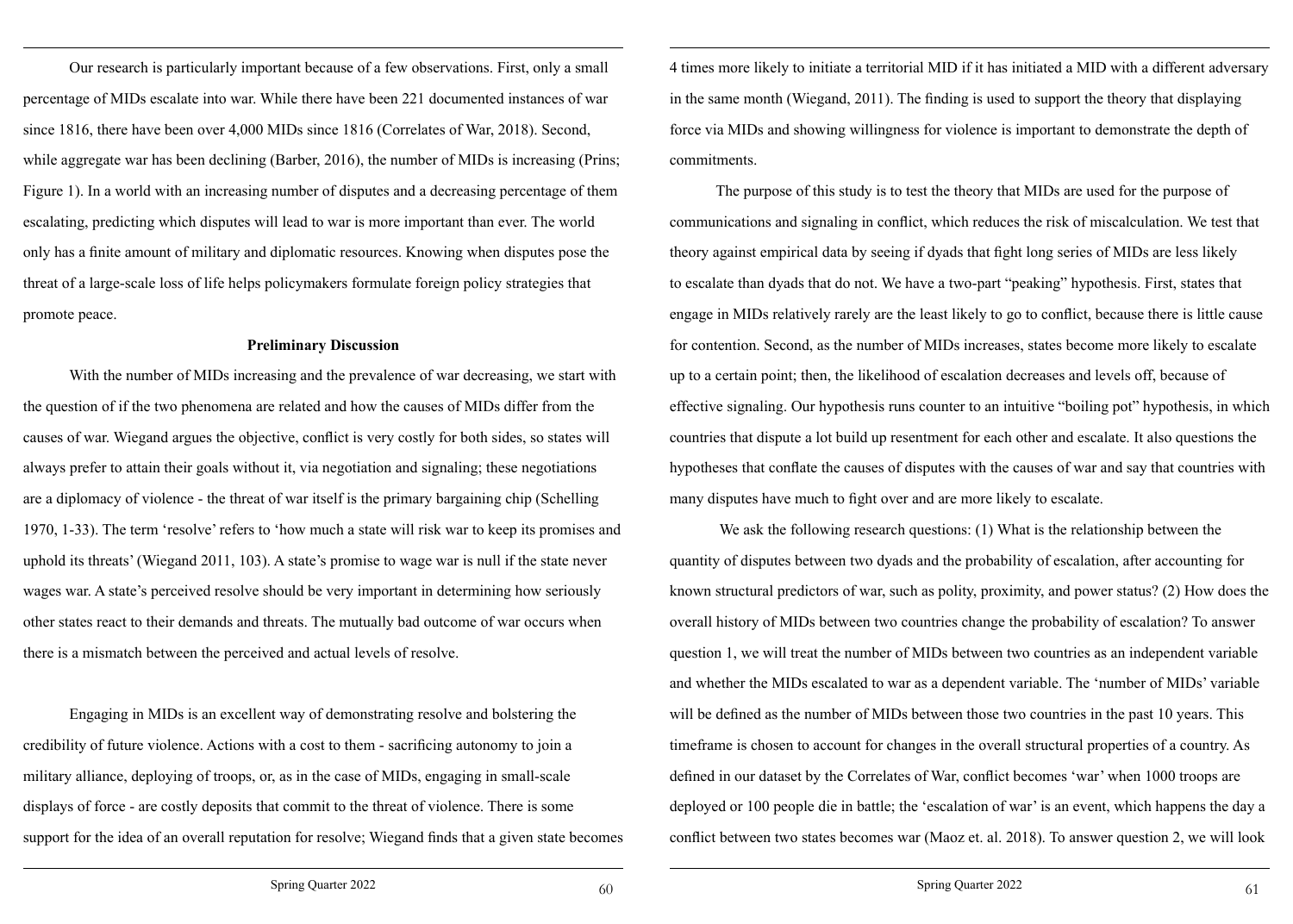at the hostility level of disputes by median and their average settlement results.

What known structural predictors of war should we account for? Bremer ranks commonly hypothesized structural predictors of war in terms of their actual effect on the probability of war. In descending order of importance, they are: proximity, power status, presence of alliances, militarization, democratization, power parity, and economic development, with the latter two having little effect (Bremer, 1992). Of these, we have selected proximity, power status, and democratization as predictors (Bremer's finding that alliances increase the risk of war is controversial). We follow Bremer's methodology and define 'proximate states' by land or water contiguity, with water contiguity being states that are separated by less than 400 miles of water as defined by Correlates of War Contiguity 3.1 (Douglas et. al. 2002). We use the Polity Project's assessment of how democratic states are (CSP, 2014).

#### **Methods and Datasets**

#### **Correlates of War**

The Correlates of War datasets are well established in international relations studies, because they are free and easy to access, contain extensive narratives about each instance, and research countries in different times to an exhaustive degree of historical rigor. Our primary dataset is Dyadic MIDs 3.1, compiled in 2019, which lists all recorded MIDs between dyads from 1816-2010. In total, it contains information on 4,591 MIDs. We also use Direct Contiguity 3.1, which considers water borders consistent with our definitions and has information from 1816-2006. The datasets were created by dividing up historical research for different datasets (ICPSR) among institutions nationwide that agree to maintain, update, and add to them. Historical inaccuracies and errors are found by scholars throughout the world, and the datasets are updated accordingly. Dyadic MIDs 3.1 contains information on the start and end times of the disputes (to the day), the outcome of the dispute (victory, stalemate, compromise), the type

of settlement (imposed or negotiated), the number of deaths, the highest level of military action, the initiator, and the number of states involved, among other variables. The dataset is limited primarily by its historical accuracy - the farther back the recorded MIDs are, the more missing data there is. The frequency at which the dataset is updated with new information indicates that the exact details of MIDs from two centuries ago are not always accurate.

#### **Polity 4**

The Polity 4 dataset covers all countries with more than 500,000 people from 1800-2000 and gathers historical data on these countries. The creators of the dataset evaluate the method of executive recruitment, constraints on political competition, and a variety of other factors to give the nation a democracy score from  $-10$  to  $+10$  over time (Polity, 2020). Figure 2 is an example of a provided graph we use to evaluate states over time (Authority Trends, 1947-2013: Pakistan). Such an evaluation is subjective, and just like the Correlates of War datasets, contain more missing data from the 19th century. In addition, there are a few recorded MIDs between states that have only existed for a brief period of time (e.g. Saxony, Mecklenburg Schwerin) and are not documented by the Polity dataset.

#### **Great Power Status**

Lastly, classifications of great powers throughout history are generally agreed upon with some minor discrepancies regarding timeframes. University of Buffalo Professor Vesna Danilovic deliberates over these in "When the Stakes are High", and we use her classification of great powers over time (Danilovic, 2002).

#### **Variable Codings**

For each dispute between two countries from 1816-2010, a war is classified by the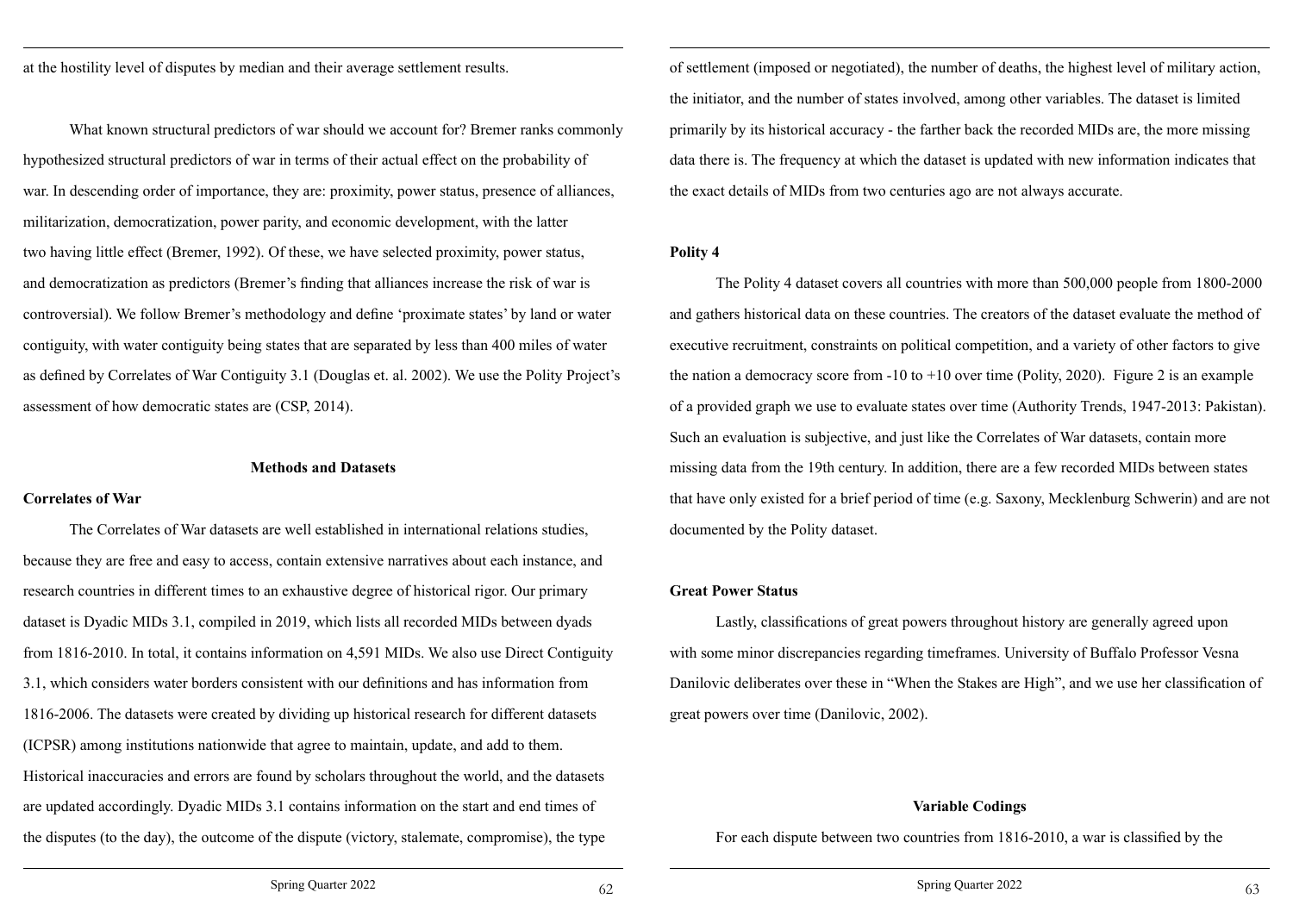Correlates of War as a dispute having over 1,000 battle deaths. Each country with 100 battle deaths or 1,000 deployments in 'battle-related activities' is considered a participant (Maoz et. al., 2018). For each dispute between two countries, we also measure the number of disputes in the previous 10 years between those two countries. From this, we compute the proportion of disputes that are wars. We discuss potential shortcomings of this methodology at the end of this paper. Countries that have undergone significant restructuring, to the point of being coded differently by the Correlates of War, are considered separate, and dispute counts before restructuring are not counted for incidents after it. Also, wars themselves are counted in these ten disputes, solving the analytical issue of countries that war frequently being represented as having fewer disputes.

A democratic country in a particular year is one that scores 6 or above on the Polity Index, since this is the classification used by the Polity Project (Polity, 2020). In each disputedyad, we count the number of democratic countries (0, 1 or 2), which tells us if the dispute is between two democratic countries, two non-democratic countries, or one of each. We code the number of great powers in a dyad using the same system, with 2 representing a dispute-dyad with 2 great powers.

The Correlates of War dataset includes 4 settlement results: Negotiated, Imposed, None, and Ongoing. According to Senese and Quackenbush, disputes that are negotiated or imposed are more likely to avoid sustained conflict (Senese and Quackenbush, 2003). To test the distinction between conflict recurrence and escalation, we code disputes that are settled by imposition or negotiation as 0 and disputes that are not settled as 1. For each dispute between two countries, we take the average settlement result of the disputes between those countries from the past ten years as a number between 0 and 1. Dyads without any disputes in the past 10 years have an average settlement result of 0, as there are no disputes to settle.

In addition, we consider the hostility level of previous disputes between the countries. Based on the Correlates of War codings, we assign:

- 0 No Hostility
- 1 Threat to use force
- 2 Display of force
- 3 Use of force
- 4 Interstate War

The median dispute hostility is calculated for the dyad, for the previous ten years. No disputes in a dyad during this timeframe is considered no hostility.

To test our hypothesis, we will use a stepwise series of probit models:

- 1. P(Escalation)  $\sim$  Quadratic(# of Disputes in past 10 Years)
- 2. P(Escalation)  $\sim$  Quadratic(# of Disputes in past 10 Years) + Average Dispute Qualities
- 3. P(Escalation) ~ Quadratic(# of Disputes in past 10 Years) + Average Dispute Qualities + Structural Dyad Factors
- 4. P(Escalation)  $\sim$  Structural Dyad Factor

The term "Average Dispute Qualities" is used to refer to the median dispute hostility level and the average settlement results. "Structural Dyad Factors" are the variables that are properties of the country themself as opposed to individual disputes and include the number of democratic countries in the pair, the number of great powers, and if the dyad is contiguous.

Using a stepwise methodology in this case is important due to the collinearity between the factors that causes disputes and the factors that cause war. It is highly expected that structural factors that lead to escalation also lead to disputes. The first model is used simply to determine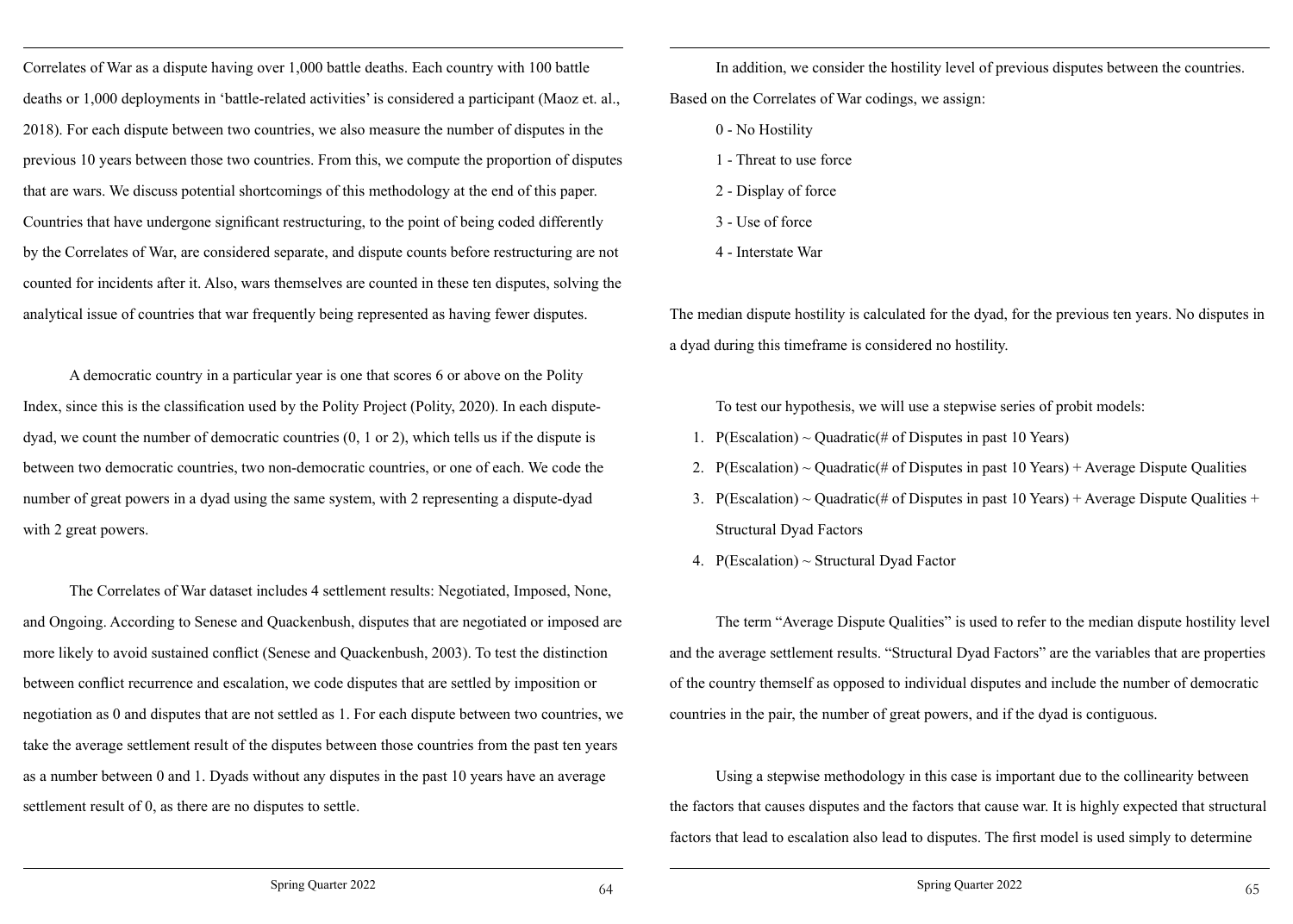the predictive relationship between dispute number and the probability of escalation. The second incorporates the average quality of those disputes and discovers to what degree they are related to the probability of escalation and if accounting for such factors make the relationship between escalation and the number of disputes weaker or stronger. The third model is our primary model and accounts for known causes of escalation as well. Lastly, we can use the fourth model in comparison with the other three to answer to what extent structural (relatively permanent) factors explain and predict the incidence of war, and to what extent dispute factors (relatively incidental) do. The third and fourth models also attempt to address the difference between the way structural factors like contiguity predict war, given that these countries have been engaging in disputes. We also analyze factors like average dispute settlement and hostility on a bivariate basis, and facet the relationship between the number of disputes and the probability of escalation by contiguity, democracy, and great power status.

#### **Results**

We conduct several analyses to attempt to uncover the relationship between the quantity of disputes between two dyads and the probability of escalation before and after controlling for known correlates of war. We also examine the way factors like median dispute hostility and average settlement result affect the probability of escalation.

#### **Escalation and Number of Disputes**



#### **Figure 3 - Number of Past MIDs and Proportion of Escalations**

The first relationship is the predictive relationship between the number of MIDs between two countries in the past 10 years at the point of each dispute and the probability of escalation. This pertains to model 1. Figure 3 displays a smooth regression of the number of disputes in the past ten years within a dyad at the point of each dispute and the proportion of those disputes that escalated to wars. The largest proportion of dispute escalations occurs between two states who have had 3 disputes in the past 10 years and is .23. The mean number of disputes before war is 6.6. Overall, 14% of disputes escalate to wars. The likelihood of dispute escalation approaches zero after 15 disputes.

The 95% confidence interval presented by the regression becomes wider and wider as the number of disputes increases, primarily because of the distribution of the number of past disputes. Figure 4 in the Appendix shows that a plurality of disputes happens between two countries who have not disputed in the previous 10 years. The number of previous disputes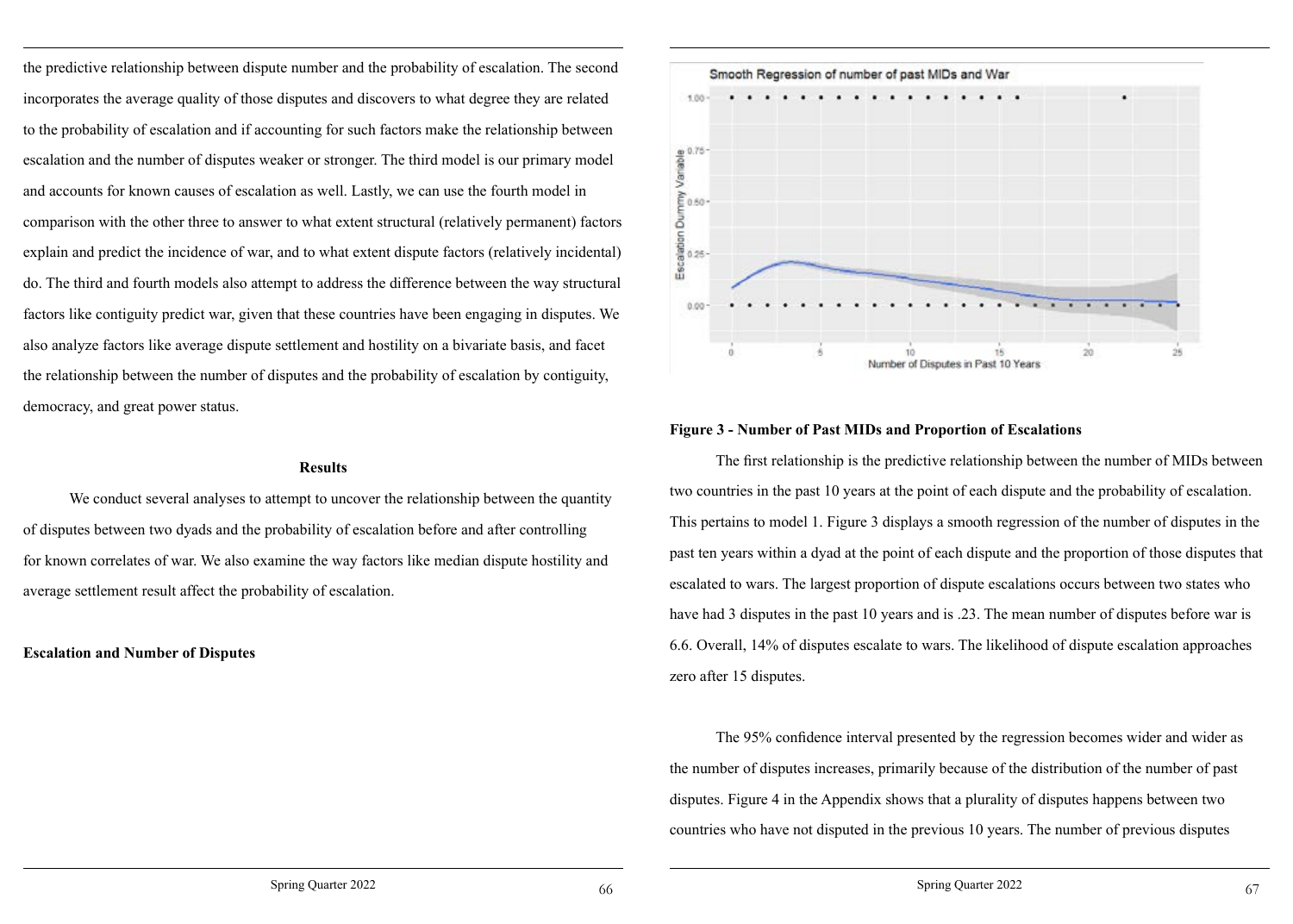

#### between two countries decreases (nearly) monotonically in a Pareto-like distribution.

#### **Figure 4 - Proportion of Disputes by Number of Past Disputes**

Figure 4 displays, for each dispute between two states, the number of disputes in the previous ten years between the same two states. The result is somewhat promising for our "Peaking" hypothesis, which we test using our probability regression model:

#### $P(Escalation) \sim Quadratic(number of past disputes):$

Coefficients:

|                           | Estimate | Std. Error | z-value | $Pr(>\vert z \vert)$ |
|---------------------------|----------|------------|---------|----------------------|
| Intercept                 | $-1.11$  | 0.017      | $-67.0$ | $\leq 2e-15***$      |
| num disputes              | $-6.52$  | 2.44       | $-2.67$ | $\leq 0.00762**$     |
| num disputes <sup>2</sup> | $-26.4$  | 2.93       | $-9.00$ | $< 2e-15***$         |
|                           |          |            |         |                      |

Signif. codes:  $0$  '\*\*\*' 0.001 '\*\*'

Modeling the probability of escalation using a linear probit model provides us an

insignificant relationship between the number of past disputes and the probability of escalation, with  $p=385$ . Quadratically, the model fits better.

#### **Proximity**



#### **Figure 5 - Number of Disputes and Risk of Escalation by Contiguity**

39% of disputes occur between non-contiguous countries and 61% between contiguous countries. However, 51% of wars are between contiguous countries, and 49% between noncontiguous countries. The likelihood of escalation for non-contiguous countries peaks at 7 disputes, with the proportion of escalations being 28%. The mean number of disputes before escalation here is 5.16. For contiguous countries, the likelihood peaks at 11 disputes, at 15%, with the mean number of disputes before escalation being 8.0. Non-contiguous disputes are more likely to escalate overall, at 18% compared to 12%. In addition, the likelihood of escalation for disputes between non-contiguous countries drops to zero after 25 disputes, and after 32 disputes, the likelihood of escalation between contiguous countries is very low. Non-contiguous disputes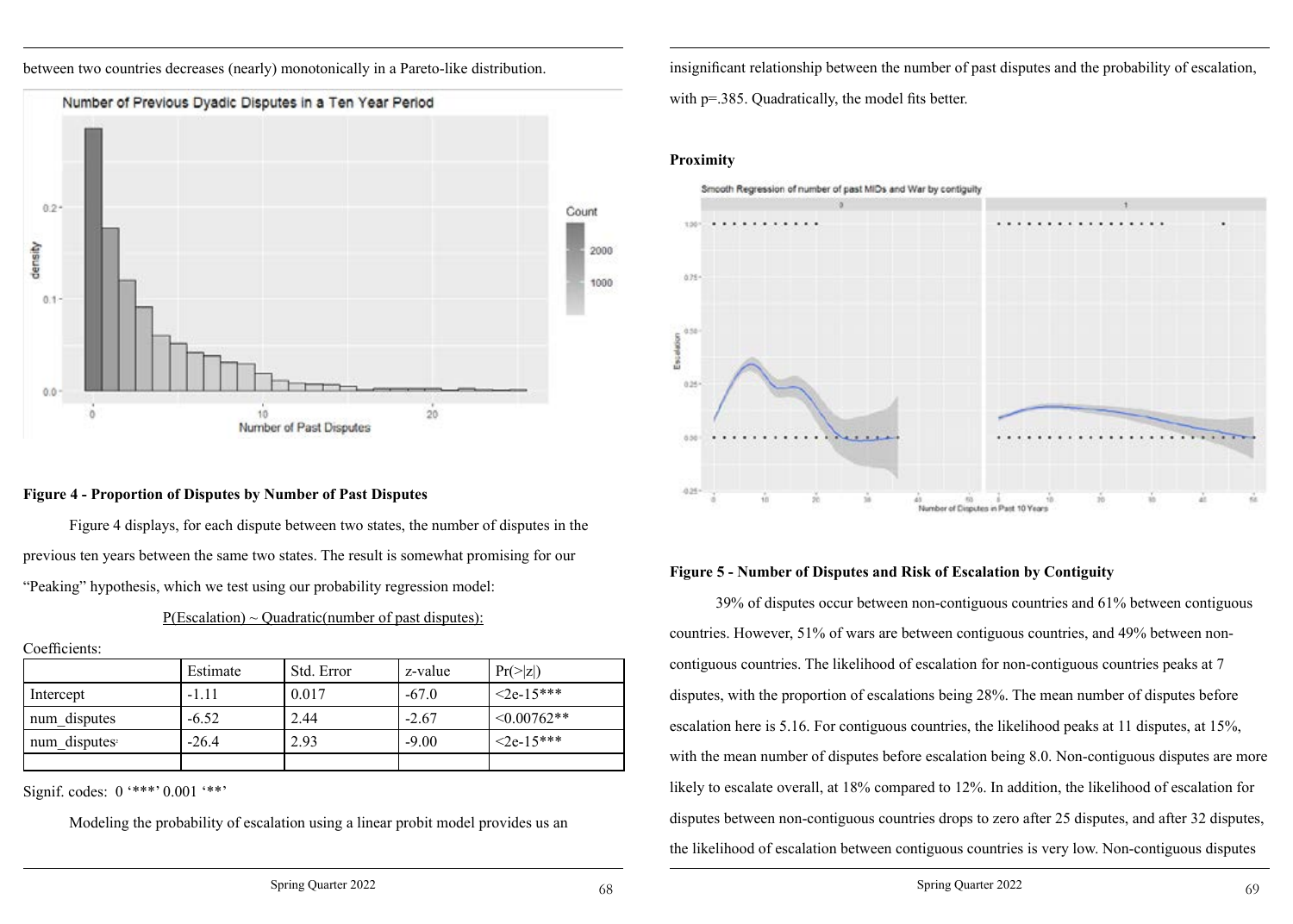tend to escalate faster and more frequently.

#### **Great Power Status**



#### **Figure 6 - Number of Disputes and Risk of Escalation by Power Statuses**

Disputes involving great powers are more likely to escalate, and the more great powers involved, the greater the risk of escalation. 51% of all disputes are between non-great powers, 39% between a great power and a non-great power, and 10% between two great powers. The mean number of disputes before escalation between two great powers is 7.54, for a pair involving one great power it is 5.69, and for two countries that are not great powers it is 7.33. The likelihood of escalation for two non-great powers is 11% overall. For a great power/non great power pair it is 17%, and for two great powers it is 20%.

#### **Democracy**



#### Smooth Regression of number of past MIDs and War faceted by democratic dyads

#### **Figure 6 - Number of Disputes and Risk of Escalation by Democracy**

49% of disputes occur between a democratic/non-democratic pair, 45% between two non-democracies, and 7% between two democracies. The average number of disputes before escalation for two non-democracies is 7.0, 6.1 for a democracy and a non-democracy, and 7.7 for two democracies. The average risk of escalation is 15% for non-democratic pairs, 14% for democratic/non-democratic pairs, and 10% for democracies. The peak likelihood of escalation varies between the three, with non-democratic pairs achieving their maximum likelihood of escalation of 28% at 24 disputes, democratic/nondemocratic pairs achieving their maximum of 22% at 7 disputes, and democratic pairs achieving their maximum of 15% at 14 disputes.

#### **Average Settlement Result**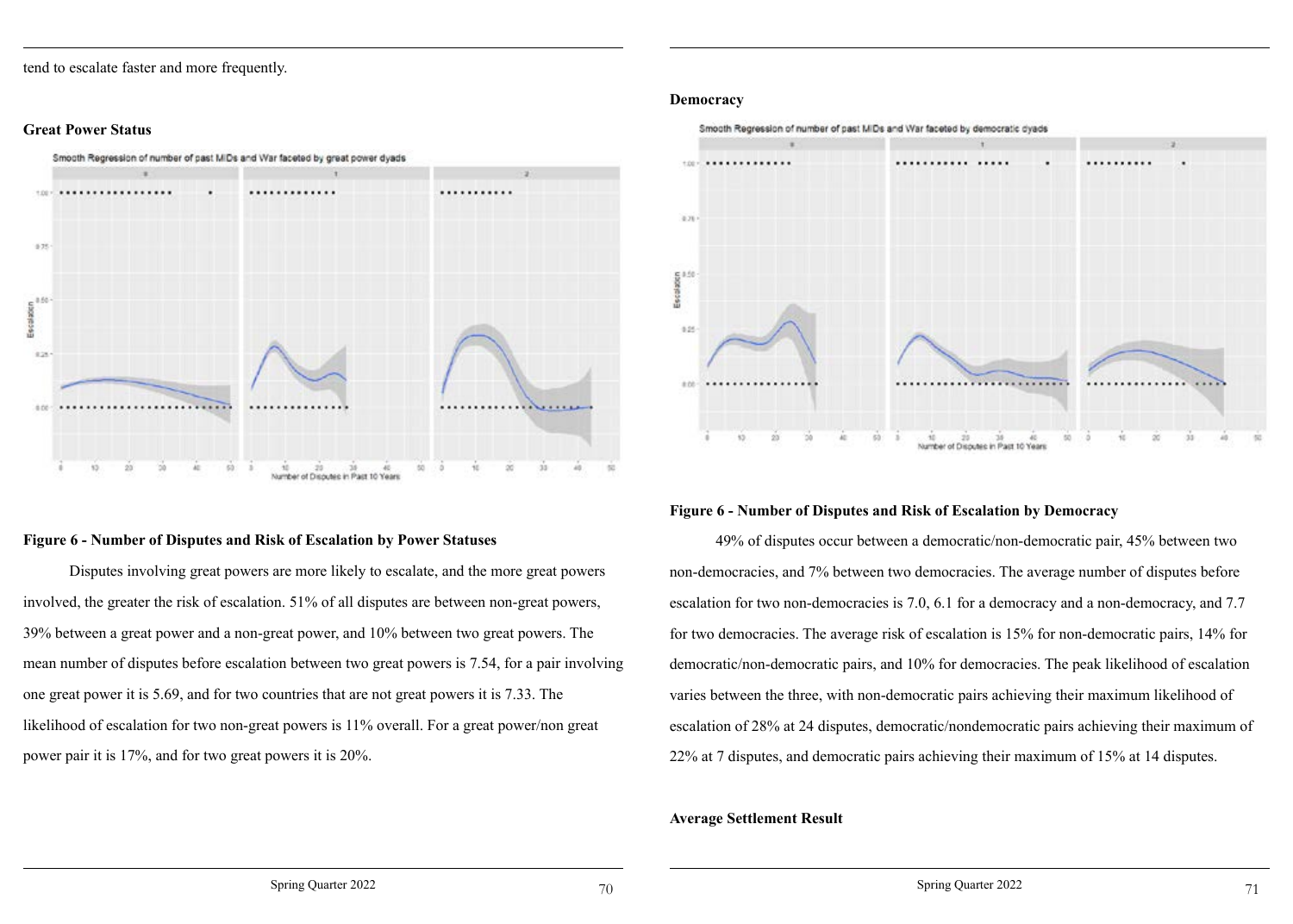

Unresolved disputes are weakly correlated with the likelihood of escalation, with a correlation of .12. Performing a linear regression, we find that the overall effect of having entirely unsettled disputes is a 9.6% increase in escalation probability, with a p-value of 2.2e-15. Dyads tend to either settle all of their disputes or none of them over the course of 10 years, which we can observe in Figure 7 in the Appendix.

#### **Median Previous Dispute Hostility Level and Escalation**

| Median Hostility Level | No War | Yes War        | Row Total |
|------------------------|--------|----------------|-----------|
| $\mathbf{0}$           | 2716   | 246            | 2962      |
|                        | 0.92   | 0.08           | 0.3       |
| $\mathbf{1}$           | 20     | 6              | 26        |
|                        | 0.77   | 0.23           | 0.00      |
| 1.5                    | 46     | $\overline{2}$ | 48        |
|                        | 0.96   | 0.04           | 0.00      |
| $\overline{2}$         | 1182   | 92             | 1274      |
|                        | 0.93   | 0.07           | 0.13      |
| 2.5                    | 348    | 34             | 382       |
|                        | 0.91   | 0.09           | 0.04      |
| $\overline{3}$         | 3908   | 410            | 4318      |
|                        | 0.91   | 0.09           | 0.44      |
| 3.5                    | 64     | 96             | 160       |
|                        | 0.4    | 0.6            | 0.02      |
| $\overline{4}$         | 196    | 486            | 682       |
|                        | 0.29   | 0.71           | 0.07      |
| Column Total           | 8480   | 1372           | 9852      |
|                        |        |                |           |

We chose not to round the median hostility level as there are a significant number of disputes (590) where the median hostility level in the previous 10 years was not a whole number. Overall, the likelihood of escalation is low (8%) for countries that have not had interstate wars in the past 10 years, but if they have (median dispute hostility  $= 3.5$  or 4), the likelihood jumps up (to 60% and 71%, respectively). Performing a chi-squared test, these results are significant  $(p<2.2e-15)$ .

#### **Model 2**

 $P(Escalation) \sim Quadratic(number of past disputes) + Dispute Factors:$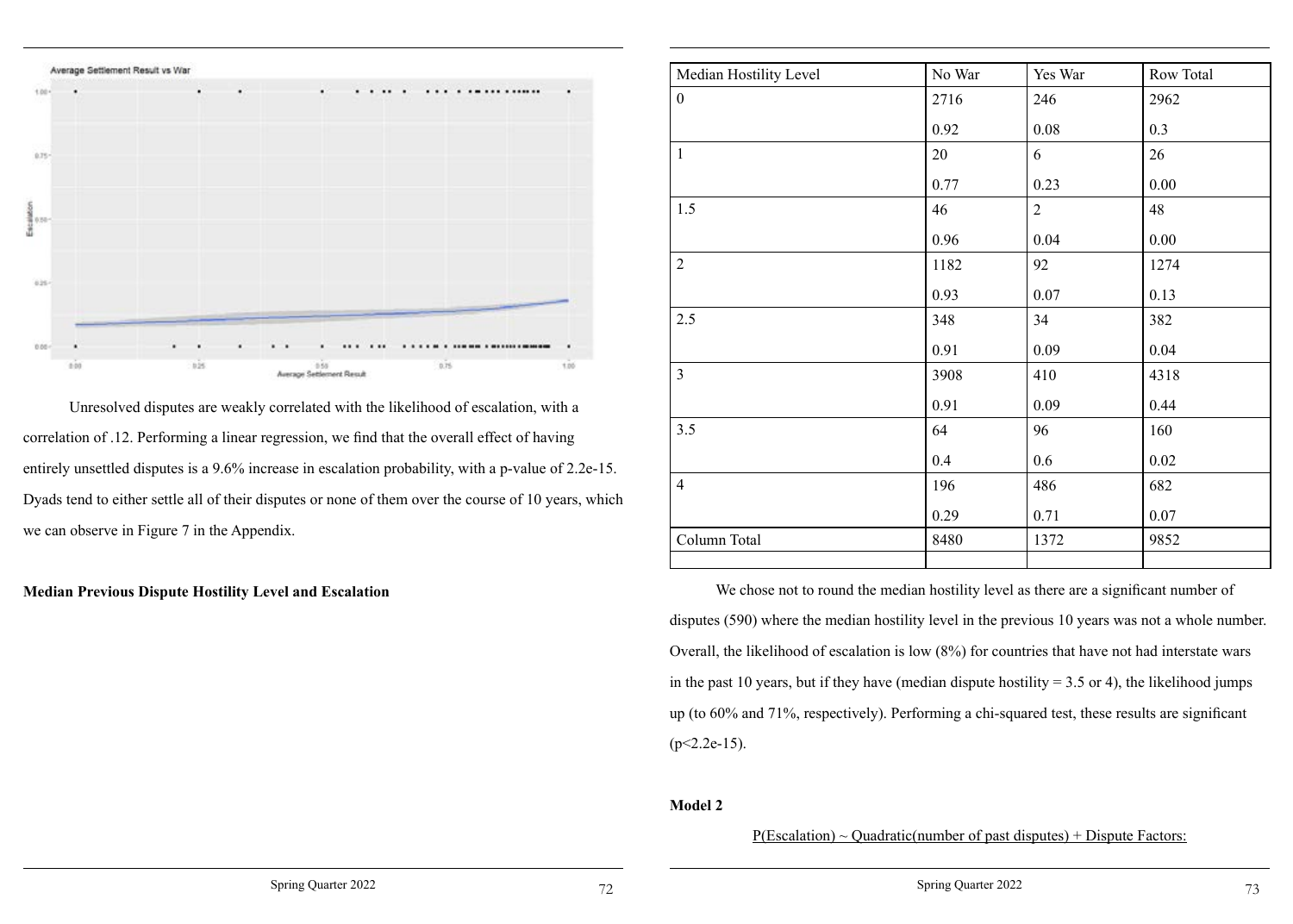#### Coefficients:

|                           | Estimate | Std. Error | z-value | $Pr(\ge  z )$ |
|---------------------------|----------|------------|---------|---------------|
| Intercept                 | $-1.76$  | 0.042      | $-41$   | $<$ 2e-15***  |
| num disputes              | $-18.6$  | 2.1        | $-9.0$  | $<$ 2e-15**   |
| num disputes <sup>2</sup> | .49      | 2.3        | $-.22$  | 0.827         |
| avgset                    | $-.32$   | 0.060      | $-5.3$  | $1.2e-6***$   |
| medhost lvl               | 0.39     | 0.020      | 19      | $<$ 2e-15***  |
|                           |          |            |         |               |

We observe the curvature of the num disputes relation changes, and that the linear term in the quadratic relationship suddenly becomes much more important than the quadratic. Using a linear model gives us similar significance.

#### **Model 3**

| $P(Escalation) \sim Quadratic(number of past disputes) + Dispute Factors + Structural Factors$ |  |  |  |  |  |  |
|------------------------------------------------------------------------------------------------|--|--|--|--|--|--|
|                                                                                                |  |  |  |  |  |  |

|                           | Estimate         | Std. Error | z-value | $Pr(>\vert z \vert)$   |
|---------------------------|------------------|------------|---------|------------------------|
| Intercept                 | 0.056<br>$-1.66$ |            | $-30$   | $<$ 2e-15***           |
| num disputes              | $-14.29$         | 2.13       | $-6.7$  | $2e-10**$              |
| num disputes <sup>2</sup> | .24              | 2.3        | .105    | 0.91                   |
| avgset                    | $-.37$           | 0.061      | $-6.1$  | $1e-8***$              |
| medhost lvl               | 0.41             | 0.021      | 20      | $<$ 2e-15***           |
| contiguity                | $-0.28$          | 0.037      | $-7.7$  | $1e^{\lambda} - 14***$ |
| dempair                   | $-0.14$          | 0.03       | $-4.75$ | $2e^{(-5***)}$         |
| great power               | 0.22             | 0.02       | 8.93    | $<$ 2e^-15             |
|                           |                  |            |         |                        |

The curvature of the num disputes remains changed but barely exists, and the quadratic effect becomes smaller (as does the linear effect). Average settlement result is negatively related to the risk of escalation.

**Model 4 -**P(Escalation) ~ Structural factors

|             | Estimate | Std. Error | z-value | $Pr(>\vert z \vert)$ |
|-------------|----------|------------|---------|----------------------|
| Intercept   | $-99$    | 0.036      | $-27$   | $\leq 2e-15***$      |
| cont        | $-.22$   | 0.033      | $-6.5$  | $6e-10***$           |
| dempair     | $-0.16$  | 0.028      | $-5.7$  | $9e-8***$            |
| great_power | 0.21     | 0.024      | 8.4     | $\leq 2e-15***$      |
|             |          |            |         |                      |

#### **Discussion**

A "peaking" relationship between the number of disputes and the probability of disputes would indicate that, at a certain number of disputes, the likelihood of escalation is maximized. A predictive "peaking" relationship between the number of disputes and the probability of escalation does exist, as demonstrated by model 1. However, this relationship becomes strongly negative and linear after we introduce average dispute factors and remains so after we introduce structural factors of war. We find support for the hypothesis that more disputes lower the escalation of war, and it is possible this is a result of effective signaling of resolve.

According to our models, the structural factors leading to war are all less important than incidental, dispute related factors (such as number of disputes, settlement results, and hostility levels). The ordering of the structural factors by Bremer - with contiguity being the most important, power status the second, and democracy the fifth - remains in models 3 and 4 (Bremer, 1992). However, the direction of contiguity effect flips. Instead of contiguity predicting a greater chance of war, contiguity predicts a lower likelihood of war among countries that have already disputed. This supports our theory that sending costly signals by disputing is an important aspect of demonstrating commitment. Sailing to faraway lands to dispute over something is costlier than creating aggression with neighbors, and each dispute exhausts more resources and holds more weight. The same can be said with our results regarding great power disputes, as engaging in disputes with powerful countries is very costly and risky. We explain these results not in terms of the clarity of the signal but by the fact that the cost of each dispute forces countries to make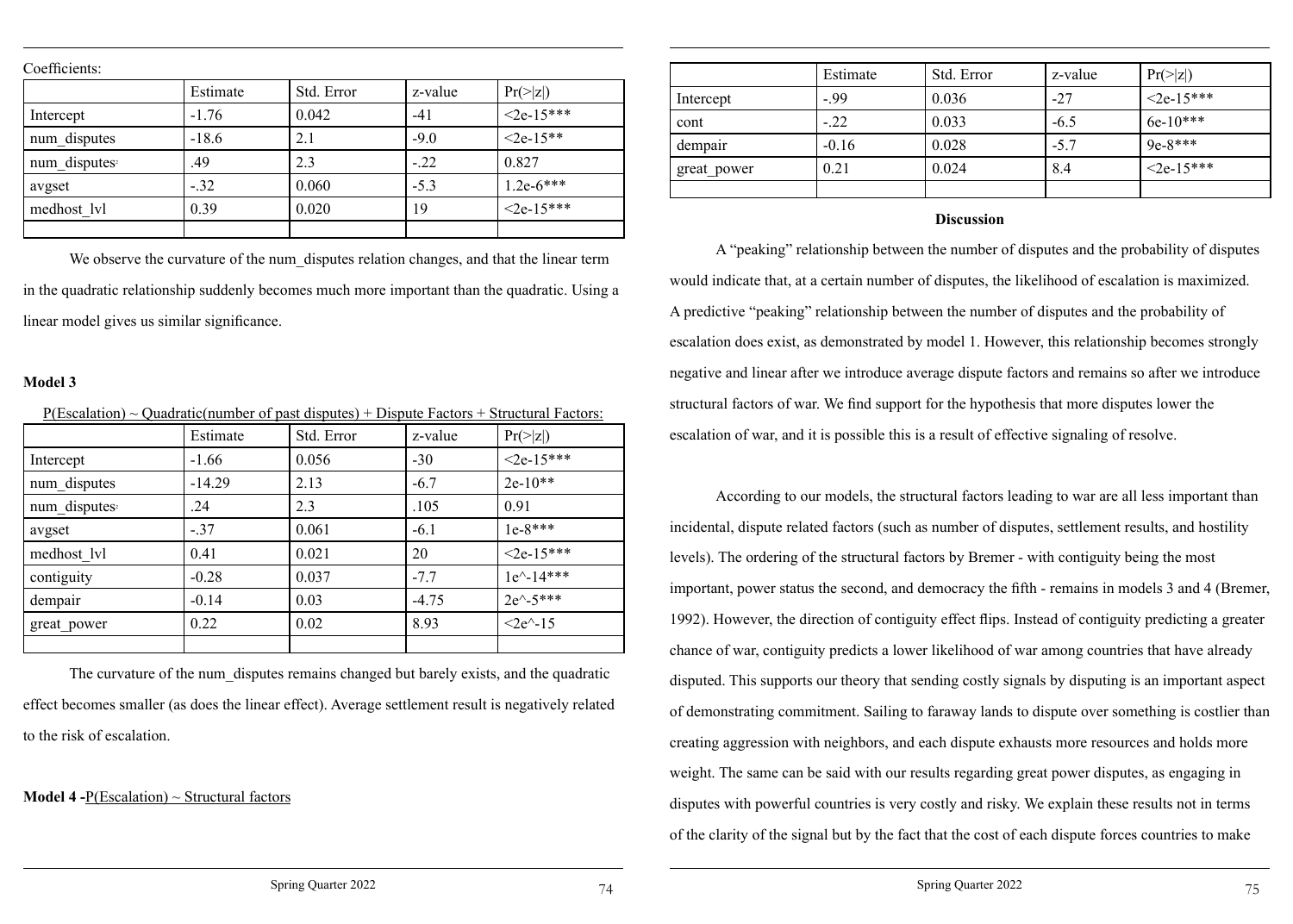decisions over whether they want to escalate more quickly.

The most unexpected result is the positive relationship between average dispute settlement and the probability of escalation (represented by the negative relationship between dispute unsettlement and the risk of escalation in our regressions). This result pertains to our earlier distinction about dispute recurrence and dispute escalation. Although previous research indicates that unsettled disputes are more likely to recur, the recurrence of disputes leads to a decreased chance of escalation. Since two countries that have not engaged in disputes in the first place are considered to be in settlement and a plurality of wars happen between countries that have not disputed in the past 10 years (Figure 8), an unsettled dyad - one that has likely been disputing for some time - is less likely to escalate their next dispute than a settled dyad is.

The strong relationship between the number of disputes and the risk of escalation declines after introducing structural factors. As stated previously, there is collinearity between the factors that cause disputes and the factors that cause wars - disputing is convenient when countries are close by and when those disputes are not with great powers. A large number of disputes between faraway countries signifies more than the same number between neighboring countries, where, for example, naval exercises that extend a few miles into adversarial territory would be a display of force. Second, the act of risking war itself is a powerful signal, so disputes between countries that are structurally inclined to go to war should signify more. In terms of signaling, the quality of disputes is important, although not as important as the quantity.

The analysis unit of disputes poses a limitation to the strength of our results when applied to non-disputing countries. By only observing the number and quality of previous disputes at the point of each dispute in the data set, we are not exactly comparing countries that have disputed a number of times in the previous ten years to countries that have disputed a different number of

times. Rather, at each time point, we are comparing countries that have disputed in the previous ten years *and disputed recently* to countries that have disputed in the previous ten years a different number of times *and disputed recently*. In other words, our analysis may not extend to countries that have not disputed at all. At each time point, we have not found the probability of escalation but the probability of escalation if a dispute were to happen at that moment. However, we have still found powerful results regarding nations' willingness to wage war after a series of disputes.

Future papers may consider the density of disputes within different timeframes. One can imagine a difference in terms of escalation between the rapid succession of disputes over a one-year window, and the bubbling of the same number of disputes over a ten-year window. Additionally, our paper's timeframe includes several nuclear arms races, although we do not expand on the effect of nuclear weapons development. Extending our paper to consider the development of nuclear powers might produce some fascinating intersections between our theory of resolve and nuclear deterrence theory. As the cost of war increases dramatically with nuclear weapons, it is reasonable to expect that states achieve more of their demands through militarized disputes. There are many possibilities, all of which will contribute to a better understanding of MIDs and a more peaceful future.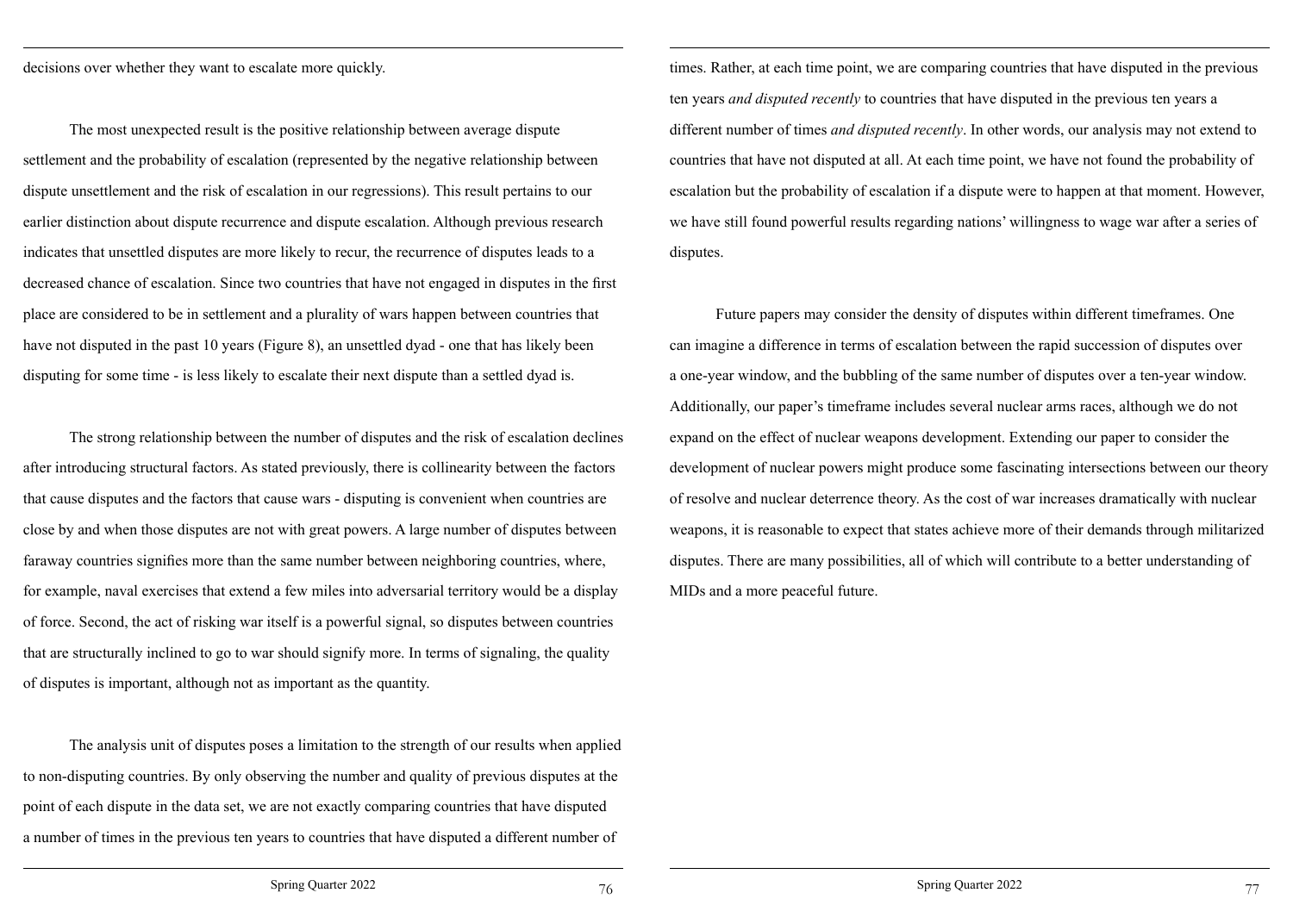**Appendix - Figures and Graphs**



**Figure 1 - The Number of Militarized Interstate Disputes per year over time**



### **Figure 2 - Authority Trends in Pakistan**

This figure is based on Polity IV resources, which can be found here: [https://www.systemicpeace.](https://www.systemicpeace.org/polity/polity4.htm)

Average Settlement results in a Dyad in a Ten Year Period



**Figure 7 - Average Settlement Results in Dyads in a Ten Year Period**



**Figure 8 - Number of Disputes by Occurence of War**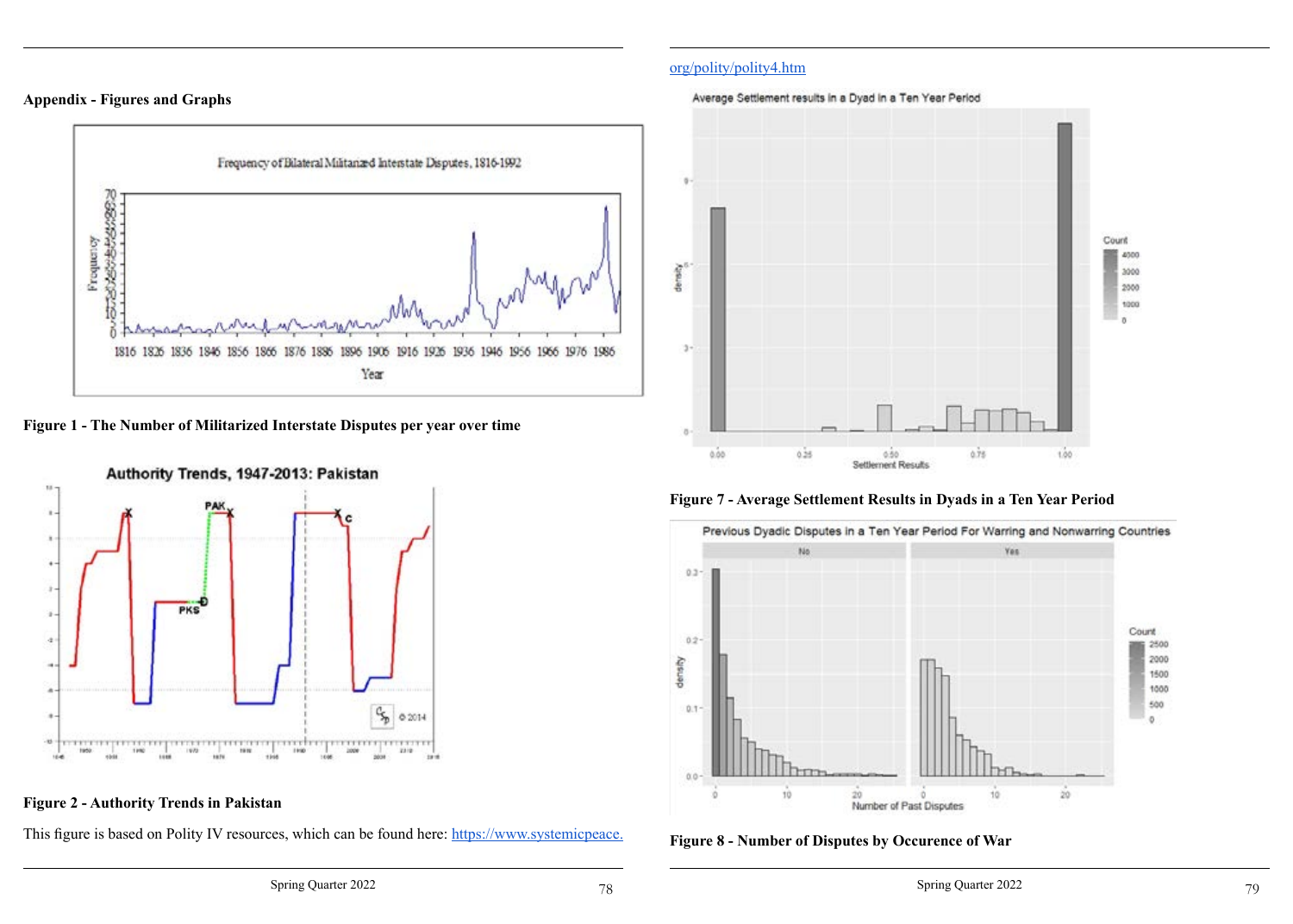#### Bibliogrpahy

*Authority Trends, 1947-2013: Pakistan*. 2014. *Systemic Peace*. https://www.systemicpeace.org/ polity/pak2.htm.

Barber, Nigel. 2016. "Why Are Major Wars Declining?" *Psychology Today*. Sussex Publishers. March 10. https://www.psychologytoday.com/us/blog/the-human-beast/201603/why-are-majorwars-declining.

Bremer, Stuart A. 1992. "Dangerous Dyads." *Journal of Conflict Resolution* 36 (2): 309–41. doi: 10.1177/0022002792036002005.

Choi, Seung-Whan, and Patrick James. 2006. "Media Openness, Democracy and Militarized Interstate Disputes." *British Journal of Political Science* 37 (1): 23–46. doi:10.1017/ s0007123407000026.

"Correlates of War Project Series." 2020. *Series Page*. Inter-university Consortium for Political and Social Research. Accessed April 30. [https://www.icpsr.umich.edu/icpsrweb/ICPSR/](https://www.icpsr.umich.edu/icpsrweb/ICPSR/series/00232/variables) [series/00232/variables](https://www.icpsr.umich.edu/icpsrweb/ICPSR/series/00232/variables).

Danilovic, Vesna. 2002. "Major Powers and Global Contenders." Essay. In *When the Stakes Are High: Deterrence and Conflict among Major Powers*, 26–46. University of Michigan Press.

Diehl, Paul, Daniel Geller, Doug Gibler, Charles Gochman, Paul Hensel, Zeev Moaz, Glenn Palmer, et al. 2018. "Dyadic MIDs 3.0 Dataset."

Dixon, William J., and Paul D. Senese. 2002. "Democracy, Disputes, and Negotiated Settlements." *Journal of Conflict Resolution* 46 (4): 547–71. doi:10.1177/002200270204600400 4.

Douglas M. Stinnett, Jaroslav Tir, Philip Schafer, Paul F. Diehl, and Charles Gochman (2002). "The Correlates of War Project Direct Contiguity Data, Version 3." Conflict Management and Peace Science 19 (2):58-66.

"History." 2014. *Correlates of War*. March 25. https://correlatesofwar.org/history.

Jones, Daniel M., Stuart A. Bremer, and J. David Singer. 1996. "Militarized Interstate Disputes, 1816–1992: Rationale, Coding Rules, and Empirical Patterns." *Conflict Management and Peace Science* 15 (2): 163–213. doi:10.1177/073889429601500203.

Maoz, Zeev, Paul L Johnson, Jasper Kaplan, Fiona Ogunkoya, and Aaron Shreve. 2018. "The Dyadic Militarized Interstate Disputes (MIDs) Dataset Version 3.0: Logic, Characteristics, and Comparisons to Alternative Datasets."

Miller, Ross A, and Scott E Bokemper. 2016. "Media Coverage and the Escalation of Militarized Interstate Disputes, 1992–2001." *Media, War & Conflict* 9 (2): 162–79. doi:10.1177/1750635216648116.

Mousseau, Michael. 1998. "Democracy and Compromise in Militarized Interstate Conflicts, 1816-1992." *Journal of Conflict Resolution* 42 (2): 210–30. doi:10.1177/0022002798042002005.

"The Polity Project." 2020. *PolityProject*. Center for Systemic Peace. https://www.

systemicpeace.org/polityproject.html.

Prins, Brandon. n.d. "DEMOCRATIC POLITICS AND DISPUTE CHALLENGES: EXAMINING THE EFFECTS OF REGIME TYPE ON CONFLICT RECIPROCATION." *The International Journal of Peace Studies*.

Schelling, Thomas C. 1970. "The Diplomacy Of Violence." *Theories of Peace and Security*, 64–84. doi:10.1007/978-1-349-15376-3\_4.

Senese, Paul D., and Stephen L. Quackenbush. 2003. "Sowing the Seeds of Conflict: The Effect of Dispute Settlements on Durations of Peace." *The Journal of Politics* 65 (3): 696–717. doi:10.1111/1468-2508.00208.

Wiegand, Krista E. 2011. "Militarized Territorial Disputes." *Journal of Peace Research* 48 (1): 101–13. doi:10.1177/0022343310389414.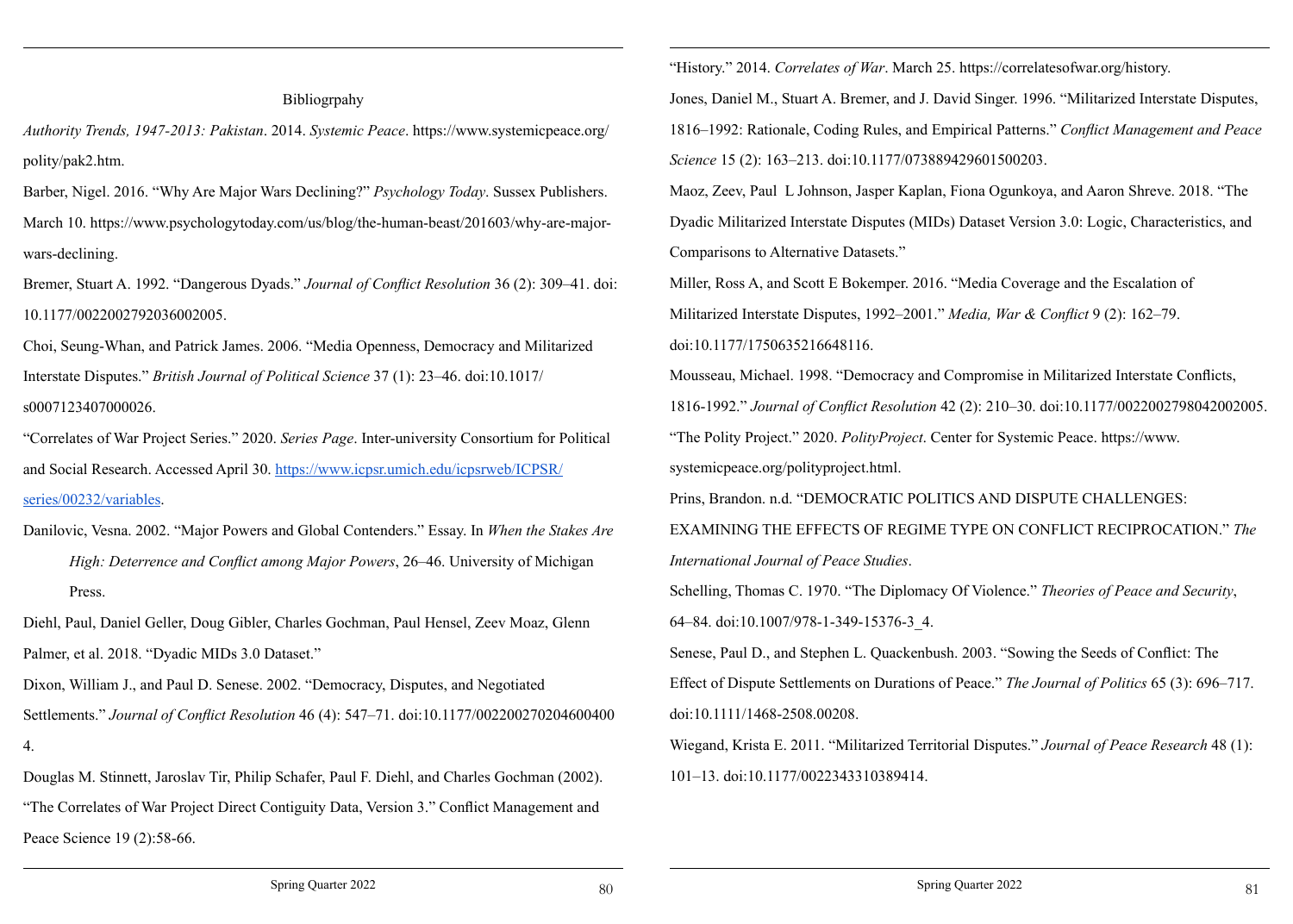Emilien Naval University of Montreal

### <span id="page-41-0"></span>**I. Introduction**

Nowadays, *neoliberalism* and *neoliberal* are mostly used as ill-defined political anathemas. Still, it remains that these terms integrate a set of identifiable principles. It is a common belief that economically speaking, neoliberalism encourages the disappearance of state intervention while leaving the field clear for a market-based *laissez-faire*. In fact, this definition refers more to the classical notion of economic liberalism. Here, we define neoliberalism as an economic doctrine and political ideology for which the state must aim for two main goals: ensure market mechanisms and adapt society to its constantly changing global environment. To stimulate and frame free enterprise along with economic competition, the state uses institutions and legislation to organize privatizations of state-owned companies, budget cuts, financial deregulations, as well as the lowering of customs barriers and introduction of self-discipline techniques. Broadly speaking, neoliberals and the neoliberal state think that the latter should serve the free market<sup>1</sup>. Such policies are tremendously criticized these days for their consequences regarding social inequalities. However, many states have adopted neoliberal measures since the 1980s due to globalization. What were the reasons, the inner workings, which enabled such transformations? In this paper, we explore the hypothesis that the worldwide adoption of the neoliberal model as a new universal standard was made possible thanks to its diffusion through, formal and less formal networks linking interest groups, scholars, international organizations and state leaders, and also with the help of economic or political crises.

### **II. Theoretical framework and method**

Our hypothesis will be tested on the basis of a constructivist approach to international relations. This perspective analyses ideas and actors' identities - states, international organization, companies, NGOs, civil society groups, etc. - as key elements in international relations, and considers that the distribution of material capacities have a marginal relevance. According to constructivists, the social reality - institutions and rules - is a social construction. To them the three following premises are fundamental. First, structures can forge agents' identities. Secondly, the restrictive and organizational dimensions of these structures delimit the agents' field of interactions. Structures are intersubjective ideas, shared and *crystallized* by individuals and institutions. Thirdly, structures are plastic, day-to-day practices and actions reinforce or transform them. Constructivists think that ideas are powerful. They are structural and structuring factors, able to produce interests, identities, and norms<sup>2</sup>.

More precisely, our demonstration leans on the concept of the *life cycle of norms* introduced by Martha Finnemore and Katheryn Sikkink<sup>3</sup>. We, therefore, assess how neoliberalism has developed globally by tracing the process by which new norms emerge and are incorporated into the practices of international actors, which ultimately generate political changes. That type of method – process tracing - aims to get an insight into causal mechanisms, by noticing pieces of evidence and establishing recurring patterns between cases from a temporal viewpoint<sup>4</sup>. Even though we will not apply proper *hoop* or *smoking gun* tests, as suggested by David Collier, the hypothesis explanatory value will be reinforced by comparing constructivist analyses to other theoretical perspectives. This framework will allow us to clarify the construction, diffusion, and internalization of new neoliberal development norms, conducted by individuals, groups, and influential organizations on an international scale. Transforming in this way the interests and identities of states, as well as their leaders, representatives, and citizens. Examples involving countries from Europe, North and Latin

<sup>1</sup> Michel Foucault, *Naissance De La Biopolitique : Cours Au Collège De France (1978-1979)*, Seuil (Paris, 2004); Barbara Stiegler, « Il Faut s'adapter ». Sur Un Nouvel Impératif Politique, Gallimard, NRF Essais (Paris, 2019).

<sup>2</sup> Alexander Wendt, *Social Theory of International Politics*, Cambridge University Press, Cambridge Studies in International Relations 67 (Cambridge, 1999).

<sup>3</sup> Martha Finnemore and Kathryn Sikkink, "International Norm Dynamics and Political Change," *International Organization* 52, no. 4 (1998): 887–917.

<sup>4</sup> David Collier, "Understanding Process Tracing," *PS: Political Science & Politics* 44, no. 4 (October 2011): 823–30, https://doi.org/10.1017/S1049096511001429.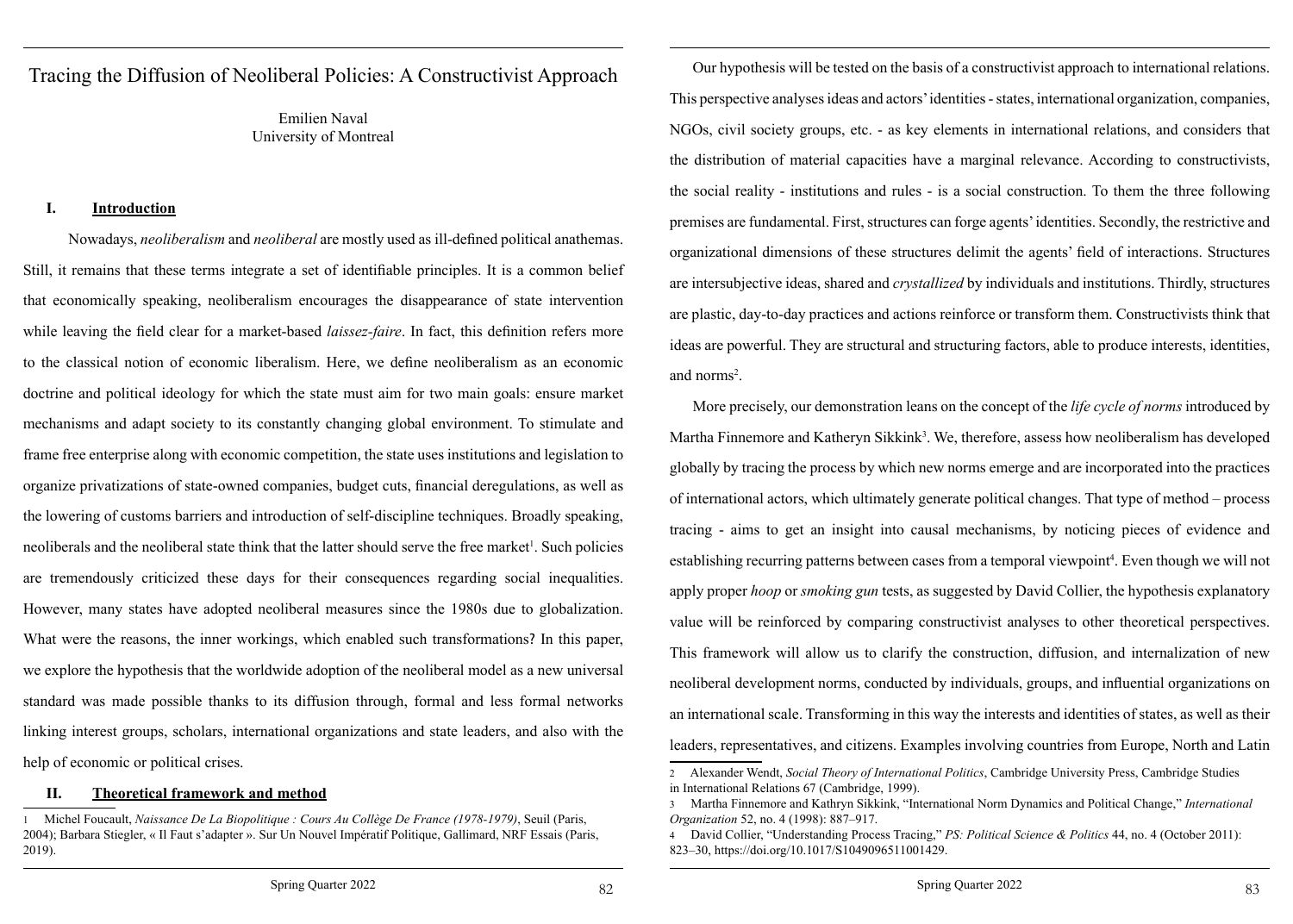America will support our demonstration. Such cases will help us defend the idea that networks, extending from the Mont Pelerin Society to the International Monetary Fund, in close contact with politicians and managers, made their worldview unmissable, exploiting situations of uncertainty and economic slowdowns. This paper aims to expose the strategic use of the constructed dimension of norms, by considering the circulation and legitimation of ideas as a core process to initiate international institutional changes in this era of globalization.

The first part of this paper focuses on the emergence of neoliberal ideas in Europe and North America, as well as the way promoters were able to influence politics locally and globally. The second part is dedicated to the 1970s and 1980s economic and political situations which helped the diffusion and implementation of these new development policies. Then, we discuss the internalization of these norms, in other words, the way they became self-evident truths for most people. Finally, we conclude with the worldwide adoption of neoliberal measures as the result of an active diffusion.

#### **III. The emergence of networks and organizations promoting neoliberal policies**

In this first part, we try to explain the emergence of new norms, strengthening within epistemic communities<sup>5</sup>. In our case, an epistemic community is a group of authoritative professionals and experts working in intellectual circles, think tanks, international institutions, and university departments, and driven by the same objectives of reinventing economics and promoting new kinds of political ideas<sup>6</sup>. We also describe how these ideas were first exported from these *production centers* to broader political and economic authorities. As our hypothesis rests partly upon the concept of globalization, let us remember first, the following definition. According to Smith, Baylis, and Owens, globalization represents "the growing interconnection process between societies, meaning that an event happening somewhere in the world, can affect people and societies

living on the other side of the globe"7 . Since the end of the Second World War, this phenomenon has accelerated. In this paper, globalization is first and foremost, a powerful means of transmission for ideas, standardizing norms and practices.

Neoliberalism's origin is often given to the journalist Walter Lippmann and his eponymous 1938's colloquium<sup>8</sup>. Nevertheless, we consider that this school of thought takes on its full meaning with the Mont Pelerin Society, imagined and put in place by the German and Austrian economists Wilhelm Röpke and Friedrich Hayek. This international organization presents itself as an opponent to totalitarian regimes - Stalinism, Nazism - and ideas, to post-war Keynesianism and *embedded liberalism*. John G. Ruggie defines *embedded liberalism* as an association of free-trade and state intervention within the national economy to ensure social stability through social security and wealth redistribution<sup>9</sup>. However, the Society advocates for the defense of a more classical liberalism, economically and politically speaking. For instance, they promote a market society, liberalization of economies, and traditional liberal philosophical principles like the freedom of speech. Receiving funds from the United States and Switzerland, the Mont Pelerin Society was officially born in April 1947 in Vevey, Switzerland. This first meeting gathered 39 attendees, most of them being European and American scholars. They wanted to appear as an international society of thinkers whose goal was to maintain a neoliberal current "in the background", all the while pending the right political and economic conditions to emerge, which François Denord refers to as Hayek's *metapolitical* strategy<sup>10</sup>.

Two decades after Vevey's meeting, these new notions were setting in throughout the US economic field, especially at the University of Chicago. The Chicago School of Economics, supported by Milton Friedman, member of the Mont Pelerin Society and laureate of the Nobel

<sup>5</sup> Peter M. Haas, "Introduction: Epistemic Communities and International Policy Coordination," *International Organization* 46, no. 1 (1992): 1–35.

<sup>6</sup> Morgan Meyer and Susan Molyneux-Hodgson, "« Communautés épistémiques » : une notion utile pour théoriser les collectifs en sciences ?," *Terrains travaux* n° 18, no. 1 (August 18, 2011): 141–54.

<sup>7</sup> John Baylis, Steve Smith, and Patricia Owens, *La Globalisation Politique Mondiale: Une Introduction Aux Relations Internationales*, Modulo Editeur (Montréal, 2011).

<sup>8</sup> Stiegler, « Il Faut s'adapter ». Sur Un Nouvel Impératif Politique.

<sup>9</sup> John Gerard Ruggie, "International Regimes, Transactions, and Change: Embedded Liberalism in the Postwar Economic Order," *International Organization* 36, no. 2 (ed 1982): 379–415, https://doi.org/10.1017/ S0020818300018993.

<sup>10</sup> François Denord, "Le prophète, le pèlerin et le missionnaire," *Actes de la Recherche en Sciences Sociales* 145, no. 1 (2002): 9–20, https://doi.org/10.3406/arss.2002.2794.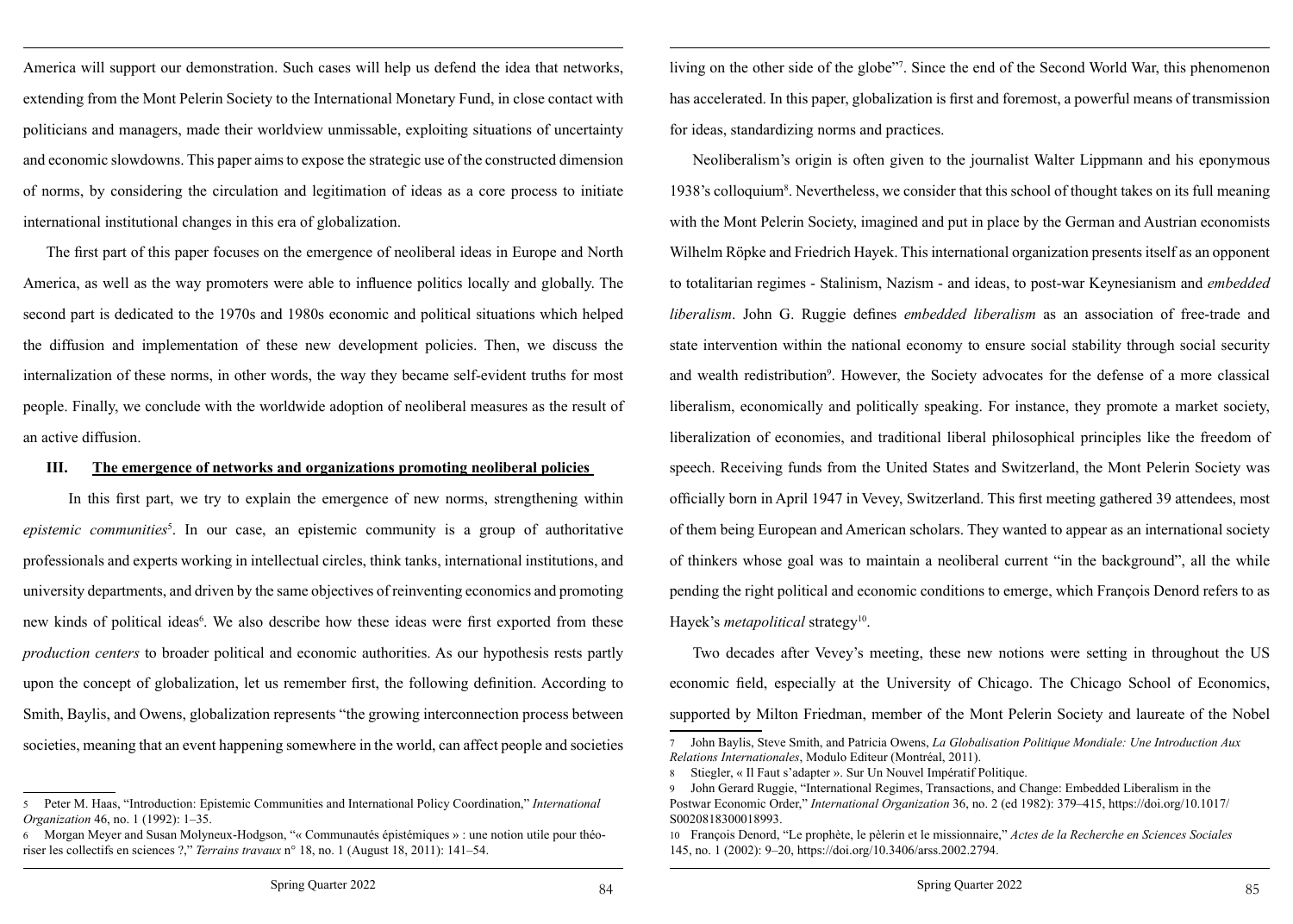Memorial Prize in Economic Sciences in 1976, developed deep mathematical foundations, giving a strong credibility to American economic thought. Many young economists trained by Friedman were hired by assessment bodies or international organizations such as the IMF and the World Bank<sup>11</sup>. American universities, in which the novel economic thinking from Chicago was on the rise, took advantage of their renown to export their philosophy beyond US borders. Indeed, these universities - including those of the prestigious Ivy League - attracted a lot of international students and professors. Even back in their countries, their knowledge was frequently updated through academic stays in American universities<sup>12</sup>. The "Chicago Boys", Chilean economists trained at the Chicago School of Economics, are perfect examples of knowledge transfers from the United States to Latin America<sup>13</sup>.

Other structures, revolving around the Mont Pelerin Society and economic departments, contributed to the dissemination of neoliberal ideas. Since the 1970s, think tanks have relayed neoliberal values and policies in Europe and North America. They qualify themselves as research organizations or public policies planning institutes, claiming their independence from government cabinets and scientific institutes<sup>14</sup>. Yet, they benefit from private companies' financings and work with analysts connected to political and administrative places of power. Their reports and studies are mostly intended for businesses or political parties<sup>15</sup>. According to sociologist Thomas Mevdvetz, these think tanks are *interstitial fields*. That is to say, they are organizational structures where political, academic, media, and business authorities meet. In short, the structures that we discussed above, in which epistemic communities incarnate themselves, act like interfaces where agents can move between the *production centers* of neoliberal thinking and institutions or states.

#### **IV. The catalytic power of crises**

We will now study what Finnemore and Sikkink call the institutionalization of new norms in "specific rules and international organizations"16 while also exploring their diffusion mechanisms. Research shows that implementing neoliberal reforms became possible while states were dealing with the 1970s and 1980s global economic and political uncertainties, giving Hayek's *metapolitical* strategy a truly prophetic aspect. Using both international diffusion networks and what we called the *production centers* of neoliberal thinking, *norms entrepreneurs*17 have been able to exploit these critical situations. Such an assumption echoes Naomi Klein's "shock doctrine", which she describes in her 2007's book<sup>18</sup>. The United States' abandonment of the Bretton Woods agreement in 1971, which had protected global economic stability and the liberal order since 1944, gave way to a new phase of uncooperativeness. This situation resulted in increasing oil prices decided by oil-producing countries, leading to both the 1973 and 1979 oil shocks. This sequence of crises, high inflation rates, declining growth, and profit rates in Europe and North America, coupled with equally disastrous debt crises in South American countries, set the perfect stage for new neoliberal state politics<sup>19</sup>.

Yet, the constructivist analysis does not offer a full description of what made the context opportune to "open the window" for neoliberal reforms<sup>20</sup>. Authors of liberal inspiration highlight that, internal factors, such as democratic pressure, played a part in the rise to power of neoliberal leaders. United Kingdom's prime minister James Callaghan and the Labour Party faced waves of trade union strikes, from 1978 to 1979. This "Winter of Discontent" originated from poor inflation

<sup>11</sup> Yves Dezalay and Bryant Garth, "Le 'Washington Consensus,'" *Actes de La Recherche En Sciences Sociales*, March 1998, 3–22.

<sup>12</sup> Yves Dezalay, "Les courtiers de l'international," *Actes de la recherche en sciences sociales* n° 151-152, no. 1 (2004): 4–35.

<sup>13</sup> Franck Gaudichaud, "La voie chilienne au néolibéralisme. Regards croisés sur un pays laboratoire," *Nuevo Mundo Mundos Nuevos*, June 10, 2014, https://doi.org/10.4000/nuevomundo.67029.

<sup>14</sup> Thomas Medvetz, "10. Terra Obscura : Vers Une Théorie Des Think Tanks Américains," in *Aux Frontières de l'expertise : Dialogues Entre Savoirs et Pouvoirs*, ed. Yann Bérard and Renaud Crespin, Res Publica (Rennes: Presses universitaires de Rennes, 2015), 177–95, http://books.openedition.org/pur/9945.

<sup>15</sup> Julien Weisbein and Samuel Hayat, *Introduction à la socio-histoire des idées politiques* (Louvain-La-Neuve: De Boeck Supérieur, 2020).

<sup>16</sup> Finnemore and Sikkink, "International Norm Dynamics and Political Change."

<sup>17</sup> Jonathan Swarts, *Constructing Neoliberalism*, University of Toronto Press (Toronto, 2013), https://utorontopress.com/us/constructing-neoliberalism-3?\_\_\_SID=U.

<sup>18</sup> Naomi Klein, *The Shock Doctrine: The Rise of Disaster Capitalism*, Metropolitan Books (New York, 2007).

<sup>19</sup> Mark Blyth, *Great Transformations: Economic Ideas and Institutional Change in the Twentieth Century* (Cambridge: Cambridge University Press, 2002), https://doi.org/10.1017/CBO9781139087230.

<sup>20</sup> John T. S. Keeler, "Opening the Window for Reform: Mandates, Crises, and Extraordinary Policy-Making," *Comparative Political Studies* 25, no. 4 (January 1, 1993): 433–86, https://doi.org/10.1177/00104140930250040 02.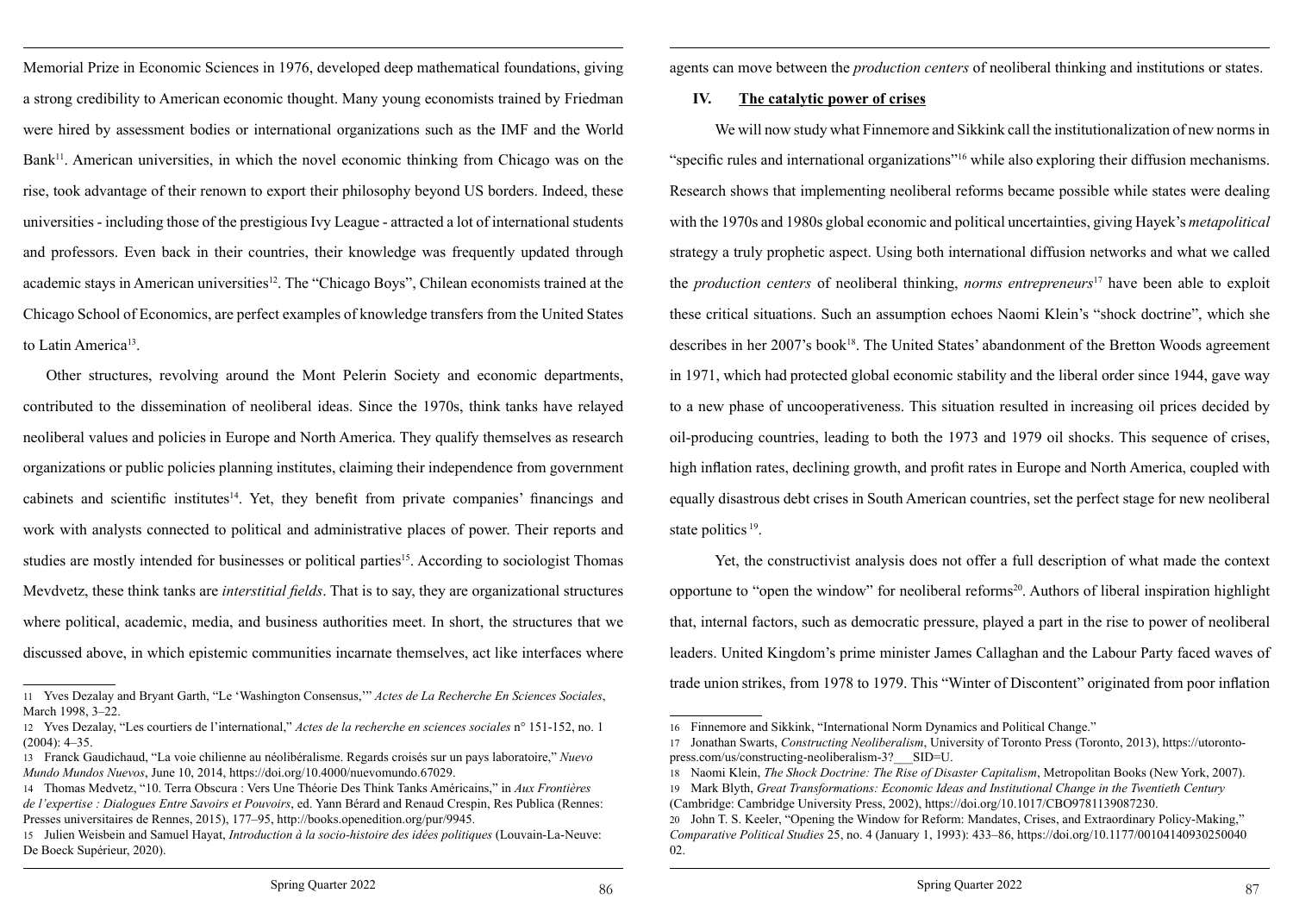management and unsatisfying pay raises promised by the left-wing government. On the other side of the Atlantic, the American "misery index" - an indicator linking unemployment with inflation was at its highest since the great depression. President Jimmy Carter – and Democrats – had been discredited for his softness, his lack of economic control, and the humiliating hostage-taking in Teheran's US embassy from 1979 to 1981. The United States experienced a conservative turning point during this period, leaving the field free for Reagan and his promise of "New Beginnings''. Thatcher took advantage of an impossible social peace recovery and became prime minister in 197921.

Those crises stimulated critics against Keynesianism. Both Ronald Reagan and Margaret Thatcher were calling for the end of *welfarism*, state-owned companies, and all sorts of regulations<sup>22</sup>. Think tanks like the Institute of Economic Affairs in Great Britain exercised a significant influence on the ideological stance of these political leaders. Elsewhere in western Europe, forums gathered economists to discuss public policies. Those meetings were good opportunities for American economists – affiliated with the Chicago School of Economics - to expand the neoliberal epistemic community. Their growing influence was noticeable in scientific fields as well as in states apparatuses and think tanks close to conservative political parties<sup>23</sup>. Once again, liberal thinkers provide a slightly different analysis. Stimulation (Keynesian) policies were unable to reverse the stagflation and then the inflation. This brought the *embedded liberalism* model to disrepute in France and Great Britain. Public finance crises even forced the IMF - whose goal is to control its members' account balances - to take action in 1976 in Great Britain, 1977 in Italy, and to threaten France to be put under supervision in 1983<sup>24</sup>.

At the beginning of the 1980s, the IMF changed its function to avoid a global financial

crisis related to unpaid national debts. It became an organization focused on giving financial and technical assistance to developing countries, in exchange for the implementation of structural adjustment plans<sup>25</sup>. This shift appeared at the same time as the institution's internal transformation<sup>26</sup>, following the employment of orthodox economists<sup>27</sup>. The creation of what we call the "Washington" Consensus"28, has been central in the adoption of neoliberal development policies in Latin America during the 1980s and 1990s. This "Washington Consensus" encompasses several measures prescribed by Washington's authorities - including the IMF and the World Bank. In order to obtain financial help, it was mandatory for indebted southern states to institute such measures, including budgetary discipline, diminution of public expenses, strict inflation rate control, drastic fiscal adjustments in favor of foreign capital, financial and commercial liberalization, privatizations, and protection of intellectual property<sup>29</sup>.

On the other hand, Marxists and neo-Gramscians like Andreas Bieler and Adam D. Morton describe the in-depth work provided by the "axis of influence" – international economic institutions – to guarantee the preservation of capital. Its position ensures the connection between the world economy and government bodies. Globalized production and transnationalization of labor/capital ratio of power thrust the internationalization of states. In this perspective, the "axis" leans on this transformation of central and peripheral states to turn them into actual "transmission belts" for the neoliberal ideology and the logic of local and global capital competition<sup>30</sup>.

However, South America's transition to neoliberalism was not truly uniform. Chili appeared

<sup>21</sup> Keeler, 28–31.

<sup>22</sup> Pierre Dardot and Christian Laval, "10. Le grand tournant," in *La nouvelle raison du monde*, La Découverte (Paris: La Découverte, 2010), 273–327, https://www.cairn.info/la-nouvelle-raison-du-monde--9782707165022 page-273.htm.

<sup>23</sup> Bruno Jobert, *Le tournant neo-liberal en Europe*, L'Harmattan (Paris, 1994).

<sup>24</sup> Laurent Warlouzet, "Conclusion," in *Calmer Les Prix: L'inflation En Europe Dans Les Années 1970 / Slowing down Prices ; European Inflation in the 1970s*, Presses de Siences Po, Mission Historique de La Banque de France (Colloquium on the inflationary pressure in the European 1970s and its consequences, Paris, 2016).

<sup>25</sup> Ngaire Woods, "L'économie Politique Internationale à l'ère de La Globalisation," in *La Globalisation Politique Mondiale: Une Introduction Aux Relations Internationales*, Modulo Editeur (Montréal, 2011), 603.

<sup>26</sup> Jeffrey M. Chwieroth, *Capital Ideas: The IMF and the Rise of Financial Liberalization*, Princeton University Press (Princeton University Press, 2009).

<sup>27</sup> Dezalay and Garth, "Le 'Washington Consensus.'"

<sup>28</sup> John Williamson, "What Washington Means by Policy Reform," in *Latin American Adjustment: How Much Has Happened ?*, What Washington Means by Policy Reform (Washington, 1990).

<sup>29</sup> Gaudichaud, "La voie chilienne au néolibéralisme. Regards croisés sur un pays laboratoire."

<sup>30</sup> Andreas Bieler and Adam David Morton, "A Critical Theory Route to Hegemony, World Order and Historical Change: Neo-Gramscian Perspectives in International Relations," *Capital & Class* 28, no. 1 (March 1, 2004): 85–113, https://doi.org/10.1177/030981680408200106; Robert W. Cox, "Global Perestroika (1992)," in *Approaches to World Order*, Cambridge University Press, Cambridge Studies in International Relations (Cambridge, 1996), 296–314, https://doi.org/10.1017/CBO9780511607905.016.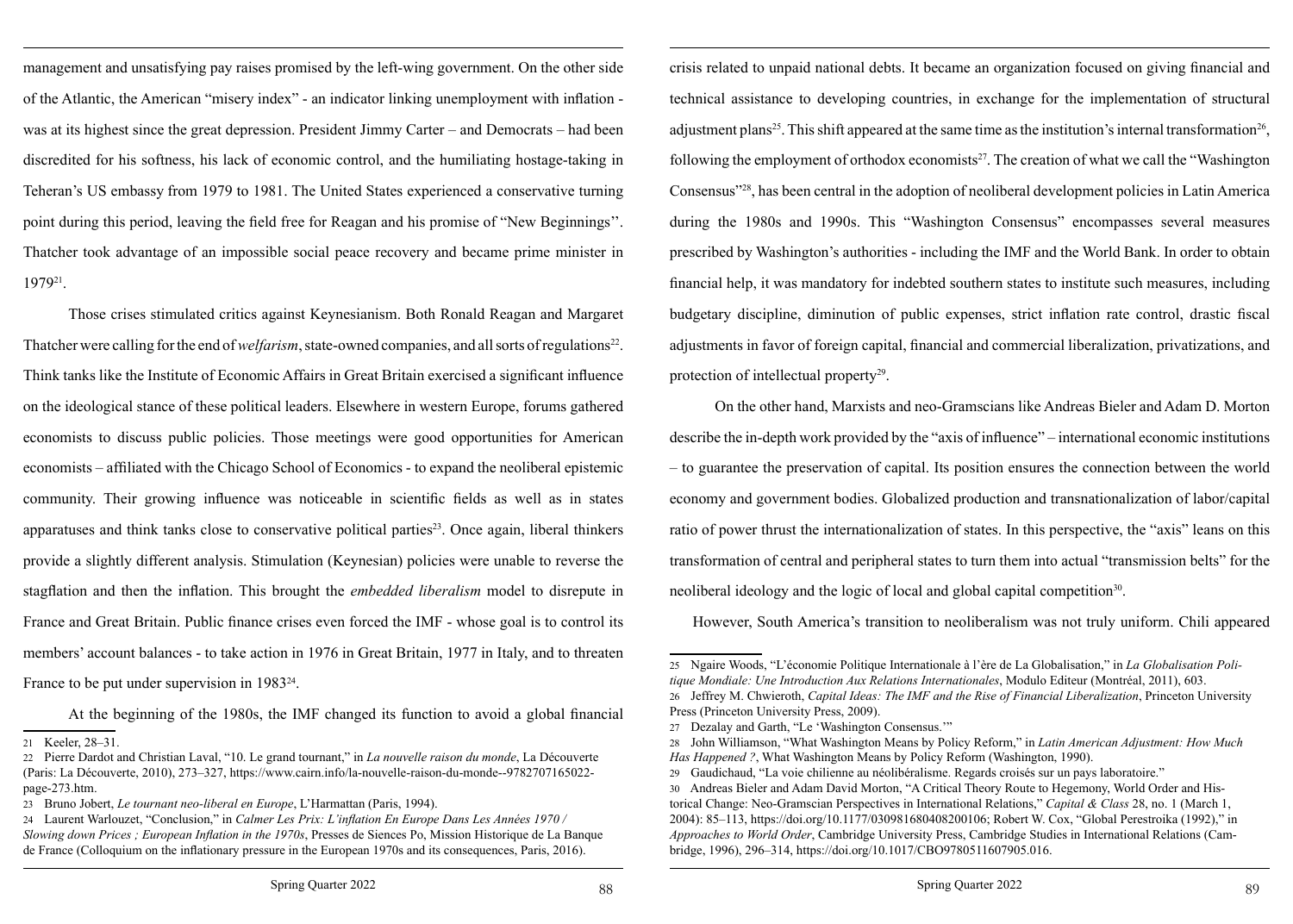to be the laboratory and starting point of this transformation. From 1974, Pinochet's dictatorship imposed the "Chicago Boys" dogmas by force. This event shows that a conservative revolution, neoliberalism, and authoritarianism can get along well<sup>31</sup>. By contrast, Jacint Jordana and David Levi-Faur point out that, by the end of the 1970s, neighboring countries, introduced neoliberal policies while dealing with debt crises and transitioning towards democracy<sup>32</sup>. Notice that, even if most of the time, the consensus was exported through Washington's local intermediaries, a lot could be explained by an imitation process<sup>33</sup>.

#### **V. The adoption and internalization of a new paradigm**

In this last part, we demonstrate that the third phase of Finnemore and Sikkink's *life cycle of norms* reinforces our hypothesis. Norms are internalized when they appear as obvious rules that nobody questions. Marion Fourcade-Gourinchas and Sarah L. Babb argue that the neoliberal framework took advantage of globalization and the emergence of a global financial order delimiting the spectrum of feasible policies. Moreover, adjustments to local defining features through the fusion with national ideals helped that transition process<sup>34</sup>. Thatcher mentioned these political transformations in terms of "deep-rooted liberal instincts", whereas Mitterand claimed that they were in harmony with France's "idéal républicain"<sup>35</sup>. In the same vein, Johnathan Swarts observes adaptable transitions in other Anglo-Saxon countries notably Australia, Canada, and New Zealand, which suited each politico-economic context. Norms entrepreneurs used similar expressions like *rationality* or *inevitability* in many shapes and forms<sup>36</sup>. Each time, these words were accompanying a typical coercive rhetoric of crisis. According to Pierre Dardot and Christian Laval, slogans disapproving of Keynesian politics such as "companies are overtaxed, over-regulated, overexposed to trade unions, egotistic corporations, and civil servants pressures", went hand in hand with the introduction of this new political rationale<sup>37</sup>.

We noticed earlier the simultaneity of the liberalization and democratization processes in many South American states<sup>38</sup>. Meanwhile, the internalization of the "Washington Consensus" in these states was assisted by a sort of an "educational process", from international organizations and their agents towards decision-makers and citizens<sup>39</sup>, to the point where people were convinced that "there was no alternative". The Argentinian economist Domingo Cavallo is a good example. He is a former 1970's Harvard student who spent time at the World Bank and founded the "Fundación Mediterranea" think tank. Cavallo taught economics to Carlos Menem – President of Argentina from 1989 to 1999 - and then became his Minister of Economy. He is also the creator of the Argentinian structural adjustment plan, known as the "convertibility plan"40. This stereotypical case illustrates how epistemic communities can change the way leaders think, and by extension their identities and interests<sup>41</sup>. Nonetheless, Besma Momani's work qualifies this first approach. She says that the "learner" position of the IMF member-states is not self-evident. Her paper shows that, even if Canadian officials respect the pieces of advice and analyses given by the IMF, it does not necessarily mean that they convert its recommendations into laws<sup>42</sup>. Her demonstration echoes

<sup>31</sup> Martin Beddeleem and Nathanaël Colin-Jaeger, "L'héritage conservateur du néolibéralisme," *Philosophie, histoire des idées, pensée politique*, no. 23 (2020), https://doi.org/10.4000/asterion.5452; Ruth Levitas, *The Ideology of the New Right*, Polity Press (Oxford, 1986).

<sup>32</sup> Jacint Jordana and David Levi-Faur, "The Diffusion of Regulatory Capitalism in Latin America: Sectoral and National Channels in the Making of a New Order," *The Annals of the American Academy of Political and Social Science*, 2005, 102–24.

<sup>33</sup> Kurt Weyland, "Theories of Policy Diffusion: Lessons from Latin American Pension Reform," *World Politics* 57, no. 2 (2005): 262–95.

<sup>34</sup> Marion Fourcade‐Gourinchas and Sarah L Babb, "The Rebirth of the Liberal Creed: Paths to Neoliberalism in Four Countries," *American Journal of Sociology*, 2002, 47; Witold J. Henisz, Bennet A. Zelner, and Mauro F. Guillén, "The Worldwide Diffusion of Market-Oriented Infrastructure Reform, 1977–1999," *American Sociological Review* 70, no. 6 (December 1, 2005): 871–97, https://doi.org/10.1177/000312240507000601.

<sup>35</sup> Jobert, *Le tournant neo-liberal en Europe*.

<sup>36</sup> Swarts, *Constructing Neoliberalism*.

<sup>37</sup> Dardot and Laval, "10. Le grand tournant."

<sup>38</sup> Jordana and Levi-Faur, "The Diffusion of Regulatory Capitalism in Latin America: Sectoral and National Channels in the Making of a New Order."

<sup>39</sup> Covadonga Meseguer, "Policy Learning, Policy Diffusion, and the Making of a New Order," *The AN-NALS of the American Academy of Political and Social Science* 598, no. 1 (March 1, 2005): 67–82, https://doi. org/10.1177/0002716204272372; Marc Hufty, "Argentine : Un Gouvernement Sous Influence," in *L'économie à La Recherche Du Développement : Crise d'une Théorie, Violence d'une Pratique*, ed. Christian Comeliau, Cahiers de l'IUED (Genève: Graduate Institute Publications, 2016), 113–31, http://books.openedition.org/ iheid/2818.

<sup>40</sup> Hufty, "Argentine."

<sup>41</sup> Emmanuel Adler, "Seizing the Middle Ground:: Constructivism in World Politics," *European Journal of International Relations* 3, no. 3 (September 1, 1997): 319–63, https://doi.org/10.1177/1354066197003003003. 42 Bessma Momani, "Assessing the Utility of, and Measuring Learning from, Canada's IMF Article IV Consultations," *Canadian Journal of Political Science / Revue Canadienne de Science Politique* 39, no. 2 (2006): 249–69.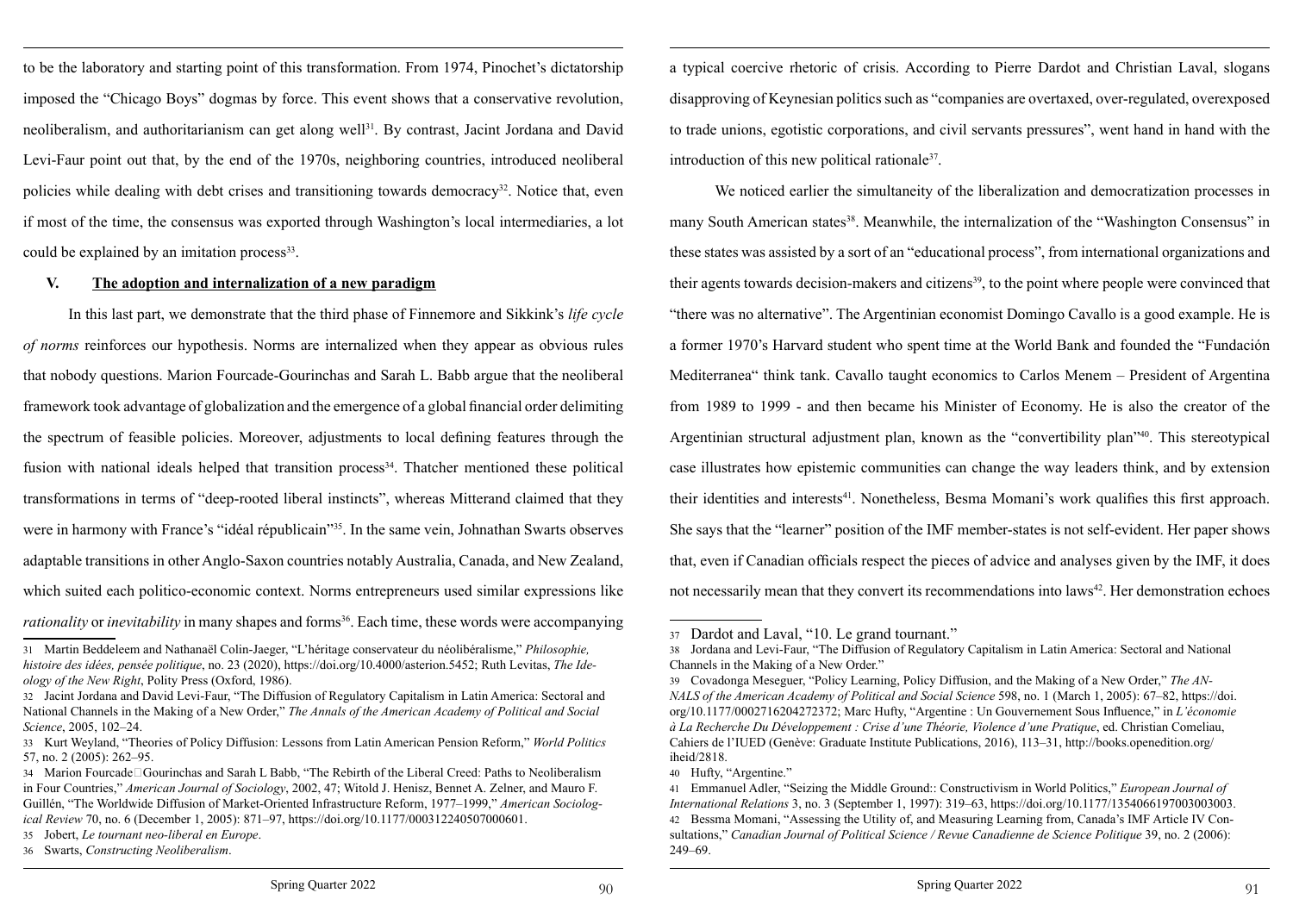what we saw earlier. It is necessary, for these lessons to be assimilated, to consider the local/ national circumstances. In doing so, she criticizes the hypothesis leaning on "learning models" suggested by Finnemore and Barnett<sup>43</sup>.

Finally, we see that the neoliberal state and the internalization of its governance emerged from the combination of political, professional, and business world's interests. Such a fusion produces the integration of knowledge, powers, and networks<sup>44</sup>. For his part, Mark Blyth thinks that each neoliberal institutional overhaul incorporated new types of political configurations. They were brought by interest groups and actors who capitalized off of the Keynesian consensus *disembedding* following the European and North American crises<sup>45</sup>.

Nonetheless, the constructivist reading that has been employed thus far calls for a counterbalance. For the liberal authors, Robert Keohane and Joseph Nye the transformation of the state was driven by the expansion of global capitalism and transnational organizations. This led to a growing interdependence between states, firms, and international organizations, cemented by global finance. This "international pluralism" ties together national groups of interest on a transnational scale. We also witness a developing asymmetrical influence among states, as well as the rise of actors like multinational corporations, which are more and more autonomous and sizable politically speaking. On a way out of the crisis, we can imagine that states, helped by the IMF or the General Agreement on Tariffs and Trade (GATT), could set up cooperation mechanisms and agree to adopt common economic reforms. For Keohane and Nye, actors accept – but do not necessarily control - these transformations as a result of a spillover effect caused by the evolving liberal order. Therefore, people and institutions end up taking reforms, which are supposedly preserving and

improving the national and global free market, for granted<sup>46</sup>.

45 Blyth, *Great Transformations*.

At last, Dardot and Laval based on Foucault's work, picture the internalization of neoliberal ideology as the result of a centripetal dynamic. They think that the neoliberal project, elaborated itself in the heart of a raging conflict against the welfare state, involving intellectual, professional, social, and political forces. This conflict was a meeting place and a catalyst for these forces, which were scattered up to that point. This dynamic resulted in the simultaneous implementation of "technics of power" and "apparatuses of discipline", which modified individual behaviors and imposed a "new regime of evidence"<sup>47</sup>.

#### **VI. Conclusion**

In this paper, we showed that neoliberal economic development plans spread and implemented themselves globally following the Finnemore and Sikkink's *life cycle of norms* process. The new economic thinking appeared within epistemic communities incarnated by structures like the Mont Pelerin Society and prestigious university departments such as the Chicago School of Economics. Their openings on political and economic nexuses of power as well as the circulation of agents who "spread the word"48, gave birth to a global network. Then crises and disruptions helped to assimilate and legitimate these new ideas. Ultimately, thanks to *education* the internalization succeeded, but also because different groups of people found in neoliberal policies, a new shared "unsurpassable horizon". This same dissemination and consolidation process is wellillustrated in Rajat Gupta's words – former CEO of consulting firm McKinsey – about his own company: "a banyan tree which ramifications root deeply from its branches, in a way that they do not rely on the original trunk anymore. In turn, they can produce similar branches allowing the banyan to spread wider and wider."49

Regardless, constructivists do not claim that changes in world politics are as easy as some caricaturists may say. Structures are powerful, they are the results of day-to-day practices. Actors

48 Hufty, "Argentine."

<sup>43</sup> Michael N. Barnett and Martha Finnemore, "The Politics, Power, and Pathologies of International Organizations," *International Organization* 53, no. 4 (1999): 699–732.

<sup>44</sup> Michael I. Reed, "Elites, Professions, and the Neoliberal State: Critical Points of Intersection and Contention," *Journal of Professions and Organization* 5, no. 3 (October 1, 2018): 297–312, https://doi.org/10.1093/jpo/ joy010.

<sup>46</sup> Joseph S. Nye and Robert O. Keohane, "Transnational Relations and World Politics: An Introduction," *International Organization* 25, no. 3 (1971): 329–49; Robert O. Keohane, *After Hegemony: Cooperation and Discord* 

*in the World Political Economy*, Princeton University Press (Princeton, 1984).

<sup>47</sup> Dardot and Laval, "10. Le grand tournant"; Foucault, *Naissance De La Biopolitique : Cours Au Collège De France (1978-1979)*.

<sup>49</sup> Marie-Laure Djelic, "L'arbre banian de la mondialisation," *Actes de la recherche en sciences sociales* n° 151-152, no. 1 (2004): 107–13.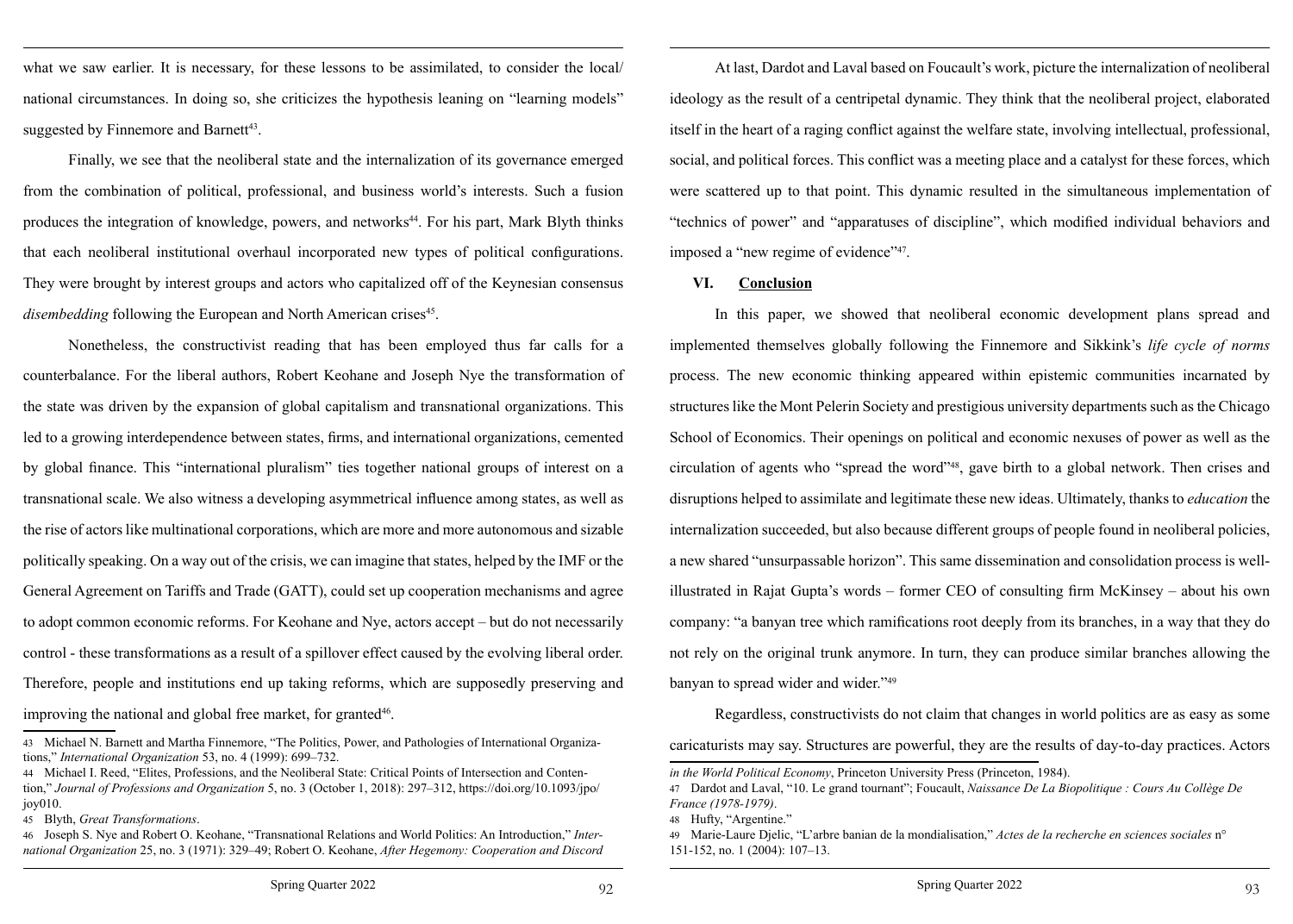produce and reproduce them constantly<sup>50</sup>. Changes appear through substantive work and/or in timely situations. Nonetheless, our constructivist analysis suffers from several blind spots. We focused exclusively on three geographic areas, Europe, North American, and Latin America, and ignored the Cold War and post-Cold War contexts. Finally, our hypothesis depicts states as passive agents and neglects their interests and struggles for relative gains. Realists tend to give way more importance to those factors.

#### Bibliography

Adler, Emmanuel. "Seizing the Middle Ground:: Constructivism in World Politics." *European Journal of International Relations* 3, no. 3 (September 1, 1997): 319–63. https://doi.org/10.1177/ 1354066197003003003.

Barnett, Michael N., and Martha Finnemore. "The Politics, Power, and Pathologies of International Organizations." *International Organization* 53, no. 4 (1999): 699–732.

- Baylis, John, Steve Smith, and Patricia Owens. *La Globalisation Politique Mondiale: Une Introduction Aux Relations Internationales*. Modulo Editeur. Montréal, 2011.
- Beddeleem, Martin, and Nathanaël Colin-Jaeger. "L'héritage conservateur du néolibéralisme." *Philosophie, histoire des idées, pensée politique*, no. 23 (2020). https://doi.org/10.4000/ asterion.5452.

Bieler, Andreas, and Adam David Morton. "A Critical Theory Route to Hegemony, World Order and Historical Change: Neo-Gramscian Perspectives in International Relations." *Capital & Class* 28, no. 1 (March 1, 2004): 85–113. https://doi. org/10.1177/030981680408200106.

Blyth, Mark. *Great Transformations: Economic Ideas and Institutional Change in the Twentieth Century*. Cambridge: Cambridge University Press, 2002. https://doi.org/10.1017/ CBO9781139087230.

Chwieroth, Jeffrey M. *Capital Ideas: The IMF and the Rise of Financial Liberalization*. Princeton University Press. Princeton University Press, 2009.

- Collier, David. "Understanding Process Tracing." *PS: Political Science & Politics* 44, no. 4 (October 2011): 823–30. https://doi.org/10.1017/S1049096511001429.
- Cox, Robert W. "Global Perestroika (1992)." In *Approaches to World Order*, Cambridge University Press., 296–314. Cambridge Studies in International Relations. Cambridge, 1996. https://doi.org/10.1017/CBO9780511607905.016.

Dardot, Pierre, and Christian Laval. "10. Le grand tournant." In *La nouvelle raison du monde*, La Découverte., 273–327. Paris: La Découverte, 2010. https://www.cairn.info/la-nouvelleraison-du-monde--9782707165022-page-273.htm.

Denord, François. "Le prophète, le pèlerin et le missionnaire." *Actes de la Recherche en Sciences Sociales* 145, no. 1 (2002): 9–20. https://doi.org/10.3406/arss.2002.2794.

Dezalay, Yves. "Les courtiers de l'international." *Actes de la recherche en sciences sociales* n° 151-152, no. 1 (2004): 4–35.

Dezalay, Yves, and Bryant Garth. "Le 'Washington Consensus.'" *Actes de La Recherche En Sciences Sociales*, March 1998, 3–22.

Djelic, Marie-Laure. "L'arbre banian de la mondialisation." *Actes de la recherche en sciences sociales* n° 151-152, no. 1 (2004): 107–13.

Finnemore, Martha, and Kathryn Sikkink. "International Norm Dynamics and Political Change." *International Organization* 52, no. 4 (1998): 887–917.

Foucault, Michel. *Naissance De La Biopolitique : Cours Au Collège De France (1978-1979)*. Seuil. Paris, 2004.

Fourcade‐Gourinchas, Marion, and Sarah L Babb. "The Rebirth of the Liberal Creed: Paths to Neoliberalism in Four Countries." *American Journal of Sociology*, 2002, 47.

Gaudichaud, Franck. "La voie chilienne au néolibéralisme. Regards croisés sur un pays

<sup>50</sup> Ted Hopf, "The Promise of Constructivism in International Relations Theory," *International Security* 23, no. 1 (1998): 171–200, https://doi.org/10.2307/2539267.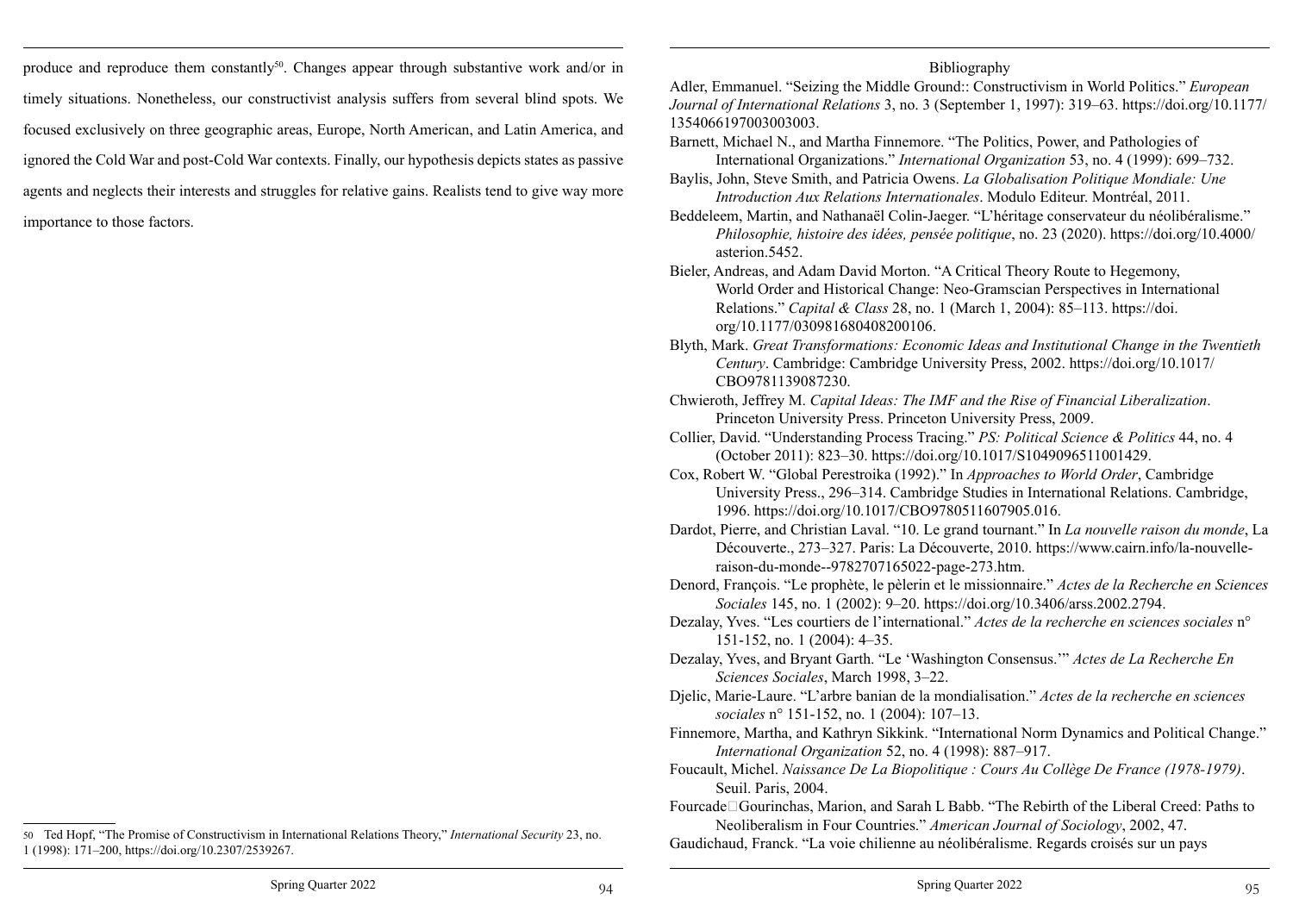laboratoire." *Nuevo Mundo Mundos Nuevos*, June 10, 2014. https://doi.org/10.4000/ nuevomundo.67029.

Haas, Peter M. "Introduction: Epistemic Communities and International Policy Coordination." *International Organization* 46, no. 1 (1992): 1–35.

Henisz, Witold J., Bennet A. Zelner, and Mauro F. Guillén. "The Worldwide Diffusion of Market-Oriented Infrastructure Reform, 1977–1999." *American Sociological Review* 70, no. 6 (December 1, 2005): 871–97. https://doi.org/10.1177/000312240507000601.

Hopf, Ted. "The Promise of Constructivism in International Relations Theory." *International Security* 23, no. 1 (1998): 171–200. https://doi.org/10.2307/2539267.

Hufty, Marc. "Argentine : Un Gouvernement Sous Influence." In *L'économie à La Recherche Du Développement : Crise d'une Théorie, Violence d'une Pratique*, edited by Christian Comeliau, 113–31. Cahiers de l'IUED. Genève: Graduate Institute Publications, 2016. http://books.openedition.org/iheid/2818.

Jobert, Bruno. *Le tournant neo-liberal en Europe*. L'Harmattan. Paris, 1994.

Jordana, Jacint, and David Levi-Faur. "The Diffusion of Regulatory Capitalism in Latin America: Sectoral and National Channels in the Making of a New Order." *The Annals of the American Academy of Political and Social Science*, 2005, 102–24.

Keeler, John T. S. "Opening the Window for Reform: Mandates, Crises, and Extraordinary Policy-Making." *Comparative Political Studies* 25, no. 4 (January 1, 1993): 433–86. https://doi.org/10.1177/0010414093025004002.

Keohane, Robert O. *After Hegemony: Cooperation and Discord in the World Political Economy*. Princeton University Press. Princeton, 1984.

Klein, Naomi. *The Shock Doctrine: The Rise of Disaster Capitalism*. Metropolitan Books. New York, 2007.

Levitas, Ruth. *The Ideology of the New Right*. Polity Press. Oxford, 1986.

Medvetz, Thomas. "10. Terra Obscura : Vers Une Théorie Des Think Tanks Américains." In *Aux Frontières de l'expertise : Dialogues Entre Savoirs et Pouvoirs*, edited by Yann Bérard and Renaud Crespin, 177–95. Res Publica. Rennes: Presses universitaires de Rennes, 2015. http://books.openedition.org/pur/9945.

Meseguer, Covadonga. "Policy Learning, Policy Diffusion, and the Making of a New Order." *The ANNALS of the American Academy of Political and Social Science* 598, no. 1 (March 1, 2005): 67–82. https://doi.org/10.1177/0002716204272372.

Meyer, Morgan, and Susan Molyneux-Hodgson. "« Communautés épistémiques » : une notion utile pour théoriser les collectifs en sciences ?" *Terrains travaux* n° 18, no. 1 (August 18, 2011): 141–54.

Momani, Bessma. "Assessing the Utility of, and Measuring Learning from, Canada's IMF Article IV Consultations." *Canadian Journal of Political Science / Revue Canadienne de Science Politique* 39, no. 2 (2006): 249–69.

Nye, Joseph S., and Robert O. Keohane. "Transnational Relations and World Politics: An Introduction." *International Organization* 25, no. 3 (1971): 329–49.

Reed, Michael I. "Elites, Professions, and the Neoliberal State: Critical Points of Intersection and Contention." *Journal of Professions and Organization* 5, no. 3 (October 1, 2018): 297–312. https://doi.org/10.1093/jpo/joy010.

Ruggie, John Gerard. "International Regimes, Transactions, and Change: Embedded Liberalism in the Postwar Economic Order." *International Organization* 36, no. 2 (ed 1982): 379– 415. https://doi.org/10.1017/S0020818300018993.

Simmons, Beth A., and Zachary Elkins. "The Globalization of Liberalization: Policy Diffusion in the International Political Economy." *The American Political Science Review* 98, no. 1 (2004): 171–89.

Stiegler, Barbara. « Il Faut s'adapter ». Sur Un Nouvel Impératif Politique. Gallimard. NRF Essais. Paris, 2019.

Swarts, Jonathan. *Constructing Neoliberalism*. University of Toronto Press. Toronto, 2013. https://utorontopress.com/us/constructing-neoliberalism-3? SID=U.

Warlouzet, Laurent. "Conclusion." In *Calmer Les Prix: L'inflation En Europe Dans Les Années 1970 / Slowing down Prices ; European Inflation in the 1970s*, Presses de Siences Po. Mission Historique de La Banque de France. Paris, 2016.

Weisbein, Julien, and Samuel Hayat. *Introduction à la socio-histoire des idées politiques*. Louvain-La-Neuve: De Boeck Supérieur, 2020.

Wendt, Alexander. *Social Theory of International Politics*. Cambridge University Press. Cambridge Studies in International Relations 67. Cambridge, 1999.

Weyland, Kurt. "Theories of Policy Diffusion: Lessons from Latin American Pension Reform." *World Politics* 57, no. 2 (2005): 262–95.

Williamson, John. "What Washington Means by Policy Reform." In *Latin American Adjustment: How Much Has Happened ?*, What Washington Means by Policy Reform. Washington, 1990.

Woods, Ngaire. "L'économie Politique Internationale à l'ère de La Globalisation." In *La Globalisation Politique Mondiale: Une Introduction Aux Relations Internationales*, Modulo Editeur., 603. Montréal, 2011.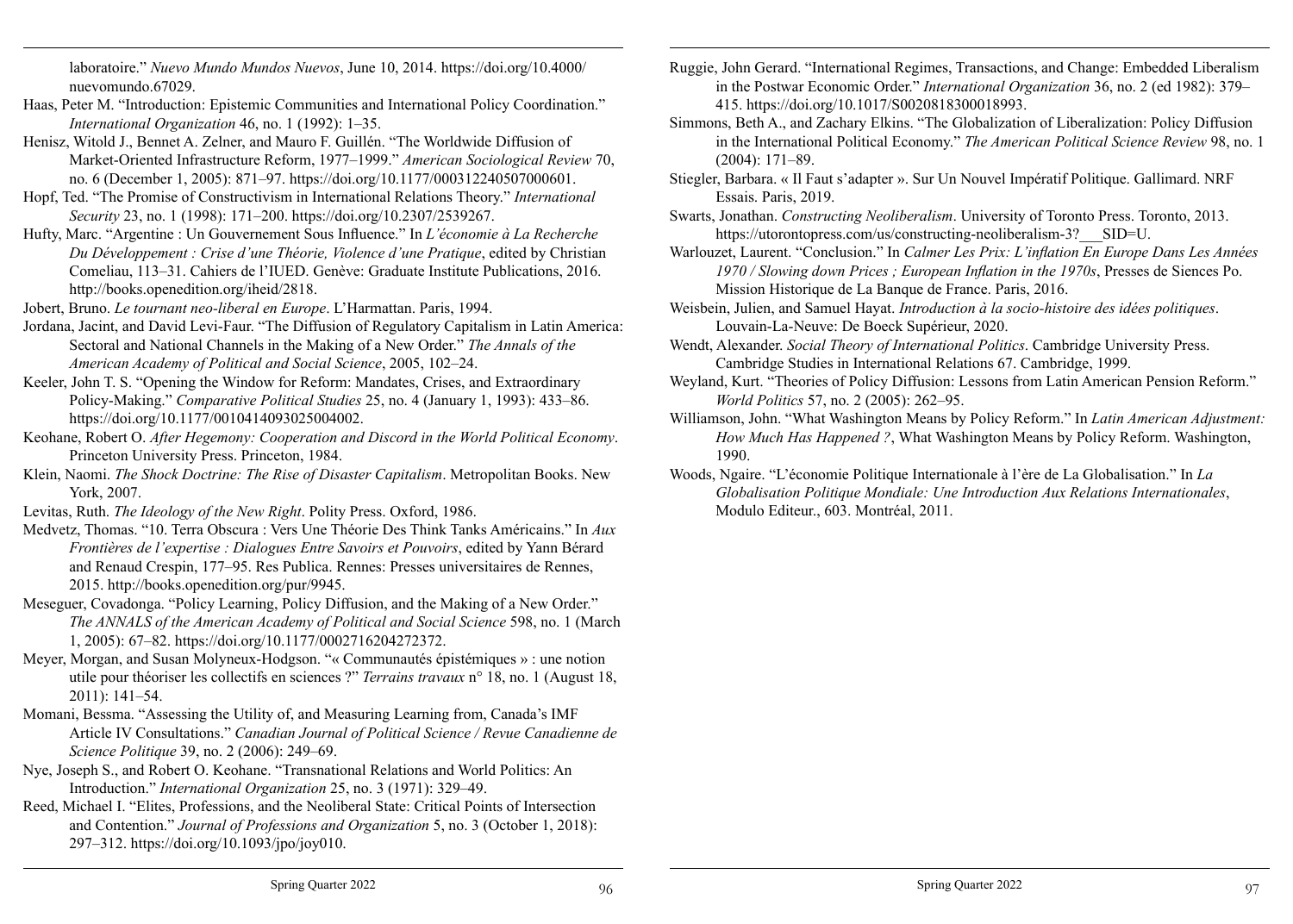# About CJFP

The Chicago Journal of Foreign Policy (CJFP) is a journal published by undergraduates at The University of Chicago that provides a forum for problem-solving and analysis around international affairs. The journal features a collection of articles that reflect on historical, economic, political, and cultural developments within nations other than the United States, or explores relationships between the United States and the world. Each edition covers topics from regions around the world, and engages in ongoing discussions held on the international stage. Our journal editions serve as a complement to our regularly updated online publication, featuring articles, op-eds, and blog posts produced and edited by our staff and by other students at our university.

# Contact & How to Get Involved

To stay up-to-date on events, deadlines, and new releases, subscribe to our listhost, "chicagojournalfp" via [lists.uchicago.edu.](http://lists.uchicago.edu)

Email: [chicagojournalfp@gmail.com](mailto:chicagojournalfp%40gmail.com?subject=) Website: [thecjfp.com](http://www.thecjfp.com) Facebook: [facebook.com/ChicagoJournalFP/](http://facebook.com/ChicagoJournalFP/)

# Editorial Board

Thomas Weil Editor-in-Chief

Junior Editors Tyler Okeke Amala Karri Devang Laddha Maymuna Elmi Chloe Yin